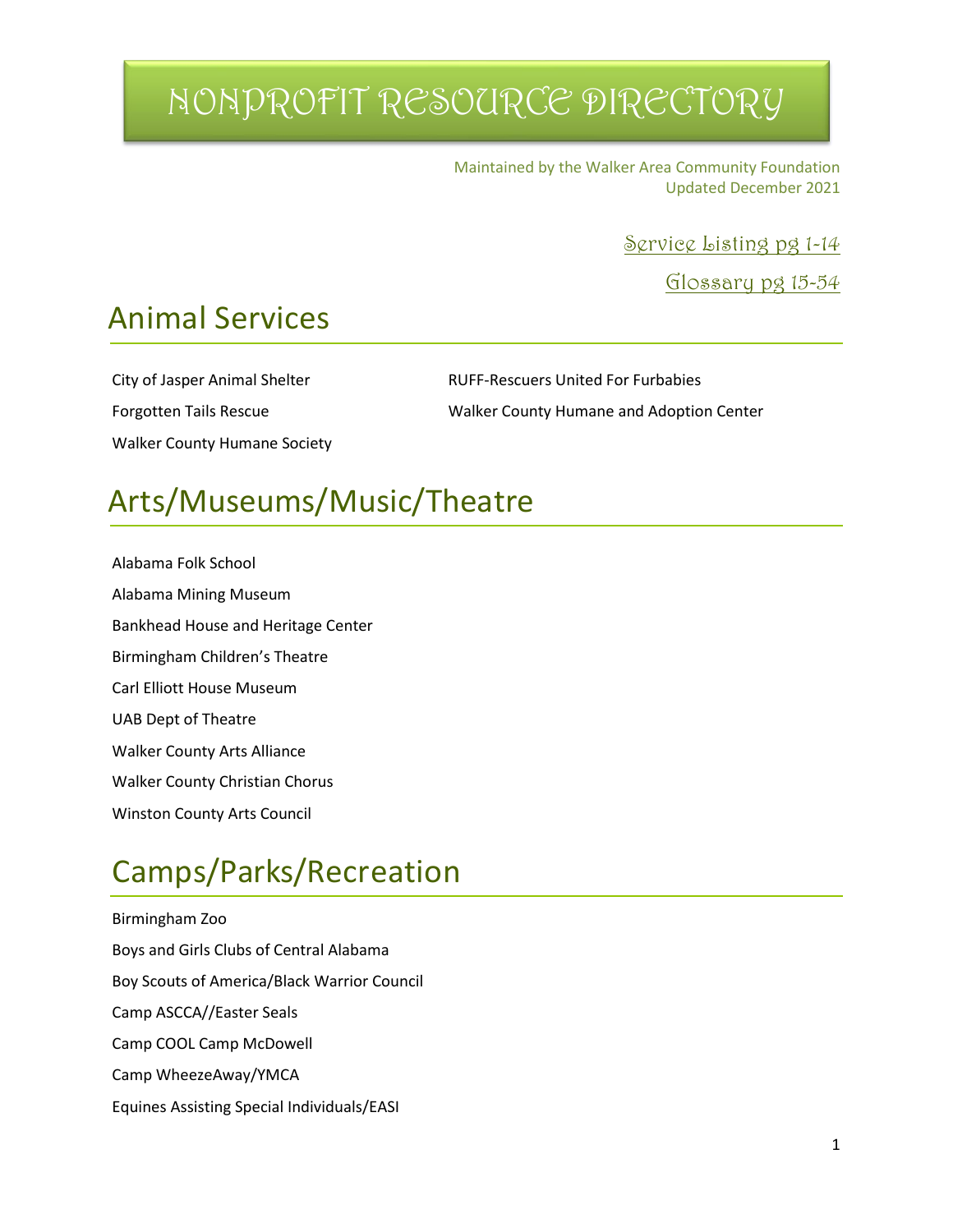Maintained by the Walker Area Community Foundation Updated December 2021

Freshwater Land Trust Girls Incorporated of Central Alabama Girl Scouts of North-Central Alabama Indian Creek Youth Camp Jasper Aquanauts Jasper Parks and Recreation Muscular Dystrophy Association Summer Camp Raising Arrows Afterschool and Summer Program Salvation Army Summer Camp Smile-A-Mile Place Walker County Community Action Summer 'Sky'

### Children and Youth Services

| Adam Bishop Center/NW AL Mental Health        |  |  |  |  |
|-----------------------------------------------|--|--|--|--|
| <b>AMBUCS</b>                                 |  |  |  |  |
| Arc of Walker County                          |  |  |  |  |
| Arthritis Foundation                          |  |  |  |  |
| <b>Backyard Blessings</b>                     |  |  |  |  |
| Beacon House/Concerned Citizens for Our Youth |  |  |  |  |
| Big Brothers Big Sisters Birmingham           |  |  |  |  |
| Boys and Girls Clubs of Central Alabama       |  |  |  |  |
| Boy Scouts of America/Black Warrior Council   |  |  |  |  |
| Camp COOL                                     |  |  |  |  |
| Camp McDowell                                 |  |  |  |  |
| Camp Mitnick Wilderness Program               |  |  |  |  |
| Carbon Hill First United Methodist Church     |  |  |  |  |
| <b>Childcare Resources</b>                    |  |  |  |  |
| Child Find of America                         |  |  |  |  |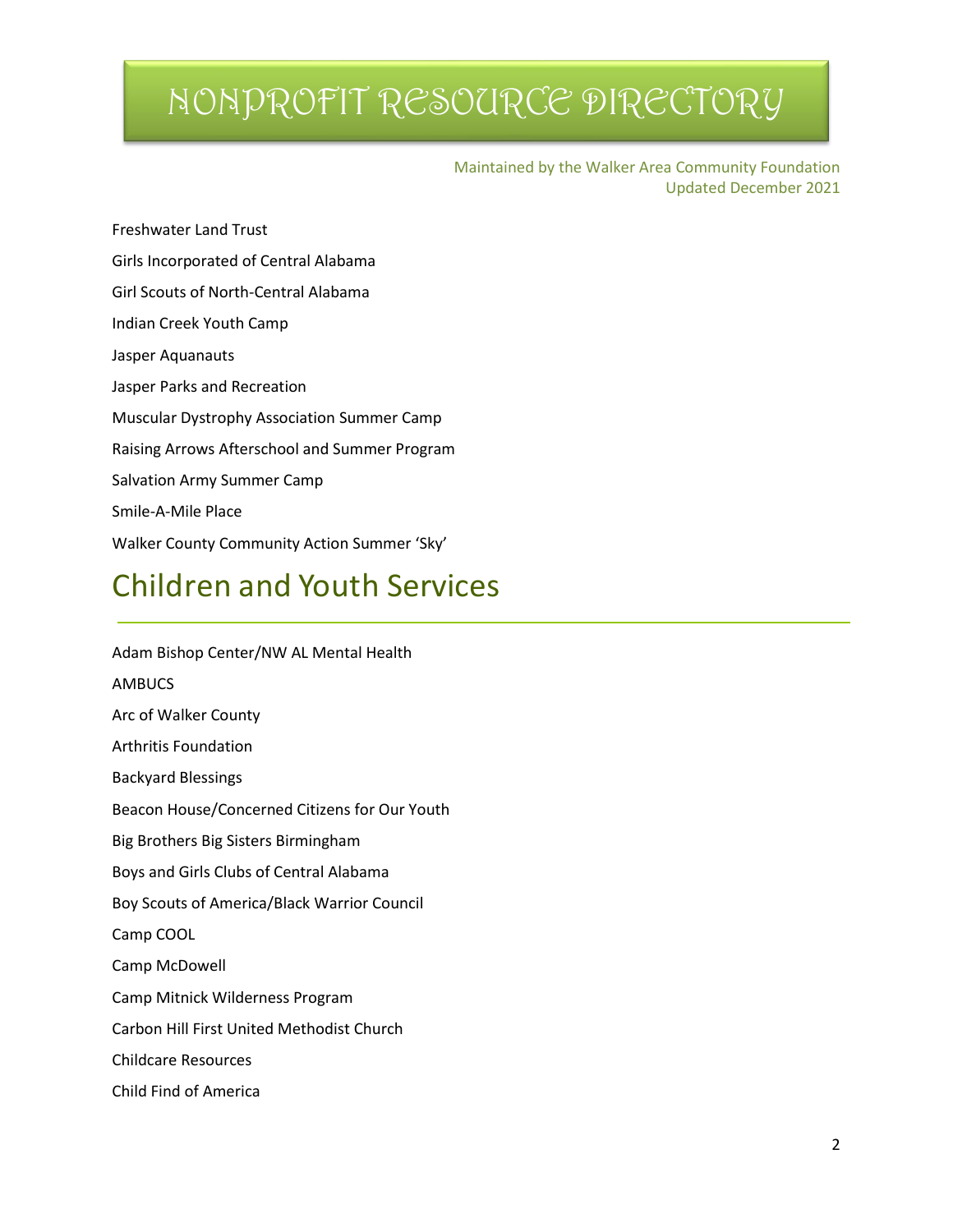Maintained by the Walker Area Community Foundation Updated December 2021

Children's Aid Society

Children's Harbor

Children's Hospital of Alabama

Easter Seals Disability Services

Equines Assisting Special Individuals (EASI)

Daybreak - Family Resource Center of NW Alabama

Freewill Baptist Children's Home

Girls Incorporated of Central Alabama

Girl Scouts of North-Central Alabama

Healthy Eating Active Living/HEAL

Impact Alabama

Jalayah Hackman Foundation

Jasper Area Family Services Center

Jasper City Board of Education

Jasper Parks and Recreation

Kid One Transport System

Kids and Kin

Kids Loving Kids

Literacy Council

Magic Moments

Mission of Hope

Muscular Dystrophy Association

Northwest Alabama Mental Health Center

Pregnancy Test and Resource Center

Sight Savers America

Smile-A-Mile Place

Teen Challenge

TriCounty Agency for Intellectual Disabilities

Walker County Board of Education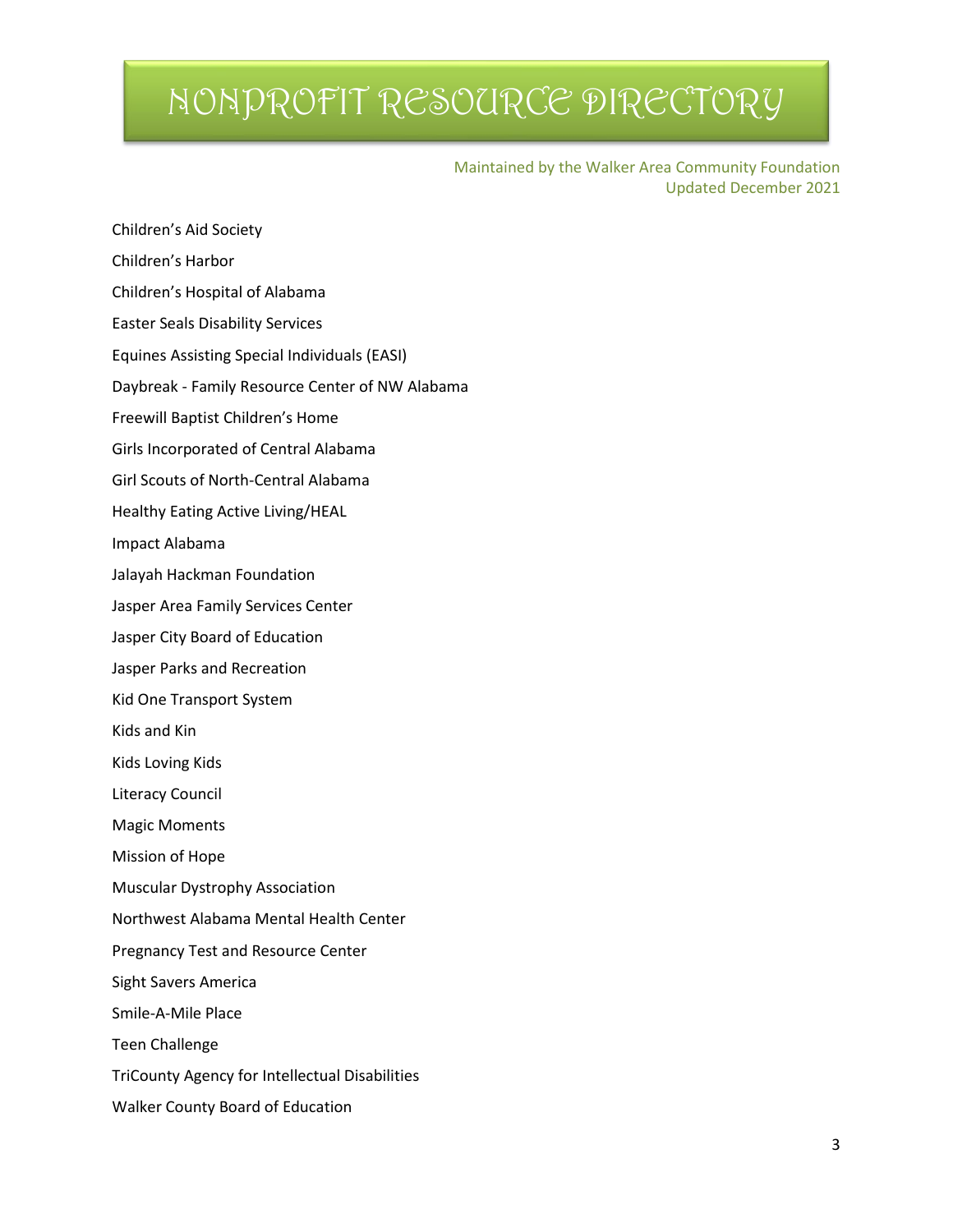Maintained by the Walker Area Community Foundation Updated December 2021

Walker County Children's Advocacy Center Walker County Community Action Agency Walker County Department of Human Resources YMCA Youth Advocate Program

### Clothing and Household Items

Boldo United Methodist Church Bundles of Hope Diaper Bank Carbon Hill First United Methodist Church Christian's Place Mission Kids Loving Kids/Grace Ministries Mission of Hope Pregnancy Test and Resource Center Priority Veteran The Salvation Army Walker County Community Action

### Crisis Centers and Helplines

Crisis Line Rape Response Recovery Resource Center Crisis Line Ross Addiction Helpline UTalk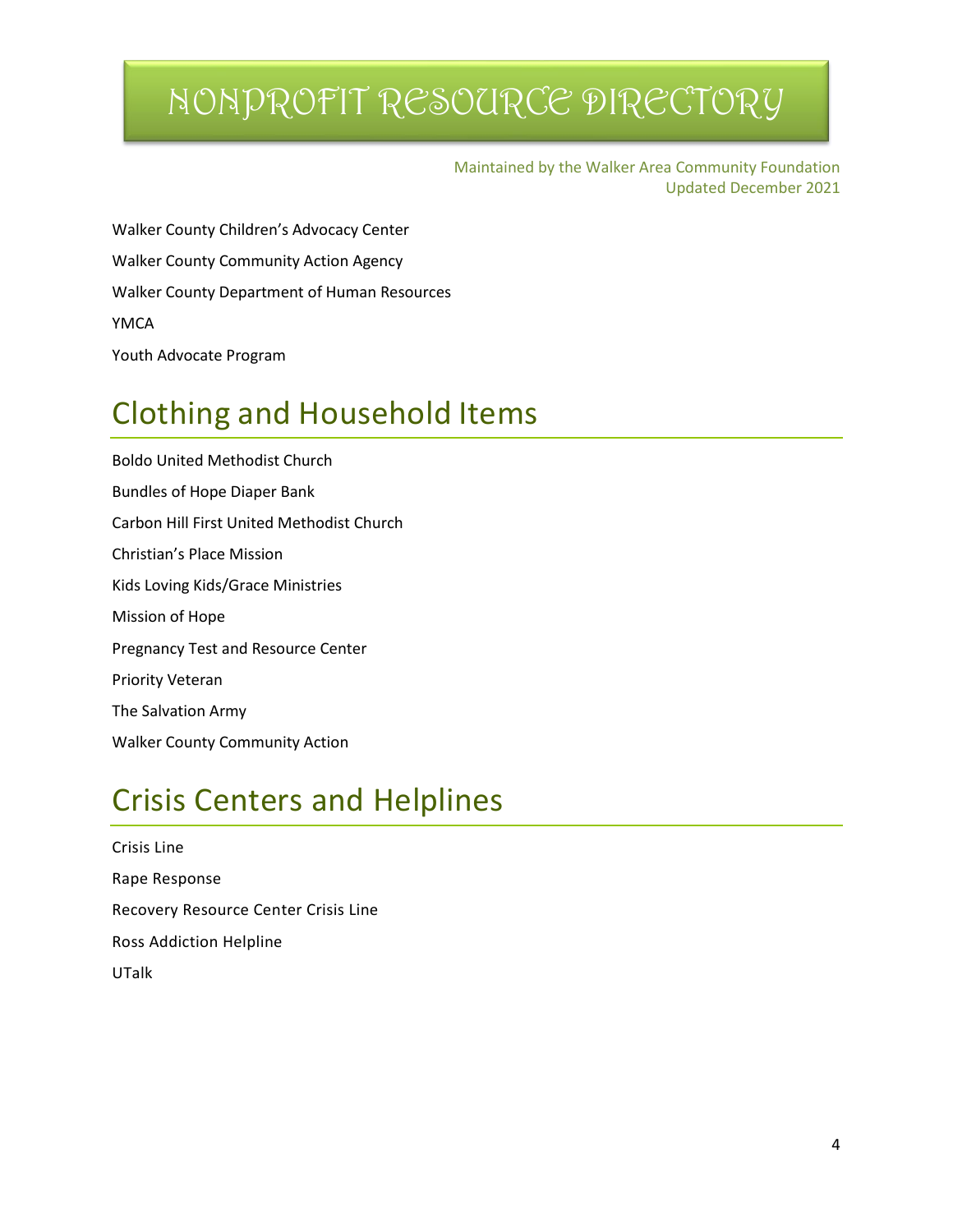Maintained by the Walker Area Community Foundation Updated December 2021

### Disability Services

| <b>AMBUCS</b>                                       |
|-----------------------------------------------------|
| Arc of Walker County                                |
| <b>Arthritis Foundation</b>                         |
| Camp COOL                                           |
| Children's of Alabama                               |
| Community Options, Inc.                             |
| <b>Disability Rights and Resources</b>              |
| <b>Full Life Ahead Foundation</b>                   |
| <b>Glenwood Autism and Behavioral Health Center</b> |
| <b>Easter Seals Disability Services</b>             |
| <b>Equines Assisting Special Individuals (EASI)</b> |
| The Horizons School                                 |
| Jasper Aquanauts/Jasper Parks and Recreation        |
| Middle Alabama Area Agency on Aging/M4A             |
| <b>Muscular Dystrophy Association</b>               |
| Northwest Alabama Mental Health Center              |
| People First of Alabama                             |
| TriCounty Agency for Intellectual Disabilities      |

### Disaster Relief

American Red Cross Disability Rights and Resources FEMA, Federal Disaster Assistance Habitat for Humanity Salvation Army Walker County Amateur Radio Emergency Services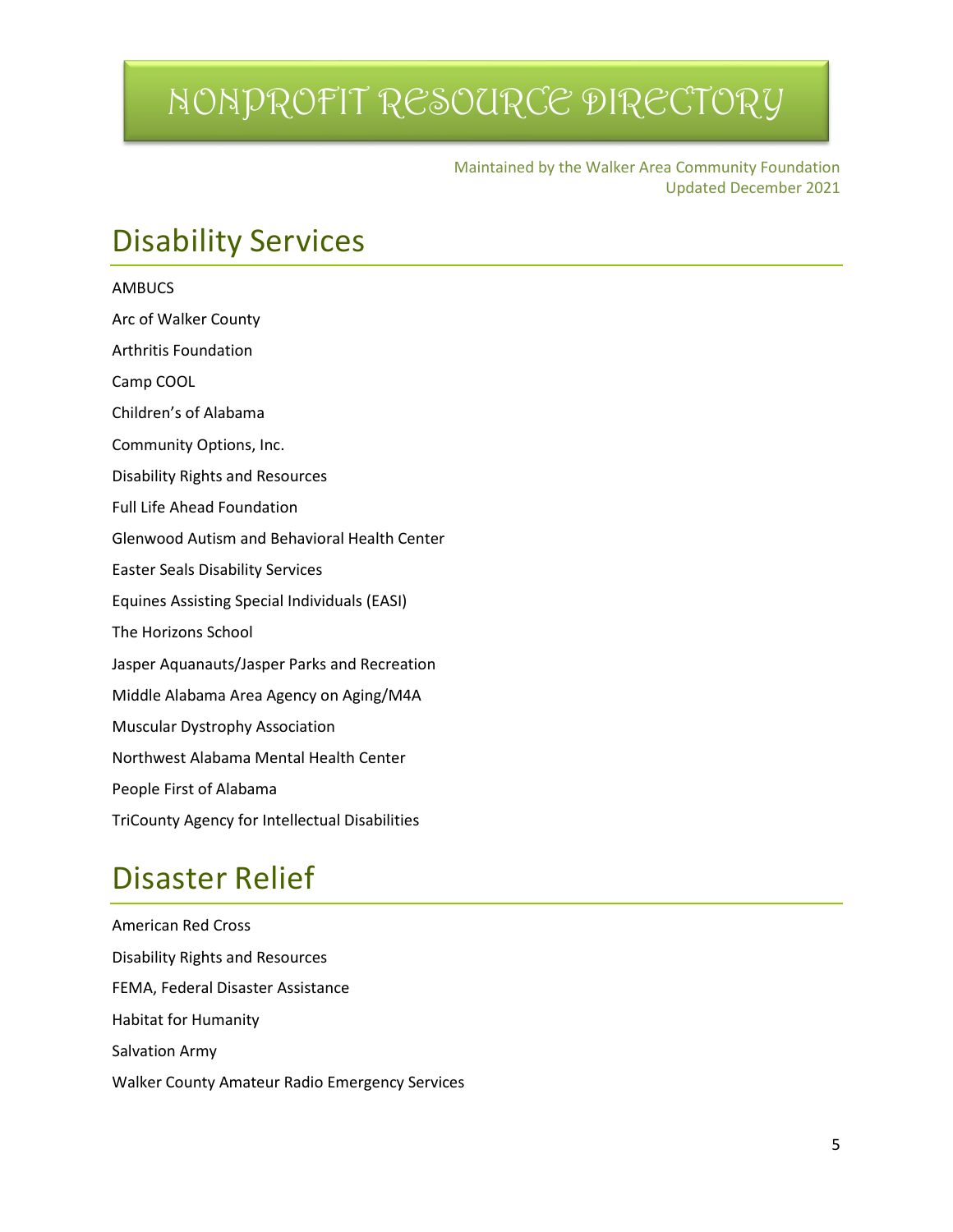Maintained by the Walker Area Community Foundation Updated December 2021

Walker County Community Action Agency Walker County Emergency Management Agency

### Domestic Violence and Human Trafficking

Child Find of America Daybreak - Family Resource Center of Northwest Alabama WellHouse Woman and WellHouse Child

### Education

Alabama Possible Arc of Walker County Big Brothers Big Sisters of Birmingham Boys and Girls Clubs of Central Alabama Boy Scouts of America/Black Warrior Council Childcare Resources Children's Aid Society Children's of Alabama Disability Rights and Resources Equines Assisting Special Individuals/EASI Girls Incorporated of Central Alabama Girl Scouts of North-Central Alabama Healthy Eating Active Living/HEAL Hispanic Interest Coalition of Alabama The Horizons School Impact Alabama Jalayah Hackman Foundation Jasper Area Family Services Center Jasper City Board of Education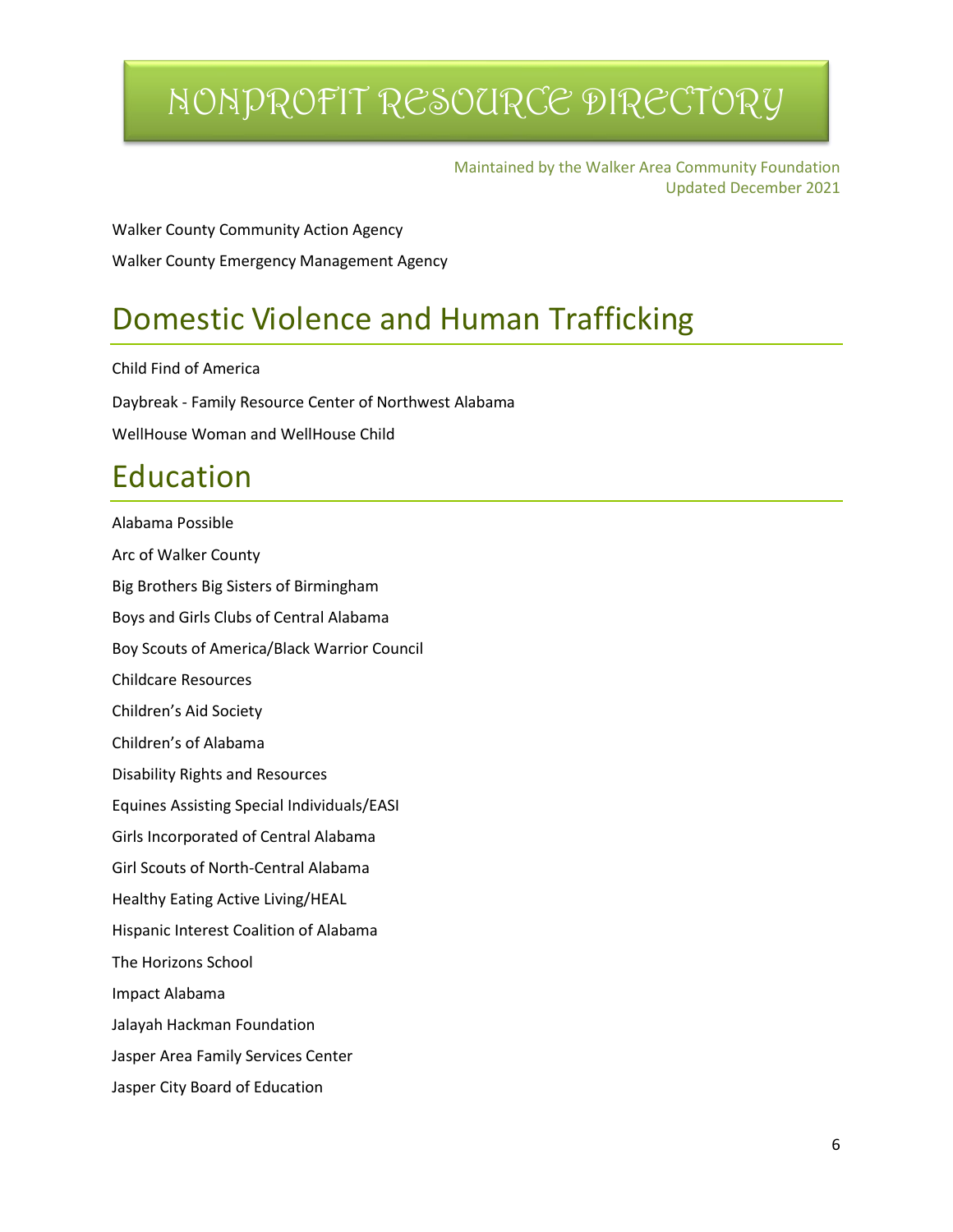Maintained by the Walker Area Community Foundation Updated December 2021

Jasper Police Explorers Literacy Council Middle Alabama Area Agency on Aging/M4A Positive Maturity/RSVP Pregnancy Test and Resource Center Priority Veteran Walker County Amateur Radio Emergency Services Walker County Arts Alliance Walker County Board of Education Walker County Children's Advocacy Center Walker County Community Action Agency Winston County Arts Council Youth Advocate Programs

### Family Services/Utility Assistance

Bundles of Hope Diaper Bank Capstone Rural Health Center Childcare Resources Daybreak - Family Resource Center of Northwest Alabama Hope is the Anchor Housing Authority of Walker County Impact Alabama Jasper Area Family Services Center JAMES Ministries Kids and Kin Middle Alabama Area Agency on Aging/M4A Pregnancy Test and Resource Center Priority Veteran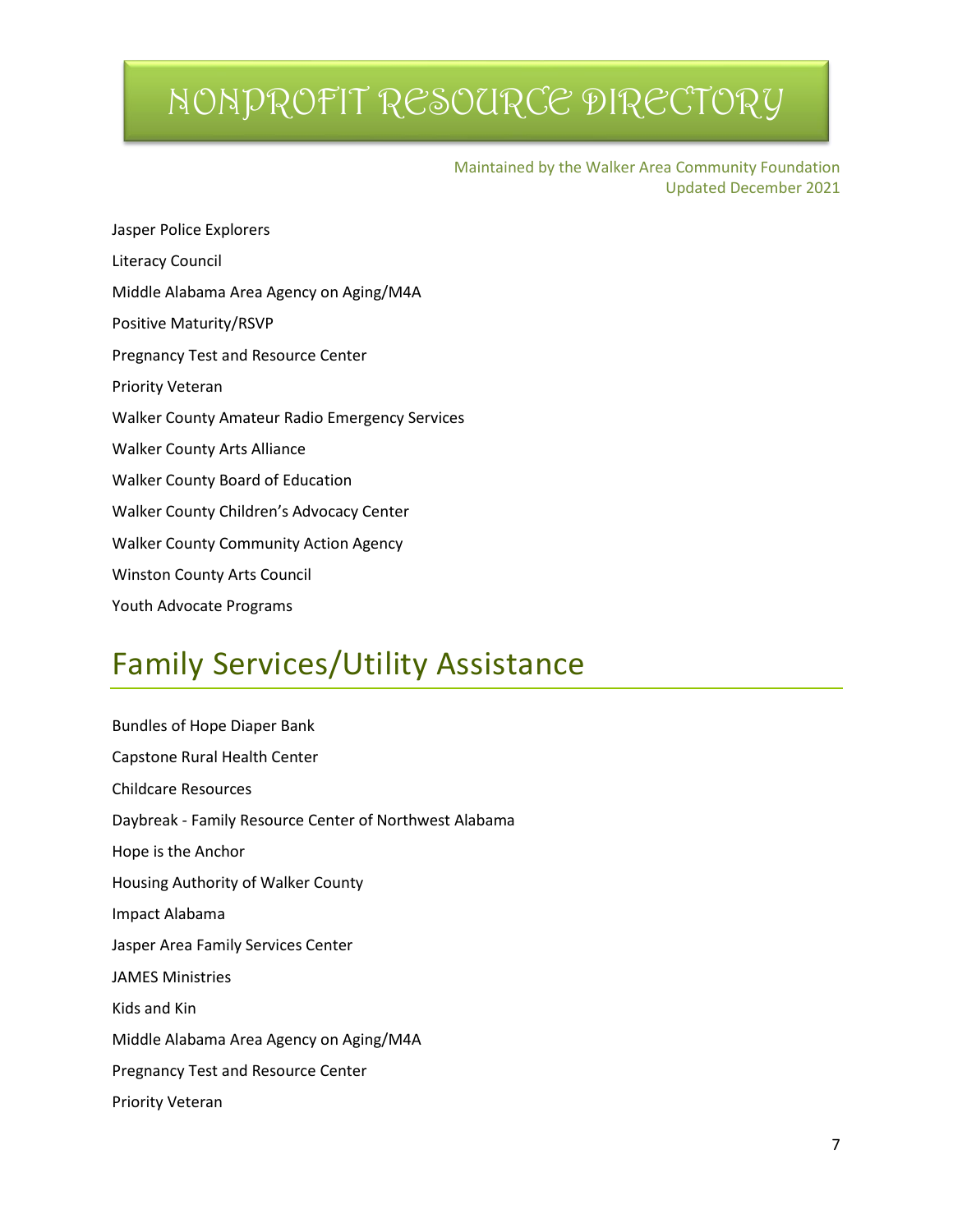Maintained by the Walker Area Community Foundation Updated December 2021

Salvation Army

Walker County Children's Advocacy Center Walker County Community Action Agency Walker County Department of Human Resources Youth Advocate Programs

### Food Assistance

Backyard Blessings Carbon Hill First United Methodist Church Christian's Place Mission Dilworth Church of God Food Pantry Eagles Rest Food Ministry First United Methodist Soup Kitchen Hope House Church Food Truck and Soup Kitchen Main Street Ministries-Winston Co Middle Alabama Area Agency on Aging/M4A Mission of Hope Mount Vernon Baptist Church Food Pantry Oakman Senior Center Salvation Army Sixth Avenue Church of Christ Food Pantry St. Cecilia's Catholic Church Food Pantry St. Mary's Episcopal Church Food Bank Sumiton Church of God Food Bank Walker County Health Dept – WIC Program Walker County Department of Human Resources Westside Baptist Church Food Pantry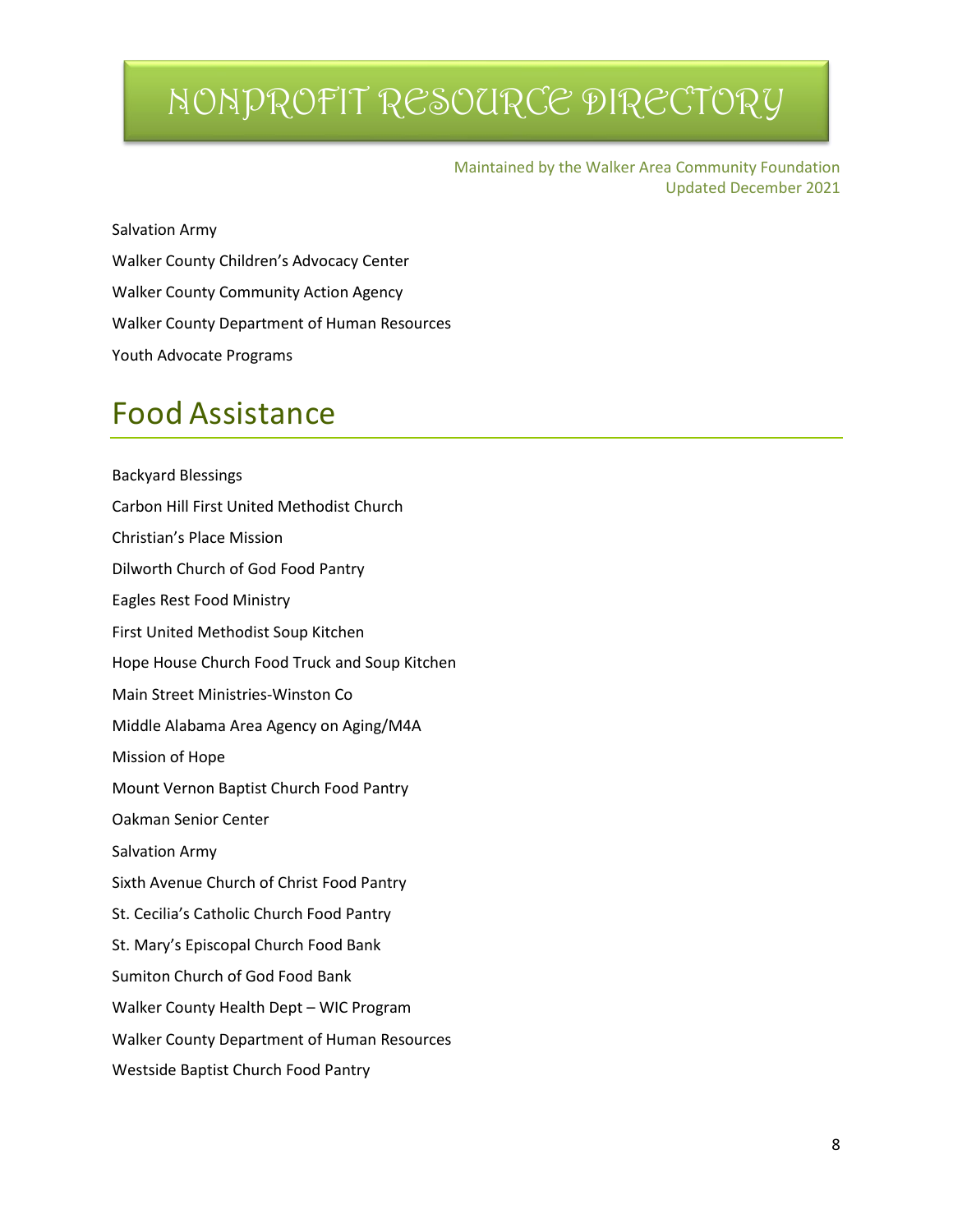Maintained by the Walker Area Community Foundation Updated December 2021

### GED and Job Prep

Bevill State Community College Adult Education City of Lights Dream Center

FOCUS on Recovery

Jasper Area Family Service Center

Walker County Career Center

Walker County Community Action Agency

### General Counseling/Substance Use Recovery

Beacon House/Concerned Citizens for Our Youth

Camp Mitnick Wilderness Program

Capstone Rural Health Clinic

Celebrate Recovery: Blooming Grove Baptist Church Carbon Hill United Methodist Church Faith Freewill Baptist Church Jasper's First Baptist Church River of Living Waters United Methodist Church Sipsey Church of God Mt. Zion Baptist Worship Life Center Child Find of America Children's Aid Society Children's of Alabama City of Lights Dream Center

Community Grief Support Service

Daybreak - Family Resource Center of Northwest Alabama

Fellowship House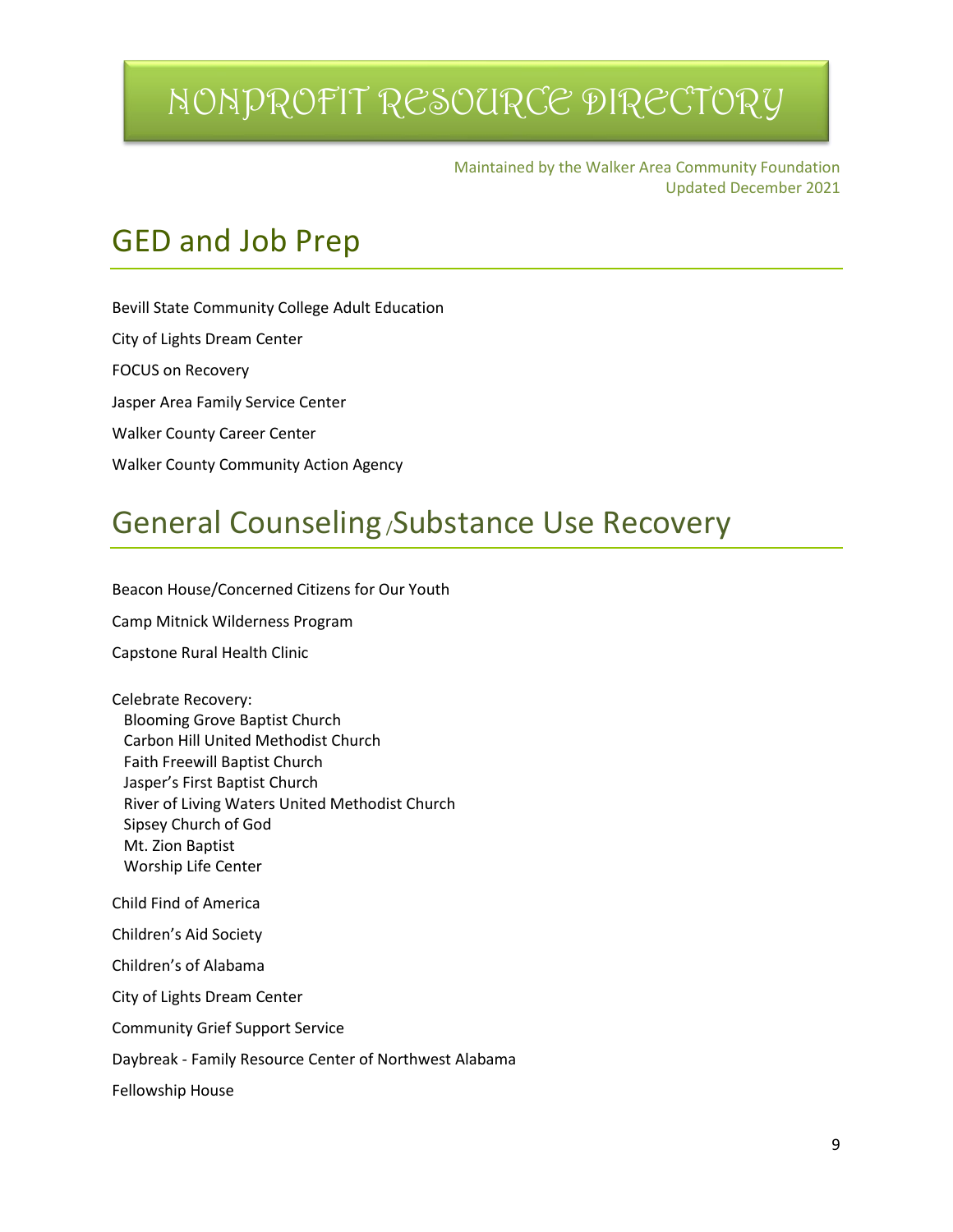Maintained by the Walker Area Community Foundation Updated December 2021

| Forge Breast Cancer Survivor Center                 |
|-----------------------------------------------------|
| <b>Foundry Ministries</b>                           |
| Freewill Baptist Children's Home                    |
| <b>Glenwood Autism and Behavioral Health Center</b> |
| <b>Health Connect America</b>                       |
| Hispanic Interest Coalition of Alabama              |
| Hope for Women, LLC                                 |
| Hope is the Anchor                                  |
| Hyche Center for Sensory & Motor Learning           |
| <b>Impact Family Counseling</b>                     |
| Jasper Area Family Services Center                  |
| Jimmie Hale Mission                                 |
| Kids and Kin Program                                |
| NW Alabama Mental Health - Awakening Recovery       |
| Oasis Counseling for Women and Children             |
| Pregnancy Test and Resource Center                  |
| R.O.S.S.                                            |
| Summit Counseling & Wellness                        |
| <b>Teen Challenge</b>                               |
| <b>Tri County Counseling</b>                        |
| Walker County Children's Advocacy Center            |
| WellHouse Woman and WellHouse Child                 |
| Will Bright Foundation - Restoration Springs        |
| Youth Advocacy Program, Inc.                        |

FOCUS on Recovery

### General Social Welfare Information

United Way of Central Alabama 2-1-1 Directory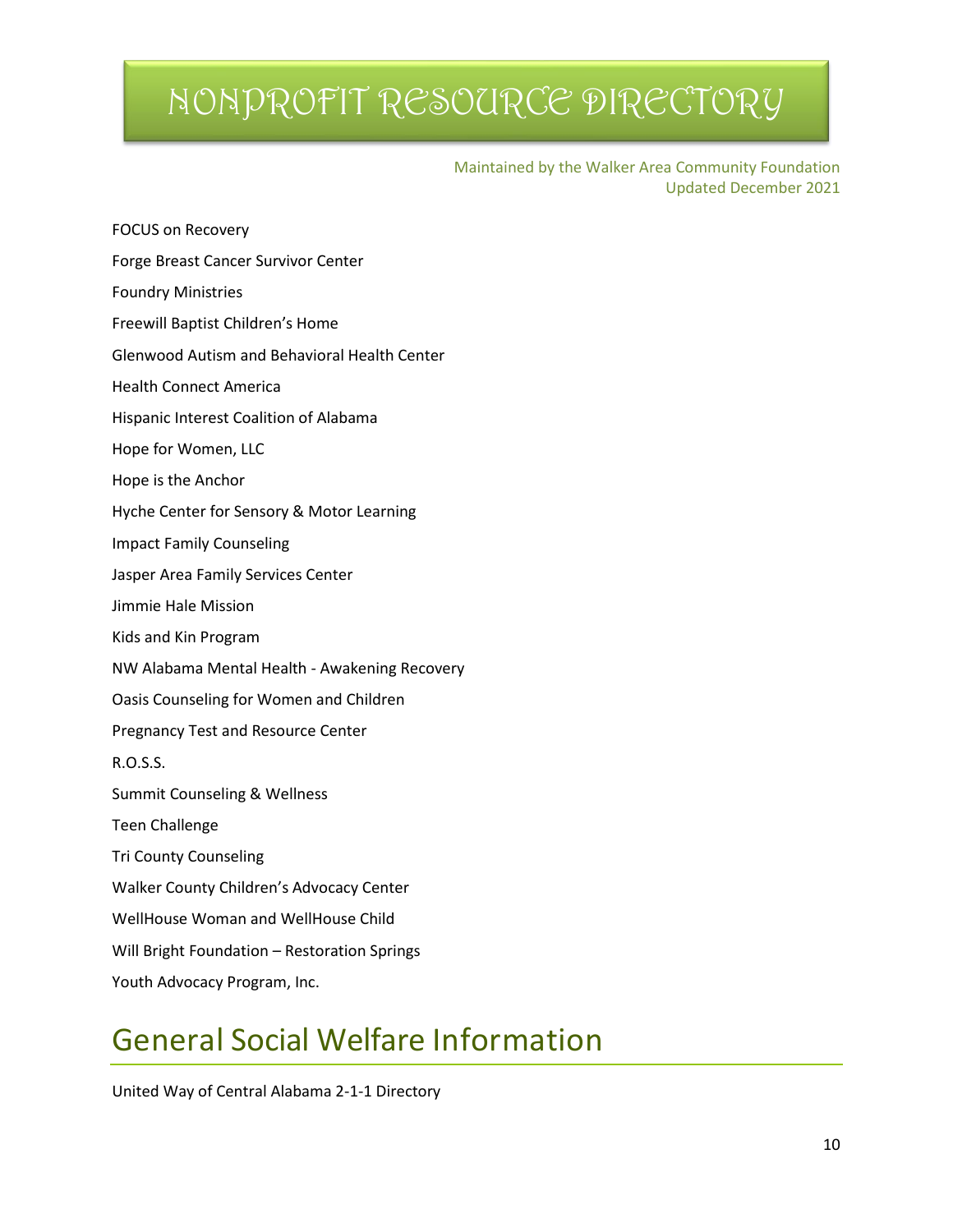Maintained by the Walker Area Community Foundation Updated December 2021

### Health and Medicine

Alabama Lions Sight Alzheimer's of Central Alabama AMBUCS American Cancer Society Hope Lodge American Diabetes Association American Red Cross Arc of Walker County Arthritis Foundation Brandi's Blessings Capstone Rural Health Center Children's of Alabama Forge Breast Cancer Survivor Center Glenwood Autism and Behavioral Health Center Healthy Eating Active Living/HEAL Impact Alabama Hyche Center for Sensory & Motor Learning Juvenile Diabetes Research Foundation Kid One Transport System Magic Moments Middle Alabama Area Agency on Aging/M4A Northwest Alabama Mental Health Center Positive Maturity/RSVP Health Watch Pregnancy Test and Resource Center Sight Savers America Smile-a-Mile Place Walker Baptist Medical Center/Brookwood Baptist Health Walker County Health Department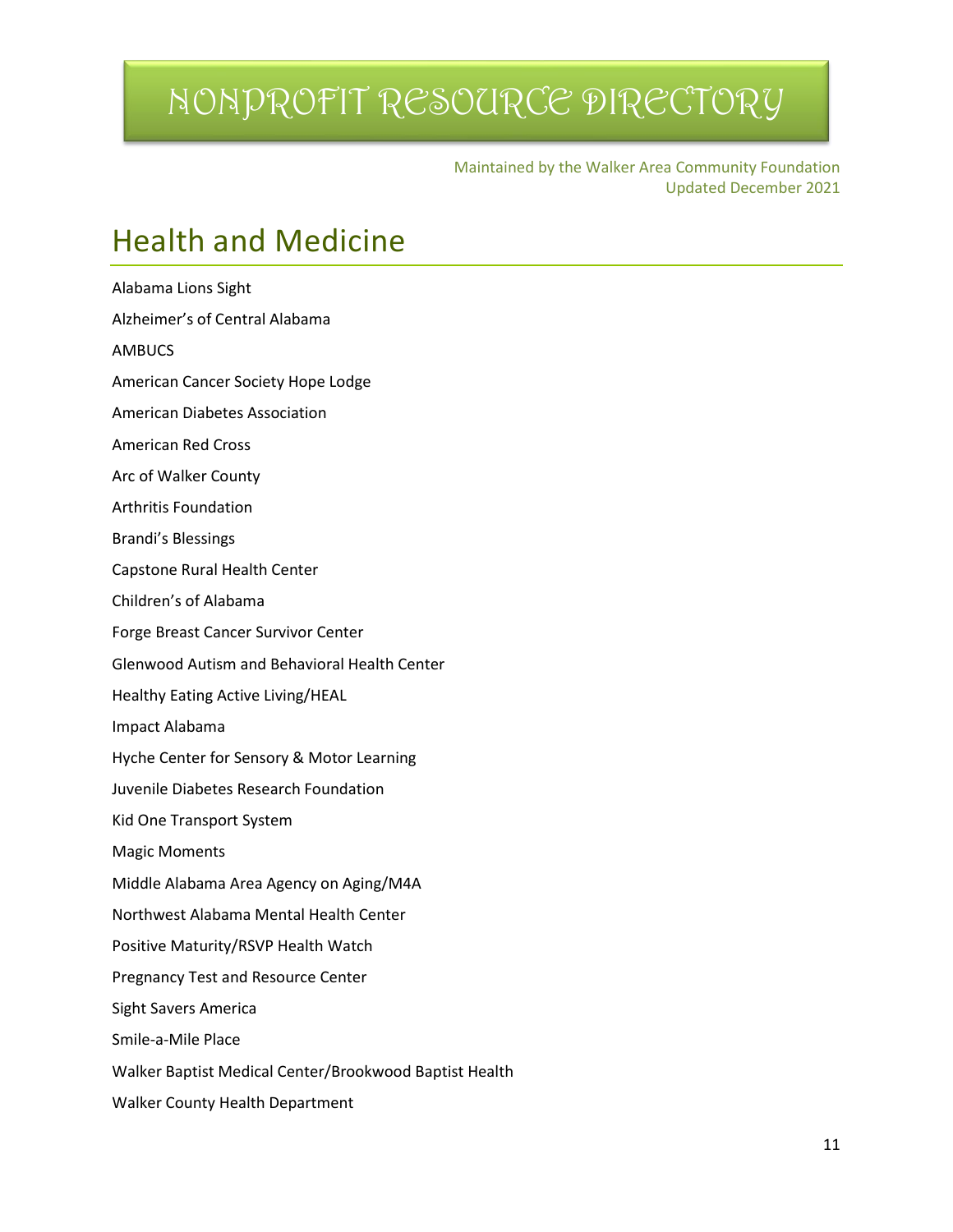Maintained by the Walker Area Community Foundation Updated December 2021

### Housing Assistance

American Cancer Society Hope Lodge Children's Aid Society Daybreak - Family Resource Center of Northwest Alabama Fellowship House Foundry Ministries Habitat for Humanity of Greater Birmingham Housing Authority of Walker County Jasper Housing Authority Jimmie Hale Mission Priority Veteran Ronald McDonald House Charities Salvation Army Walker County Coalition for the Homeless Wellhouse

### **Insurance**

All Kids Medicaid/Walker County Health Department

### Latino Resources

Hispanic Interest Coalition of Alabama

### Literacy Resources

Bevill State Community College **Area Family Service Center** Jasper Area Family Service Center

Carl Elliott Regional Library **Literacy Council of Walker County**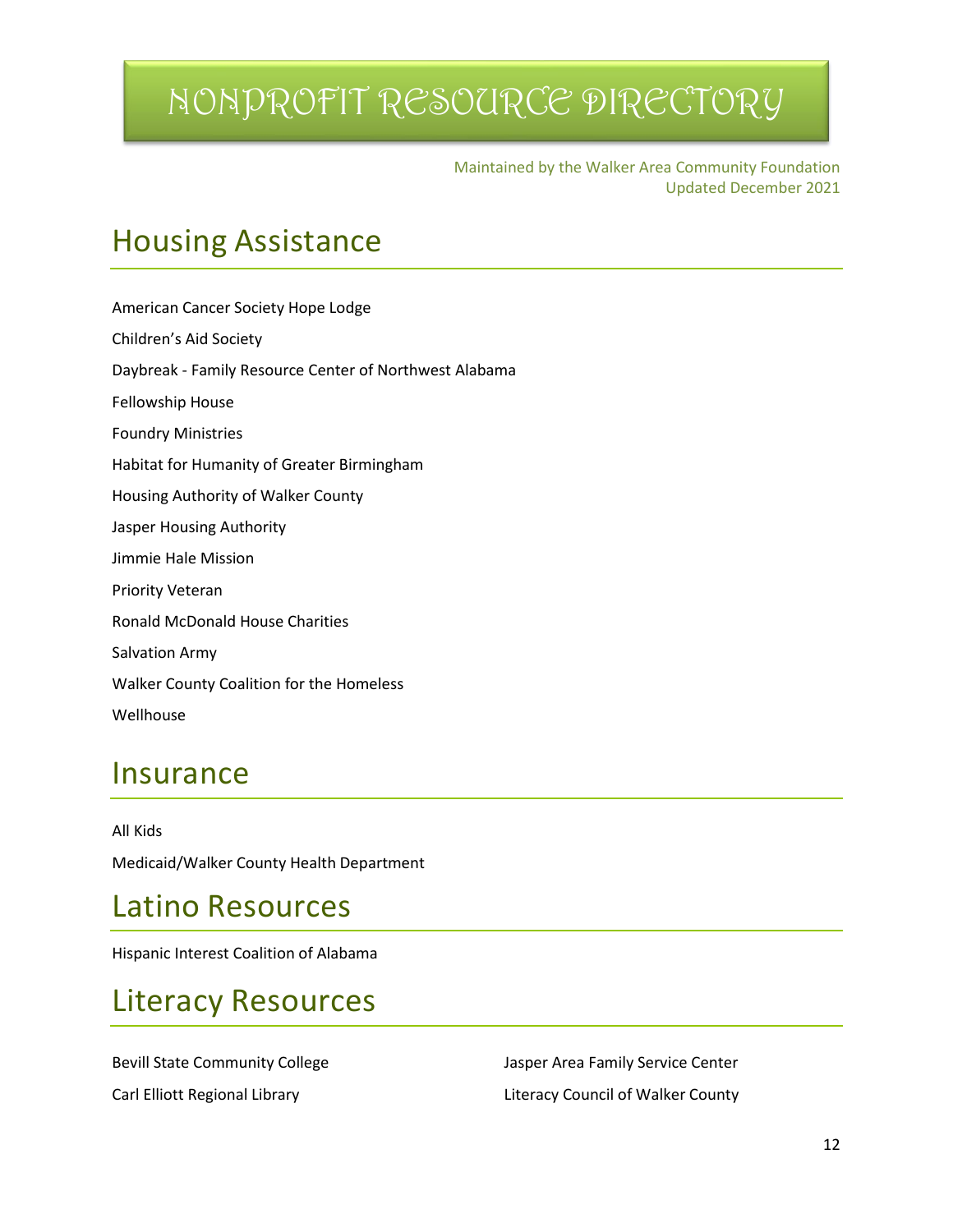Maintained by the Walker Area Community Foundation Updated December 2021

### Mental Health Providers

Capstone Rural Health Clinic Children's of Alabama City of Lights Dream Center Freewill Baptist Children's Home Glenwood Autism and Behavioral Health Center Health Connect America Hyche Center for Sensory & Motor Learning Impact Family Counseling Jasper Area Family Service Center Northwest Alabama Mental Health Center Oasis Counseling for Women and Children Summit Counseling & Wellness Youth Advocate Programs (YAP)

### Scholarship Providers

Alabama Power<https://www.scholarsapply.org/alabamapowerfoundation/instructions.php> American Legion<https://www.legion.org/scholarships> Bevill State <https://www.bscc.edu/students/financial-aid/institutional-scholarships> Jasper Rotary Club <https://www.rotary.org/en/our-programs/scholarships> Kiwanis Club [http://www2.kiwanis.org/childrensfund/impact-and](http://www2.kiwanis.org/childrensfund/impact-and-programs/scholarship-opportunities#.W2hjlNJKiUk)[programs/scholarship-](http://www2.kiwanis.org/childrensfund/impact-and-programs/scholarship-opportunities#.W2hjlNJKiUk) [opportunities#.W2hjlNJKiUk](http://www2.kiwanis.org/childrensfund/impact-and-programs/scholarship-opportunities#.W2hjlNJKiUk) Pilot Club <https://www.pilotinternational.org/founders-fund-scholarship-programs> Walker College Foundation, Holly Trawick Director, 205-310-3189 University of Alabama Walker County Alumni Association [https://alumni.ua.edu/?chapters=walker](https://alumni.ua.edu/?chapters=walker-county)[county](https://alumni.ua.edu/?chapters=walker-county)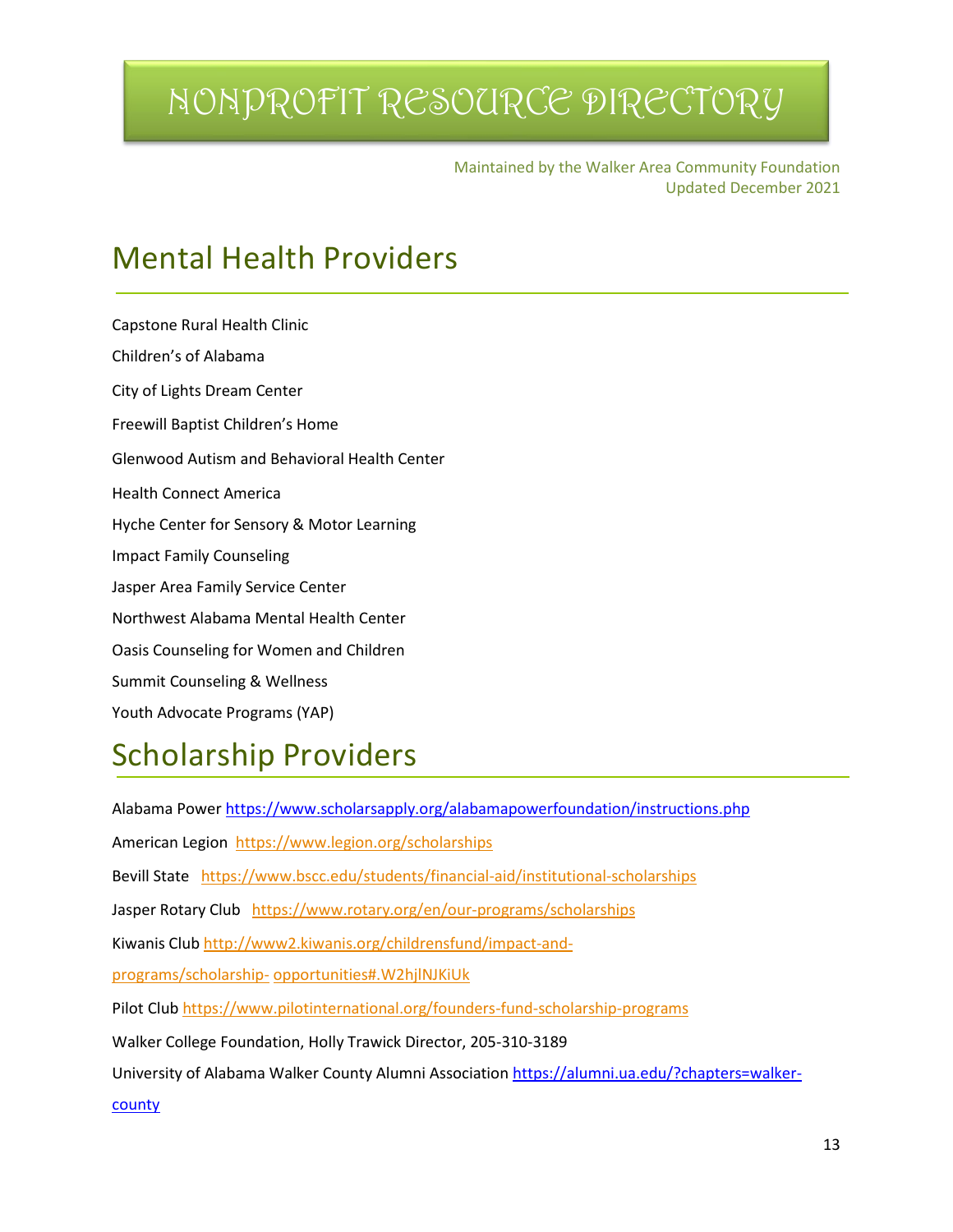Maintained by the Walker Area Community Foundation Updated December 2021

### Senior Adults

Alzheimer's of Central Alabama Community Grief Support Service Disability Rights and Resources Eagles Rest Ministries Habitat for Humanity of Greater Birmingham Jasper Area Family Services Center Jasper Parks and Recreation Middle Alabama Area Agency on Aging/M4A Oakman Senior Center Positive Maturity/RSVP Salvation Army Walker County Community Action Agency Walker County Department of Human Resources

### Transportation

Kid One Transport System, Inc. Walker County Transportation System/Walker County Community Action

### Veteran's Services

Alabama Department of Veteran's Affairs American Legion American Red Cross Equines Assisting Special Individuals Habitat for Humanity of Greater Birmingham Priority Veteran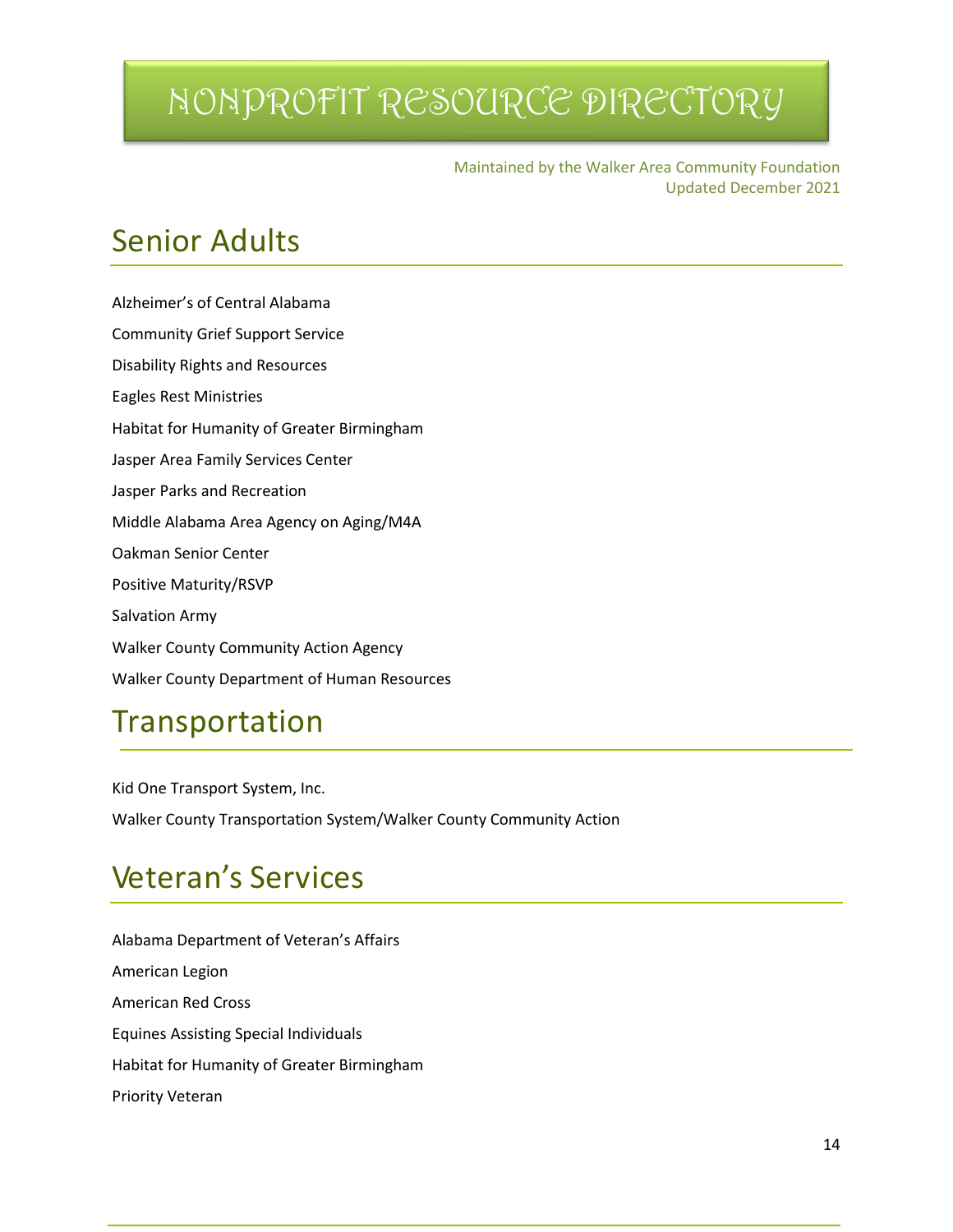Maintained by the Walker Area Community Foundation Updated December 2021

U.S. Department of Veterans Affairs Veterans of Foreign Wars (VFW)

### Vision Care

Alabama Lions Sight **Impact Alabama** Capstone Rural Health Center Sight Savers

# Nonprofit Glossary

Adam Bishop Center/NW AL Mental Health Center 1105 7<sup>th</sup> Ave, Jasper, AL 35501 205-302-9066 Crisis Intervention, Group therapy & Family Support, Individual Counseling & Psychiatric Services, Case Management, Drug & Alcohol Abuse Counseling, School-based Services, In Home Intervention Medicare/Medicaid, Private Insurance, Self-Pay: Income-based sliding scale.

**Alabama Folk School, Camp McDowell** 105 DeLong Rd, Nauvoo, AL 35578 205-387-1806 The Alabama Folk School at Camp McDowell was founded in 2007 as a way to enrich lives and reconnect people to music, art, and each other. Our goal is to provide the opportunity for people to work creatively with their hands, minds, and spirits and to help preserve Alabama's cultural heritage. We do this by offering classes and workshops in traditional folk arts such as sacred harp singing, blacksmithing, dancing, storytelling, banjo, fiddle, quilting, and more. We also offer classes on traditional cooking and preserving techniques.

### **Alabama Lions Sight Mobile Unit** 700 South 18th Street (office), Birmingham, AL 35233

#### http://alabamalionssight.org

Call 334-306-4904 for schedule and locations. Mobile Sight Screening Program, services provided in Nauvoo, Jasper, Parrish, and Oakman, for the elderly and uninsured.

### **Alabama Mining Museum** 120 East St, Dora, AL 35062 205-648-2442

Focusing on the total concept of coal mining in Alabama from 1890 to 1940. In 1984 the Alabama Mining Museum was designated by the Alabama State Senate as "The Official State Coal Mining Museum of Alabama." Hours: Tues.- Sat. 8:30 a.m. – 4:00 p.m. Free admission.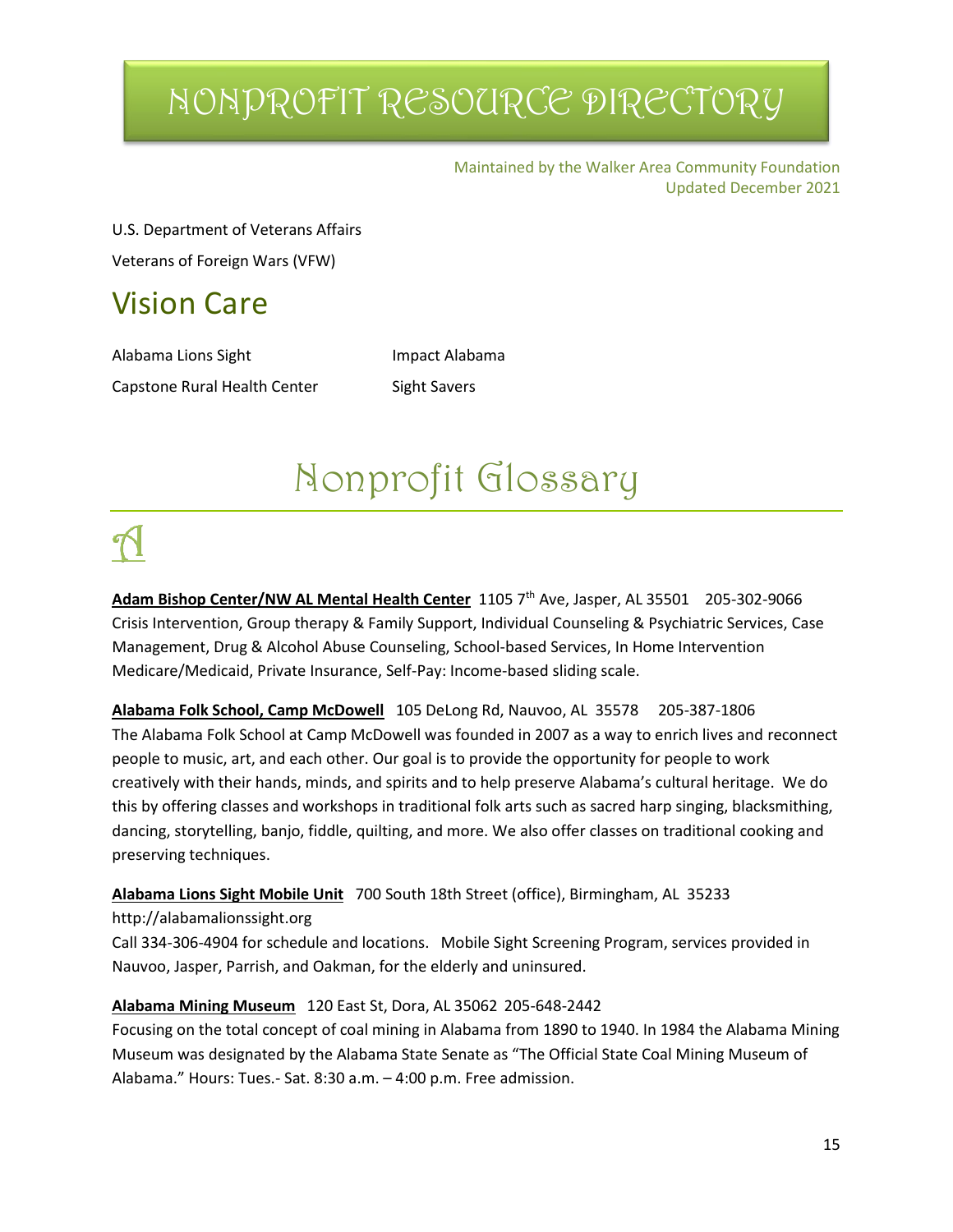#### Maintained by the Walker Area Community Foundation Updated December 2021

#### **Alabama Possible** 1016 19th Street South, Birmingham, AL 35205 205-939-1408 [https://alabamapossible.org](https://alabamapossible.org/)

Alabama Possible is a statewide nonprofit organization that breaks down barriers to prosperity through advocacy, education, and collaboration. For nearly 30 years, we have transformed how people think and talk about economic opportunity and educational attainment in Alabama. Our scope of work includes postsecondary access, postsecondary success, civic engagement and advocacy. Initiatives implemented include: Alabama Goes to College Campaign, Virtual Poverty Simulations, Barriers to Prosperity Data Sheet, Break It Down Discussion Series and AlabamaCAN.

#### **ALL Kids**/AL Dept of Public Health

#### <https://www.alabamapublichealth.gov/allkids>

Low-cost, comprehensive healthcare coverage program for children under age 19. Benefits include regular checkups and immunizations, sick child doctor visits, prescriptions, vision and dental care, hospitalization, mental health and substance abuse services, and much more.

### **Alzheimer's of Central Alabama** 300 Office Park Drive, Ste 225, Birmingham, AL 35223 205-871-7970 www.alzca.org

Since 1991 Alzheimer's of Central Alabama (ACA) has provided services for local families caring for a loved one living with dementia. Their support comes in the form of scholarships for home delivery of continence products and the nutritional supplement Ensure. Once an application is approved the continence scholarship includes a month's supply of: Diapers, bed pads, gloves, and wipes. The Ensure scholarship includes a case of product. Your loved one may be on both programs. Also available is telephone counseling, Zoom support groups, robotic companion pets, and weekly activity packets. ACA also offers adult day care scholarships centers which are in Birmingham and Tuscaloosa.

#### **AMBUCS** 1929 Canyon Road, Vestavia Hills, AL 35216 205-823-7800 www.birminghamambucs.org

Reaches out to children and youth with disabilities to create mobility and independence through

AmTryke therapeutic tricycles.

#### **American Cancer Society Hope Lodge** 1100 Ireland Way Suite 201, Birmingham, AL 35205 205-918-3229 https://www.cancer.org/treatment/support-programs-and-services/patientlodging/hope-lodge.html

The Joe Lee Griffin Hope Lodge has eased the burden of cancer treatment by providing no-cost lodging to improve access to treatment, reduce financial burdens, and alleviate the strain of travel and treatment on cancer patients and caregivers. This free lodging service is available to all adult cancer patients that have been referred by their treatment facility, there are no income restrictions.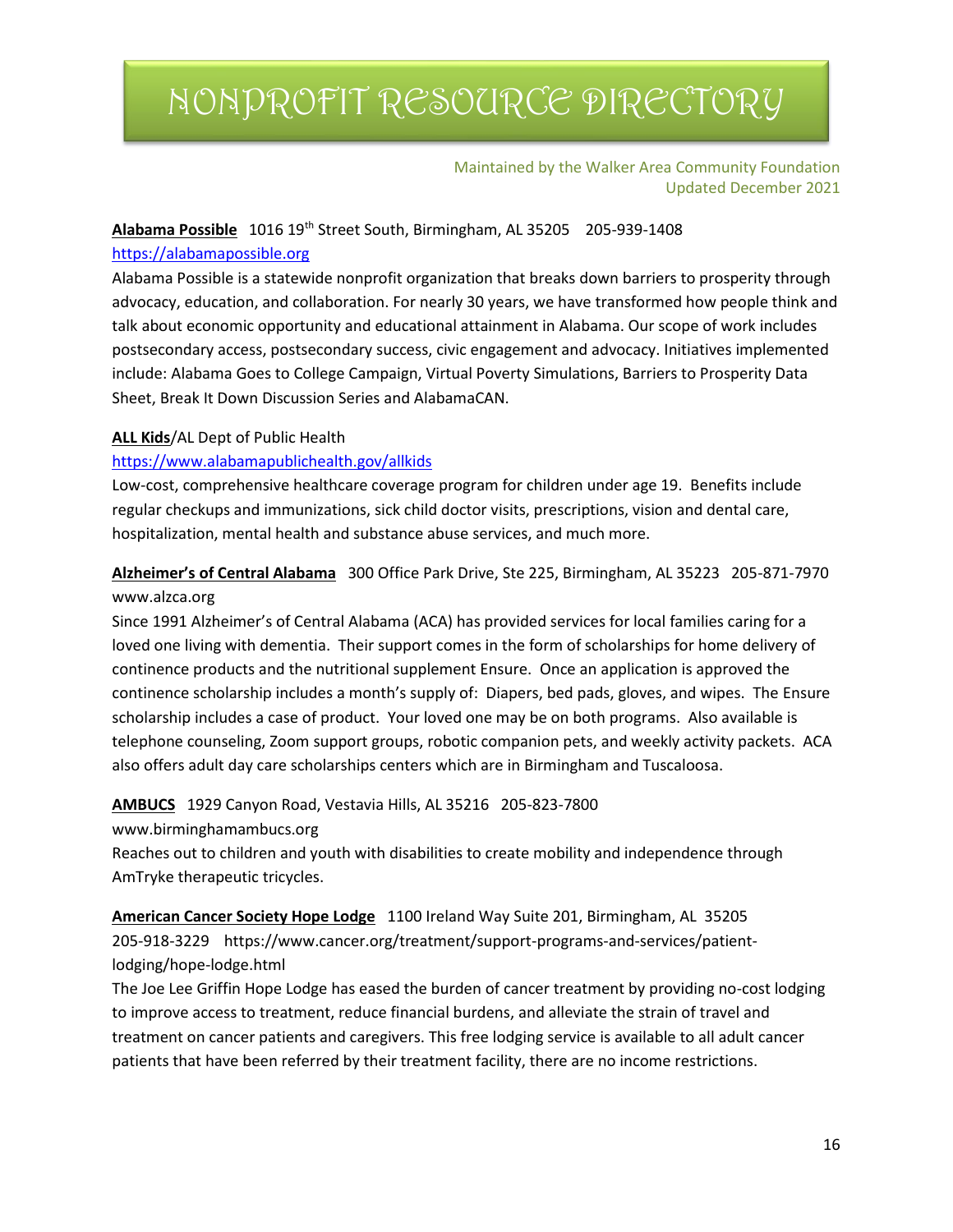Maintained by the Walker Area Community Foundation Updated December 2021

**American Diabetes Association** 3918 Montclair Road, Suite 218, Birmingham, AL 35213 205-870-5172 www.diabetes.org

Strives to prevent and cure diabetes and to improve the lives of all people affected by diabetes. Living with Type 2 Diabetes: Offers an opportunity to learn more about diabetes and how to live well with diabetes over a 12-month period.

**American Legion** Woods-Smith Post 9 of Jasper, P.O. Box 1204, Jasper, AL 35504, (205) 304-1812, [www.woodssmithpost9.org](http://www.woodssmithpost9.org/) - OR - Post 101 of Carbon Hill, 300 SW 3<sup>rd</sup> Street, Carbon Hill, 35549, [http://www.legion.org](http://www.legion.org/)

Committed to mentoring youth and sponsoring wholesome programs in our communities, advocating patriotism and honor, promoting strong national security, and continued devotion to our fellow service members and veterans.

**American Red Cross** 1101 Viking Drive, Jasper, AL 35501 205-387-1478 www.redcross.org

Prevents and alleviates human suffering in the face of emergencies by mobilizing the power of volunteers and the generosity of donors.

Disaster Services: Response to families impacted by a manmade or natural disaster with food, shelter, clothing, medications, replacement of glasses or dentures, and physical and mental health referrals.

**Arc of Walker County** 745 Russell Dairy Road, Jasper, AL 35503 205-387-0562

www.walkerarc.com

Provides support and training services for persons with and without intellectual and developmental disabilities, and for their family and friends.

Day Habilitation: Educational opportunities for self-care, self-direction, receptive and expressive learning, and the capacity for independent living.

Early Head Start: Center-based childcare for 1 and 2 year olds for an 11 month period every year. Priority is given to families who fall below the poverty level, families at risk of abuse, mothers of a certain age, and children with developmental disabilities.

Early Intervention/Outpatient: Children birth to age 3 with developmental disabilities are provided with developmental evaluations and individual therapy sessions. Children over the age of 3 are provided with speech, occupational, and physical therapy. Autism testing is available for children ages 18 months and older.

REACH Pre-Kindergarten: Prepares 4 year olds for Kindergarten. Program cost assistance is available for eligible families.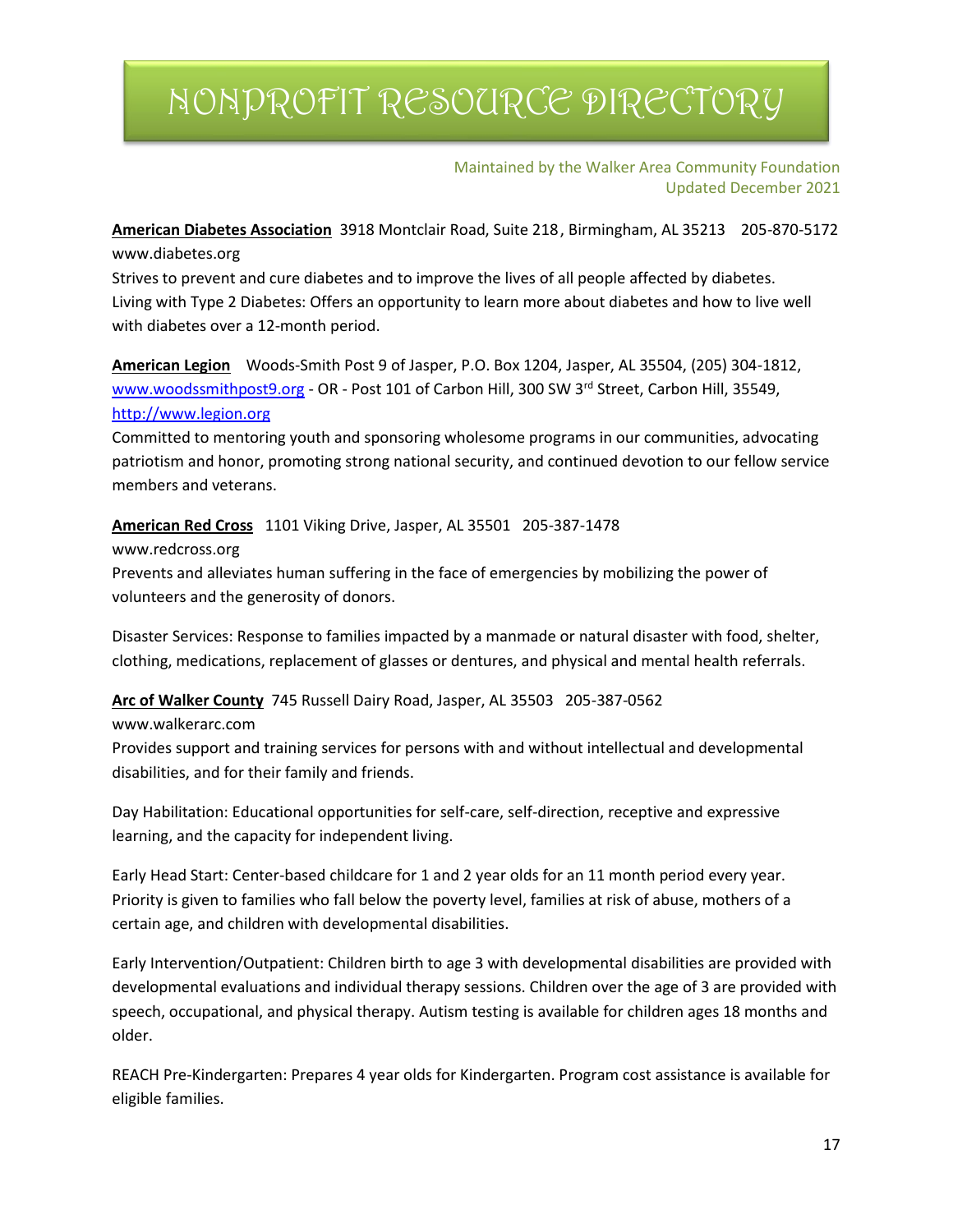#### Maintained by the Walker Area Community Foundation Updated December 2021

Residential: Provides individuals who cannot live alone or with family members with care and assistance 24 hours per day to enable them to live their community as independently as possible. Semi-Independent Living: Helps individuals to integrate and adjust to community living by providing assistance with financial management, shopping, or daily activities of living at home.

Supported Employment: Increases the opportunity for placement of capable workers into competitive jobs through intensive training and support.

**Arthritis Foundation** 500 Office Park Drive, Suite 200, Birmingham, AL 35223 205-979-5700 www.arthritis.org/alabama

Strives to improve the lives of those living with arthritis through leadership in the prevention, control, and cure of arthritis and related diseases by providing public health education, pursuing public policy and legislation, and conducting evidence-based programs.

Better Living Toolkit: A free resource kit including disease-specific information for patients with arthritis, a health tracker to improve patient understanding and provider communication, a handy jar opener, and other related materials.

Juvenile Arthritis Family Education Weekend: State-wide fun family engagement event where children who are affected by arthritis and their families can mix, mingle, and network with other families, Arthritis Foundation staff, and physicians to discuss triumphs, challenges, and other experiences. Family Weekend is held in the Spring of each year and is free to attend.

Juvenile Arthritis Power Pack: A free resource kit including education about juvenile arthritis, medical resources, newsletters, information for teachers and school nurses, and a parent's guide. The kit also includes a Buddy D. Bear (child) or Wrap (teen) which offers comfort and provides hot or cold treatment to sooth aching joints.

**Backyard Blessings** 2221 Highway 78, Dora, AL 35062 205-544-9094

Strives to improve the health, well-being, and education of needy school children in Walker County by providing food for the weekends through a Backpack Food Program. Volunteers pack food bags each Thursday morning of the school year starting the first Thursday in September and going through the second week of May and distribute to local schools. Starting time is 8:30a.m.

**Bankhead House and Heritage Center** 800 Seventh Street West, Jasper, AL 35501 205-302-0001 http://www.bhandhc.org/

Home of Speaker of the House William Brockman Bankhead, father of Tallulah Bankhead. The Bankhead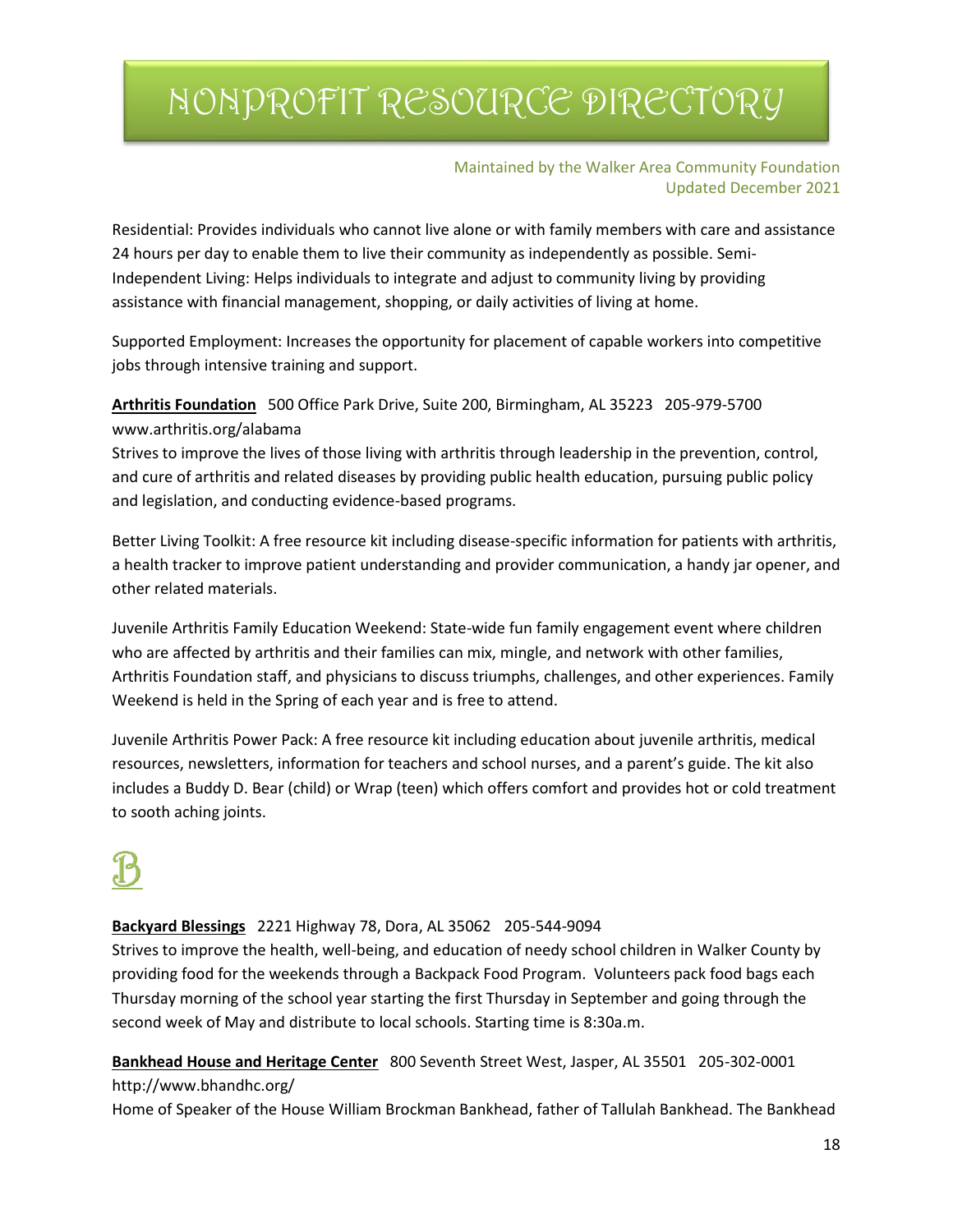Maintained by the Walker Area Community Foundation Updated December 2021

House and Heritage Center aims to collect, showcase, and inspire the past, present, and future of all that is good and famous in Walker County. Admission is free. Group Tours available upon request.

#### **Beacon House/Concerned Citizens for Our Youth** 1200 Beacon Lane, Jasper, AL 35504 205-384-4539 https://beaconhouseprogram.org/

Beacon House - Serves teenage girls ages 12 to 28 who are referred by the Dept. of Human Resources and are in foster care, providing counseling, academic assistance and remediation, behavior modification, and mental health education and monitoring.

### **Bevill State Adult Education** 800.648.3271 1411 Indiana Avenue, Jasper, Alabama 35501 101 State Street, Sumiton, Alabama 35148

https://bscc.edu/programs/workforce-solutions/adult-educationged

The Adult Education program offers free academic remediation instruction for adults 16 years of age and older, not enrolled in secondary school, who are interested in improving their skills in reading, language and mathematics prior to taking the General Education Development Test (GED®), college entrance or pursuit of improved career opportunities. Classrooms are conveniently located throughout the college service area. GED® preparation instruction is also available online. English as a Second Language (ESL) classes are offered at the College for individuals who wish to learn to read, write and speak English. Ready to Work (RTW) courses prepare students for Career Readiness Certification and the Alabama Certified Worker Credential.

### **Big Brothers Big Sisters** 1901 Fourteenth Avenue South, Birmingham, AL 35205 205-939-5590 www.bbbsbhm.org

Provides children facing adversity with strong and enduring, professionally supported one-to-one relationships in order to achieve success in their lives by partnering with parents/guardians, volunteers, and other community members.

School-Based Mentoring: One-to-one mentoring services for children who are at risk of dropping out of schools, drug and alcohol abuse, joining gangs, and other negative behaviors. Mentors help build selfesteem, improve grades, encourage children to make positive decisions, and inspire them to become contributing members in our community.

### **Birmingham Children's Theatre** 2130 Richard Arrington Jr. Blvd N, Bham, AL 35203 205-458-8186 www.bct123.org

Educates, entertains, and enriches the lives of children through the magic of professional theatre. BCT on Tour & Study Guide Live: An interactive study guide is incorporated into the touring theatre program and seeks to educate students and families through imagination and teamwork.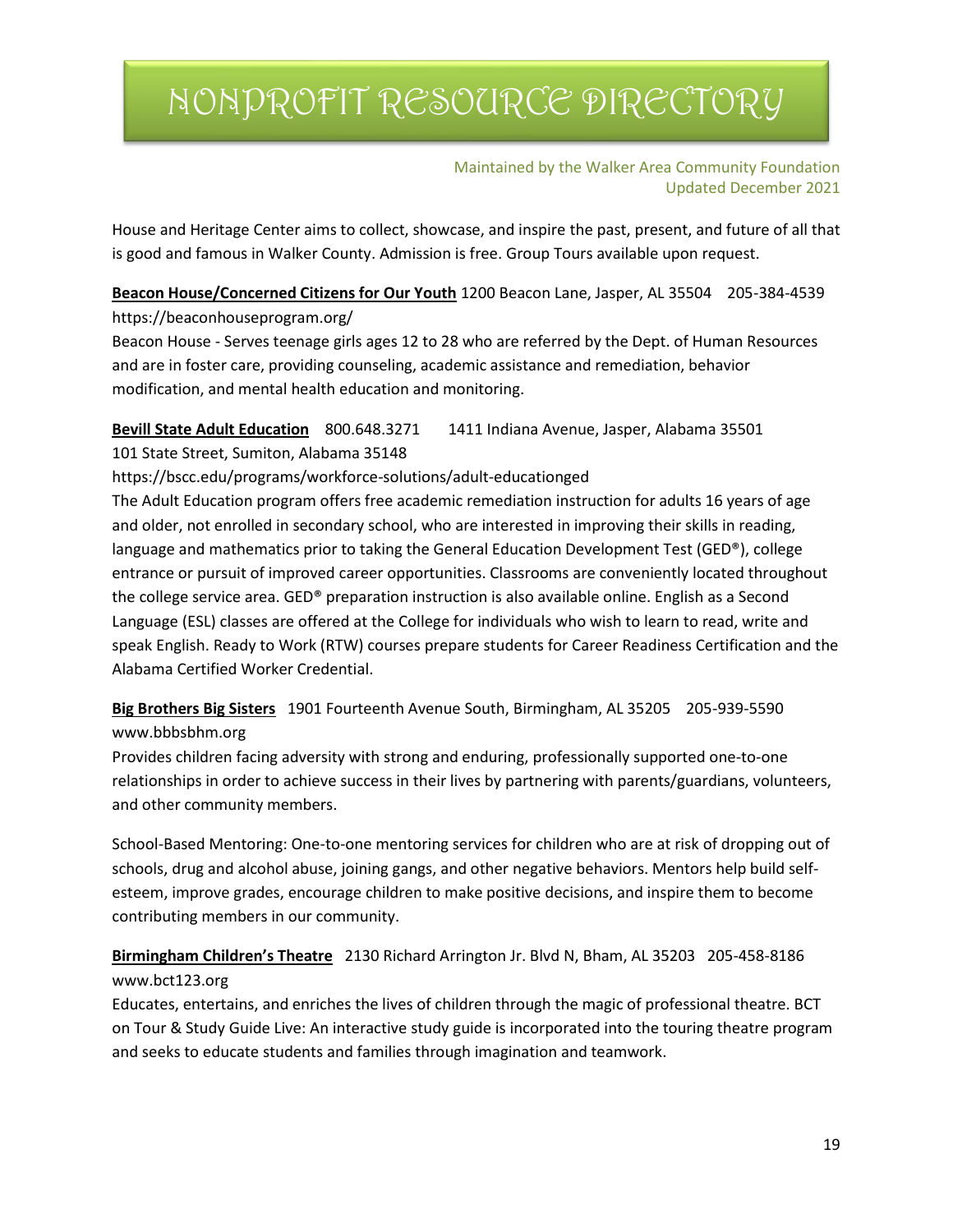#### Maintained by the Walker Area Community Foundation Updated December 2021

### **Birmingham Zoo** 2630 Cahaba Rd, Birmingham, AL 35223 205-879-0409

www.birminghamzoo.com

The Birmingham Zoo is a resource that attracts over 640,000 visitors annually and is the only zoo in the state that is accredited by the Association of Zoos and Aquariums. The Zoo immerses guests in natural habitats, rich in biological diversity.

#### **Boldo United Methodist Church** 55 Gray Rd, Jasper, AL 35504 205- 302-0677

Clothes Closet give-away, second Saturday of each month from 8am to noon at the church. Clothes and shoes.

**Boys and Girls Clubs of Central Alabama** P.O. Box 10391, Birmingham, AL 35202 205-744-3070 www.bgcca.org

Provides facilities, programs, and leadership that motivate all youth to reach their full potential in accordance with Judeo-Christian principles.

**Boy Scouts of America, Black Warrior Council** 2700 Jack Warner Parkway NE, Tuscaloosa, AL 35404 205-554-1680 www.bwc-bsa.org Prepares youth to make ethical and moral choices over their lifetimes by instilling the values of the Scout Oath and Law.

Cub Scouts: 1st to 5th grade Boy Scouts: Ages 11 to 18 Venturing (High-Adventure): Co-Ed ages 14 to 20 Exploring (Career-Based): Co-Ed ages 14 to 20

#### **Brandi's Blessings** P.O. Box 19064, Birmingham, AL 35219 205-586-2726

www.brandisblessings.org

Educates the public on different types of blood disorders by hosting bone marrow drives and educating donors why it is important to join the bone marrow registry; supports patients diagnosed with blood disorders financially with lodging, medical bills, care packages, gas cards, etc.; and spreads awareness to the public.

**Bundles of Hope** 3600 3rd Avenue S. Bham AL 35222 205-607-2112

https://www.bundlesdiaperbank.org/ Distributes diapers and wipes through St. Mary's Food Bank – see St. Mary's listing for days and times of food bank.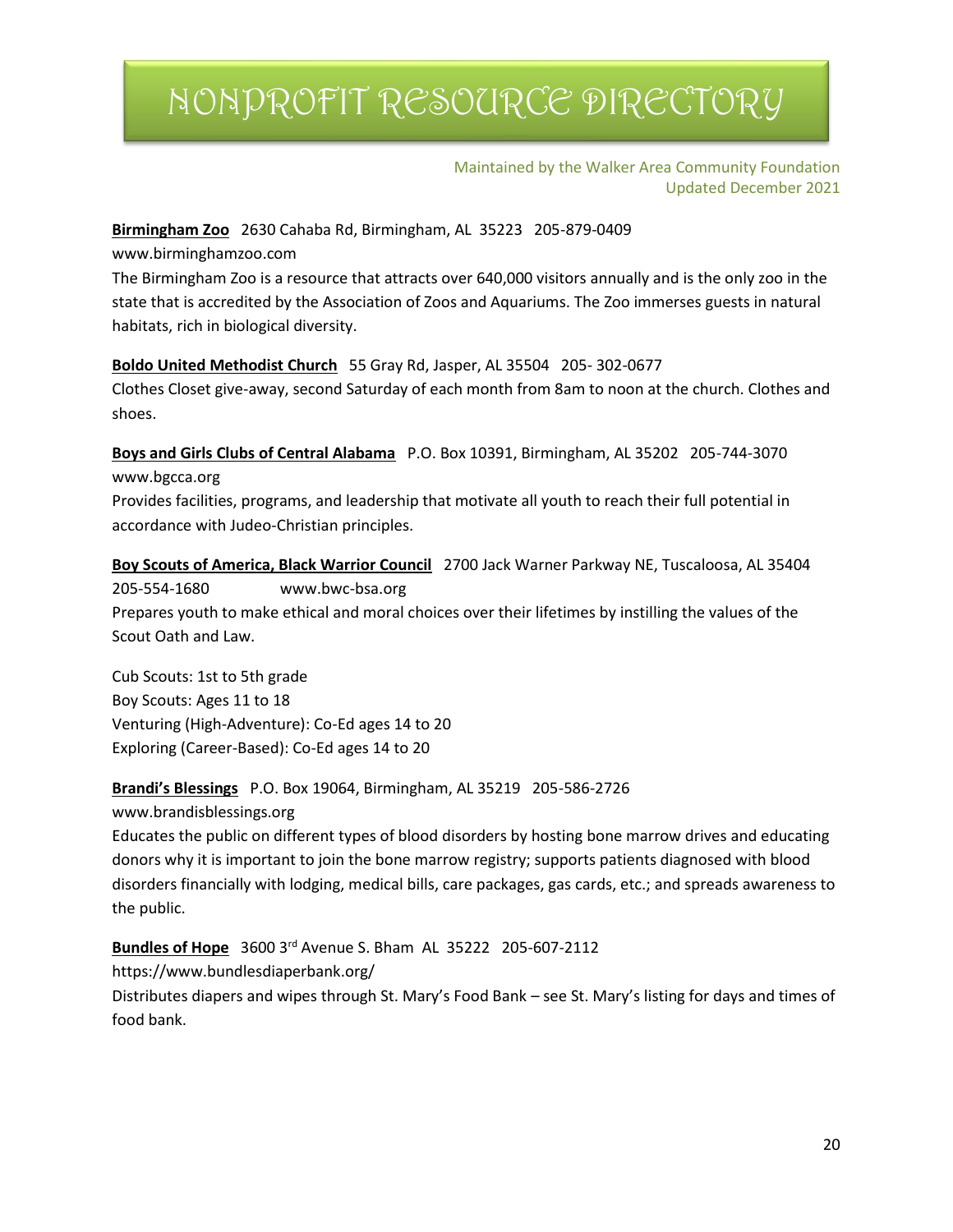#### Maintained by the Walker Area Community Foundation Updated December 2021

### **Camp ASCCA** 5278 Camp ASCCA Dr, Jackson's Gap AL 36861 256-825-9226

https://www.campascca.org/

ALABAMA'S SPECIAL CAMP FOR CHILDREN AND ADULTS. Camp ASCCA is a nationally recognized leader in therapeutic recreation for children and adults with physical and intellectual disabilities. Our mission is to help eligible individuals with disabilities and/or health impairments achieve equality, dignity, and maximum independence. Camp ASCCA is a special place where campers with disabilities have the opportunity to express their individuality and independence within a supervised setting.

#### **Camp COOL** P.O. Box 2304, Jasper, AL 35502 205-522-9043

Children Overcoming Obstacles through Love. A free summer camp experience every July for children ages 6-21 who have cerebral palsy and/or spina bifida. Activities during the camp include recreation, swimming, crafts, a talent show, an activity night, devotions, and camp fire - all modified for easy participation.

#### **Camp McDowell Conference Center** 105 DeLong Rd, Nauvoo, AL 35578 205-387-1806 [www.campmcdowell.com](http://www.campmcdowell.com/)

The Camp and Conference Center for the Episcopal Church in the Diocese of Alabama. Home to the Alabama Folk School, McDowell Environmental Center, and McDowell Farm School.

**Camp Mitnick Wilderness Program** 4436 Calumet Road, Jasper, AL 35501 205-387-9911 Diversion program to keep young, criminal offenders out of the juvenile prison system. Residents are admitted through juvenile courts in Northwest Alabama.

### **Camp WheezeAway, YMCA** 1240 Jordan Dam Road, Wetumpka, AL 36092 334-229-0035

#### www.campchandler.org

Free educational, week-long, overnight summer camp every year in June for children ages 8 to 12 with moderate to severe asthma providing focused education and medical support through physicians, respiratory therapists, nurses, pharmacists, and professional students. The camp is held at YMCA Camp Chandler in Wetumpka, AL. Applications are available once school starts each year, and eligible campers are chosen based on their medical need.

#### **Capstone Rural Health Center** www.capstoneclinic.org

Admin Office/Capstone Parrish – 5947 Highway 269, 35580 205-686-5113; Pharmacy 205-832-8522 Capstone Cottage – 714  $12^{th}$  Ave West, Jasper, AL 35501 205-724-9001 Clinic at JAFSC - 1400 19th St W, Jasper, AL 35501 Capstone Nauvoo – 156 3rd Ave, Nauvoo, AL 35578 205-724-9059; Pharmacy 205-724-9053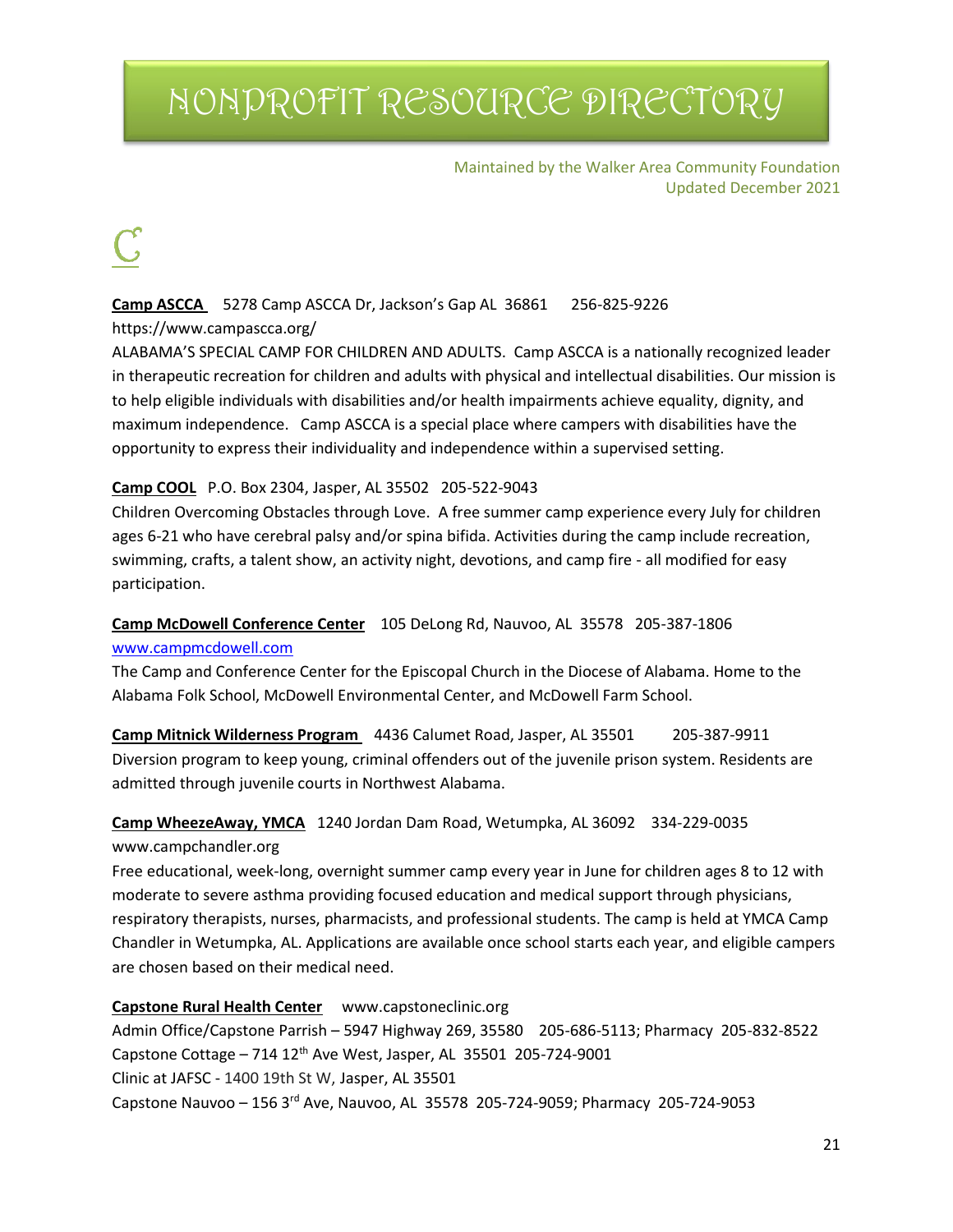#### Maintained by the Walker Area Community Foundation Updated December 2021

Capstone Arley – 6638 Co Rd 41, Arley, AL 35541 205-724-9975 Capstone Double Springs – 110 Legion Rd Ste B, Double Springs, AL 35553 256-841-4858

Meets family health needs by providing high-quality, affordable health and wellness services to insured and uninsured patients.

Affordable Care Act: Opportunity for individuals and families without health care insurance to learn about their options and enroll in a plan that meets their needs. When to apply:

- Open Enrollment begins in the Fall of the year (October - November)

- Enroll by January to ensure your coverage will start early Spring
- Last Chance for Enrollment is late Winter or early Spring (February March)

Back to School Supplies Giveaway: Health fair, kids activity zone, door prizes, giveaways, and free health screenings.

*Mental Health and Support Services:* Group therapy Individual and family therapy Peer Support Services Substance Abuse Suicide prevention training for teachers

**Carbon Hill First United Methodist Church** 178 4th Ave NE, Carbon Hill, AL 35549 205-924-4409 Celebrate Recovery: Fellowship of believers, men and women, who are recovering from life's hurts, habits, and hang-ups. The group meets every Tuesday at 6:30 p.m. with fellowship and worship to follow.

Food Pantry and Mission Fund: Provides boxes of non-perishable grocery items as needed to families on a limited basis. Hours of operation are Monday through Thursday from 10-10:30am

Lighthouse Children's Development Center: Nurtures and provides care for the needs of the children in a loving, supportive, Christian setting. Hours of operation are Monday through Friday from 6:30a.m. to 6:00p.m. for ages 6 weeks to 12 years. Summer and after-school care is also available.

Safe Harbor Mission and Thrift Store: Reasonably priced gently used clothing and household goods. Hours of operation are Monday, Tuesday, Thursday, and Friday, as well as the first Saturday of each month from 10 a.m. to 2 p.m.

**Carl Elliott House Museum** 98 18th St E, Jasper, AL 35501 205-221-2568 <https://www.bscc.edu/community-resources/carl-elliott-house-museum>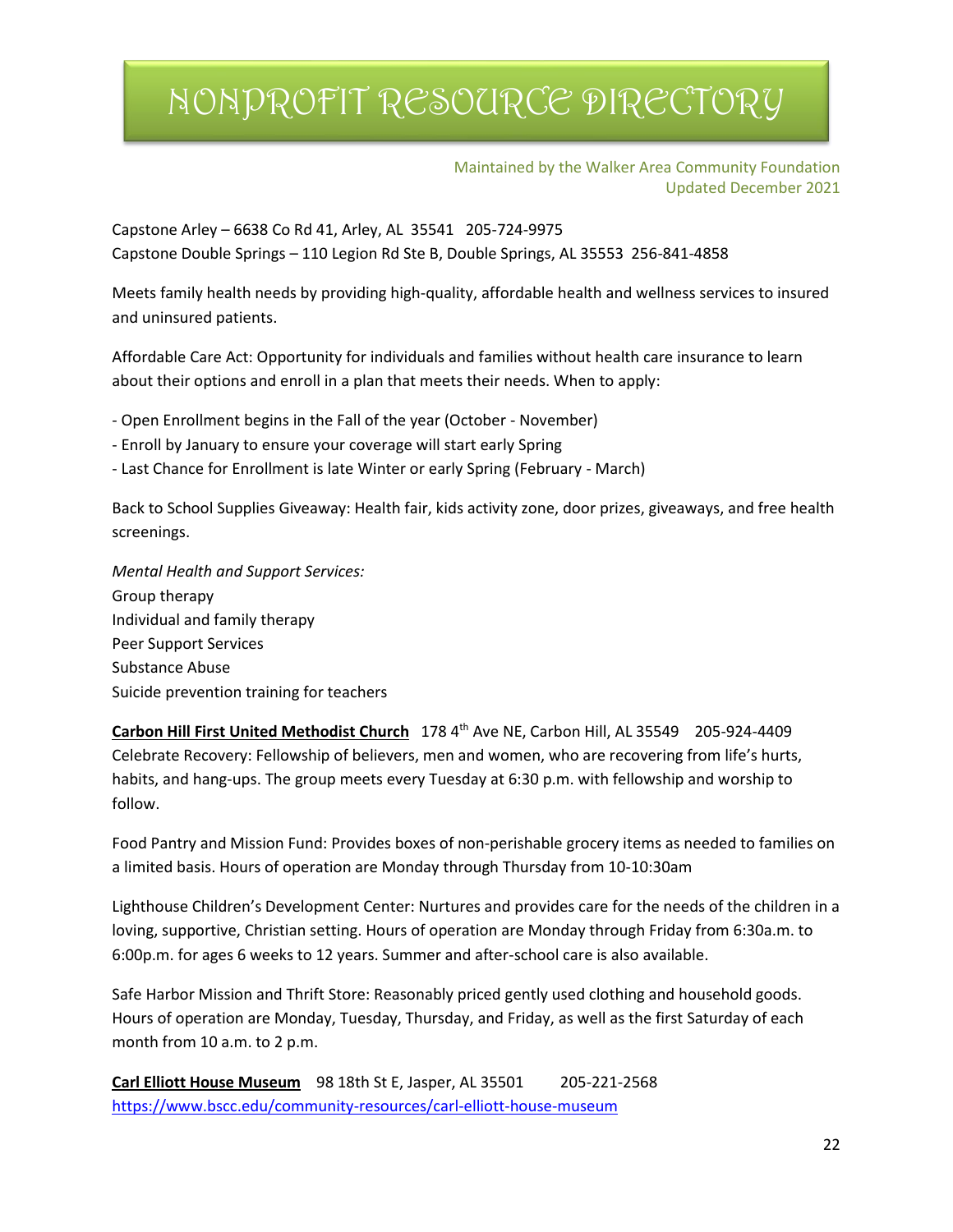Maintained by the Walker Area Community Foundation Updated December 2021

The Carl Elliott House Museum is a historic house museum detailing the life of Congressman Carl A. Elliott, Sr. and the times in which he lived. The modest home in downtown Jasper demonstrates that a man from an ordinary or even poor background can accomplish extraordinary things.

**Carl Elliott Regional Library** 98 18th Street East, Jasper, AL 35501 205-221-2568

Arley – 6788 Hwy 41, 35541 Carbon Hill – 215  $2<sup>nd</sup>$  Street NW, 35549 Double Springs – 637 Blake Drive, 35553 Haleyville – 913 20<sup>th</sup> Street, 35565 Sumiton – 416 State Street, 35148

**Celebrate Recovery** Celebrate Recovery is a Christ-centered, 12 step recovery program for anyone struggling with hurt, pain or addiction of any kind. Celebrate Recovery is a safe place to find community and freedom from the issues that are controlling our life. This program is provided by several area churches including:

 Blooming Grove Baptist Church Carbon Hill United Methodist Church Faith Freewill Baptist Church Jasper's First Baptist Church River of Living Waters United Methodist Church Sipsey Church of God Mt. Zion Baptist Worship Life Center

**Child Find of America** 1-800-426-5678

www.childfindofamerica.org

Provides professional services designed to prevent and resolve child abduction and the family conflicts that can lead to abduction and abuse.

**Childcare Resources** 244 West Valley Avenue, Suite 200, Birmingham, AL 35203 205-945-0018 www.ccr-bhm.org

Provides information, education, and assistance to families, providers of child care, and the community. Child Care Provider Training and Technical Assistance: Professional development for child care providers and those interested in a career in early care and education. Resource and Referral: A free service that guides families through the process of locating child care and provides educational information. Financial Assistance: Child care financial assistance assists eligible working families with children birth to age five (prior to kindergarten entry) with paying for the cost of child care. Requirements are listed on agency website. Early Head Start and Head Start services: Helps prepare young children to succeed in school and life. Programs are in select areas of Jefferson County.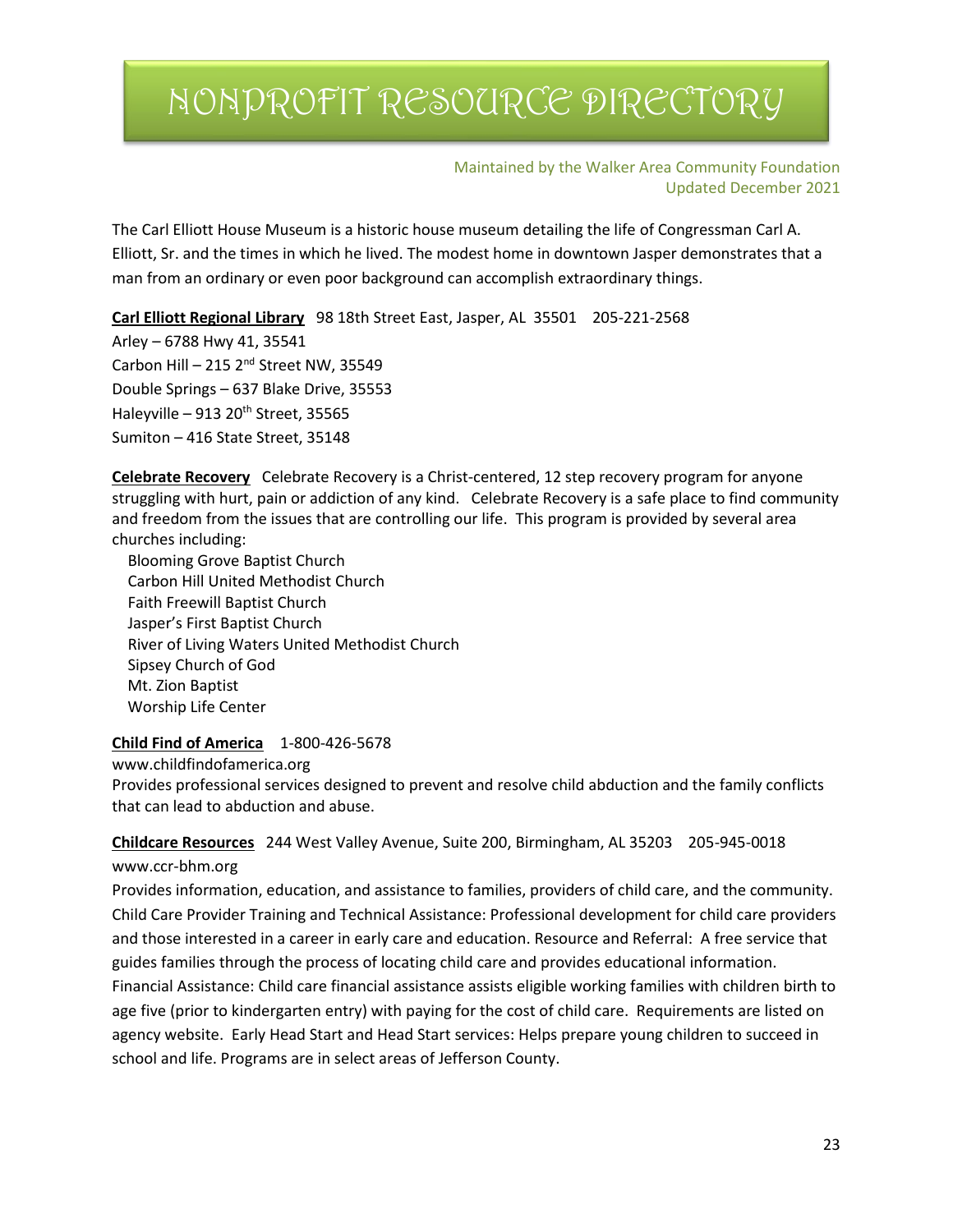#### Maintained by the Walker Area Community Foundation Updated December 2021

**Children's Aid Society** 2141 14th Avenue South Birmingham, AL 35205 205-251-7148 www.childrensaid.org

Provides services that meet the immediate needs of families for care and safety and to enhance their opportunities for optimum growth and development.

Adoption Support Program: Prepares families for the adoption process by providing home study services; adoption information; counseling, mediation, and reunification services; and support groups for adult adoptees and birth parents. Service fees are based on a sliding scale.

Alabama Pre/Post Adoption Connections: Empowers adoptive families facing adoption challenges and facilitates stronger interactions through information and referral support, adoptive family support groups, family adjustment/crisis counseling, lending library, educational training, adoptive family mentoring, special events, Camp APAC, and adoptive family recruitment and training.

Independent Living Program: Youth in the foster care system are taught independent living skills through camps and conferences for youth and social workers serving youth. Clients must be referred by the Dept. of Human Resources.

FOCUS (Family Outcome-Centered Unification Services): Time-limited, in-home crises intervention and family education program. Clients must be referred by the Dept. of Human Resources.

Project Independence: Serves pregnant and/or parenting homeless young mothers, ages 16 to 22, and their children by providing safe, stable living accommodations; career counseling; and GED/high school equivalency test instruction.

#### **Children's Harbor**

#### (850) 293-4330, [https://www.childrensharbor.com](https://www.childrensharbor.com/)

Children's Harbor's mission is to serve seriously ill children and their families through unique, no-cost services at both the Family Center located at the Benjamin Russell Hospital for Children in Birmingham, Alabama, and at the Lake Martin retreat facility in Alexander City, Alabama. Children's Harbor has been in service since 1989.

**Children's Hospital of Alabama** 1600 7th Avenue South, Birmingham, AL 35233 205-638-9100 Specializes in medical care for ill and injured children. [www.childrensal.org](http://www.childrensal.org/)

*The Amelia Center:* 1513 4 th Ave. South, Birmingham, AL 35233 (205) 638-7481; The Amelia Center provides professional counseling for children (age 5 and above) and teens grieving the death of a parent, grandparent, sibling, close relative, or friend. Counseling is also provided for parents grieving the death of a child of any age, ranging from pregnancy loss through adulthood. Support groups for children, teens, and parents are available as well[. https://www.childrensal.org/amelia-center](https://www.childrensal.org/amelia-center)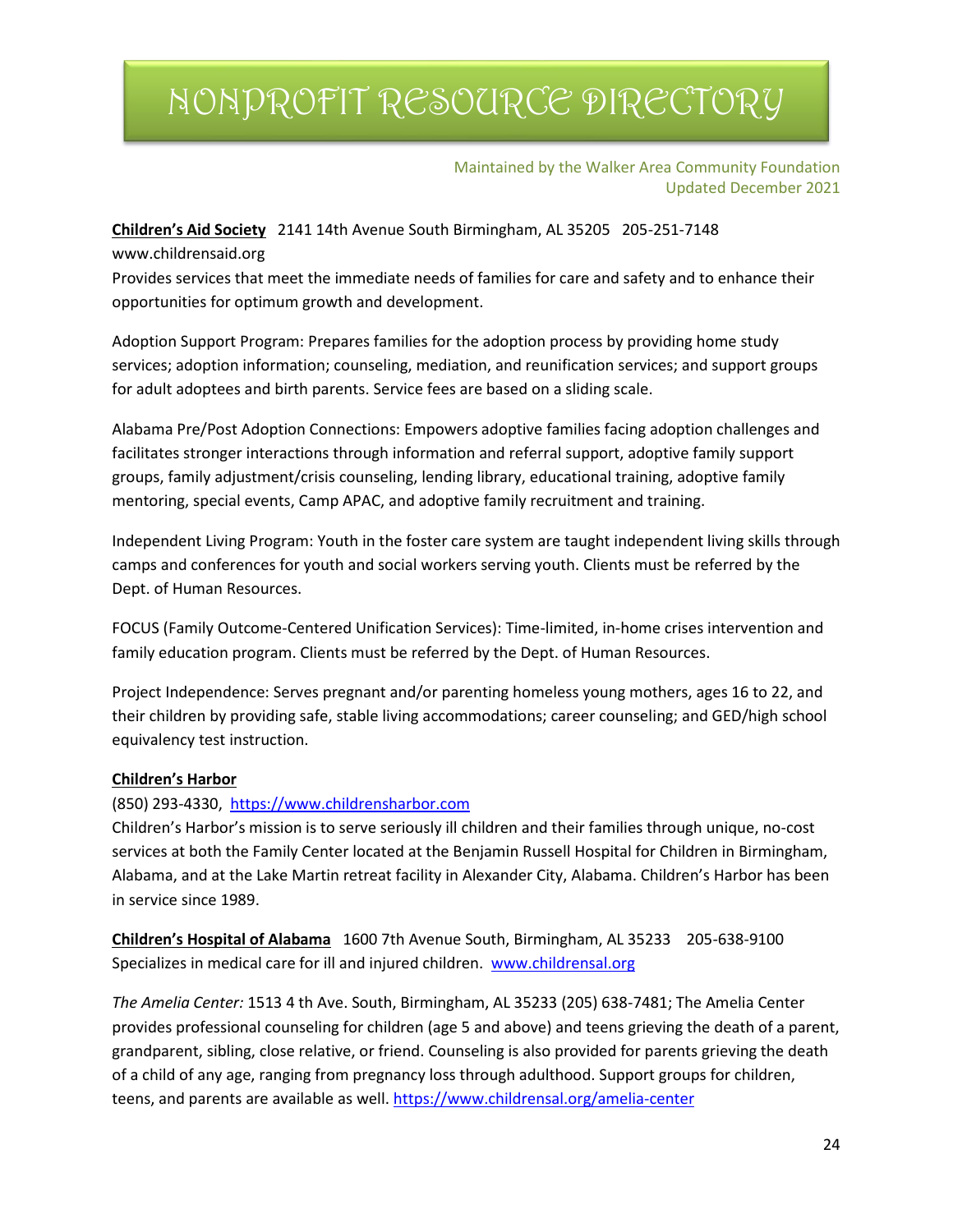#### Maintained by the Walker Area Community Foundation Updated December 2021

*CHIPS Center:* 1501 4th Ave. South Birmingham, AL 35233 (205) 638- 2751; The Children's Hospital Intervention & Prevention Services (CHIPS Center) promotes health and healing for those affected by suspected child abuse and neglect. The CHIPS staff is a team of licensed professional counselors, doctors, licensed social workers and sexual assault nurse examiners. CHIPS provides forensic medical evaluations, social work support services, counseling services and prevention education services. <https://www.childrensal.org/CHIPS>

*Health Education and Safety Center*: 205-638-6339; The Health Education and Safety Center provides tools and education to keep children and teens safe, such as car seats, booster seats, bike helmets, etc. (limited quantities available). Educational programs include Child Passenger Safety Technician Certifications, car seat checks, teen driving education (including ATV safety), spinal cord injury prevention, and workshops for school nurses around the state.<https://www.childrensal.org/ChildSafety>

*Psychiatric Intake Response Center* (205) 638-7472; Navigating the mental health care system is challenging for patients, families, and providers. The Psychiatric Intake Response Center (PIRC), located in the Emergency Department at Children's of Alabama, is a confidential psychiatric response center designed to assist patients, their loved ones and/or caregivers, and community providers in finding the appropriate level of mental health care. These services are provided via telephone or in person by licensed mental health clinicians trained to assess a child or teen's mental, emotional, and behavioral needs and recommend the best treatment options[. https://www.childrensal.org/PIRC](https://www.childrensal.org/PIRC)

*Alabama Poison Information Center*: (800) 222-1222; The Alabama Poison Information Center at Children's of Alabama offers free and confidential poison information and treatment recommendations to the public and health care providers 24 hours a day.<https://www.childrensal.org/apic>

### **Christian's Place Mission/Nauvoo UMC** 300 Fourth Street, Nauvoo, AL 35578 205-410-7029 www.christiansplacemission.com

Seeks to feed, clothe, and give spiritual guidance to people in and around the Nauvoo area with God's guidance. Food and Clothes Distribution: Third Saturday of each month from 10am – noon

**City of Jasper Animal Shelter** 2302 Birmingham Ave, Jasper AL 35501 205-221-6621 Provides care to abused, neglected, injured and abandoned animals. Adoption, rescue and transport programs. Spay/neuter services, microchipping, vaccinations.

#### **City of Lights Dream Center** 23 Austin Circle, Dora, AL 35062 205-649-0014

https://www.cityoflightsala.com/

An intensive, inpatient rehabilitation program that works to effectively treat women eighteen years of age or older who suffer from chronic substance abuse.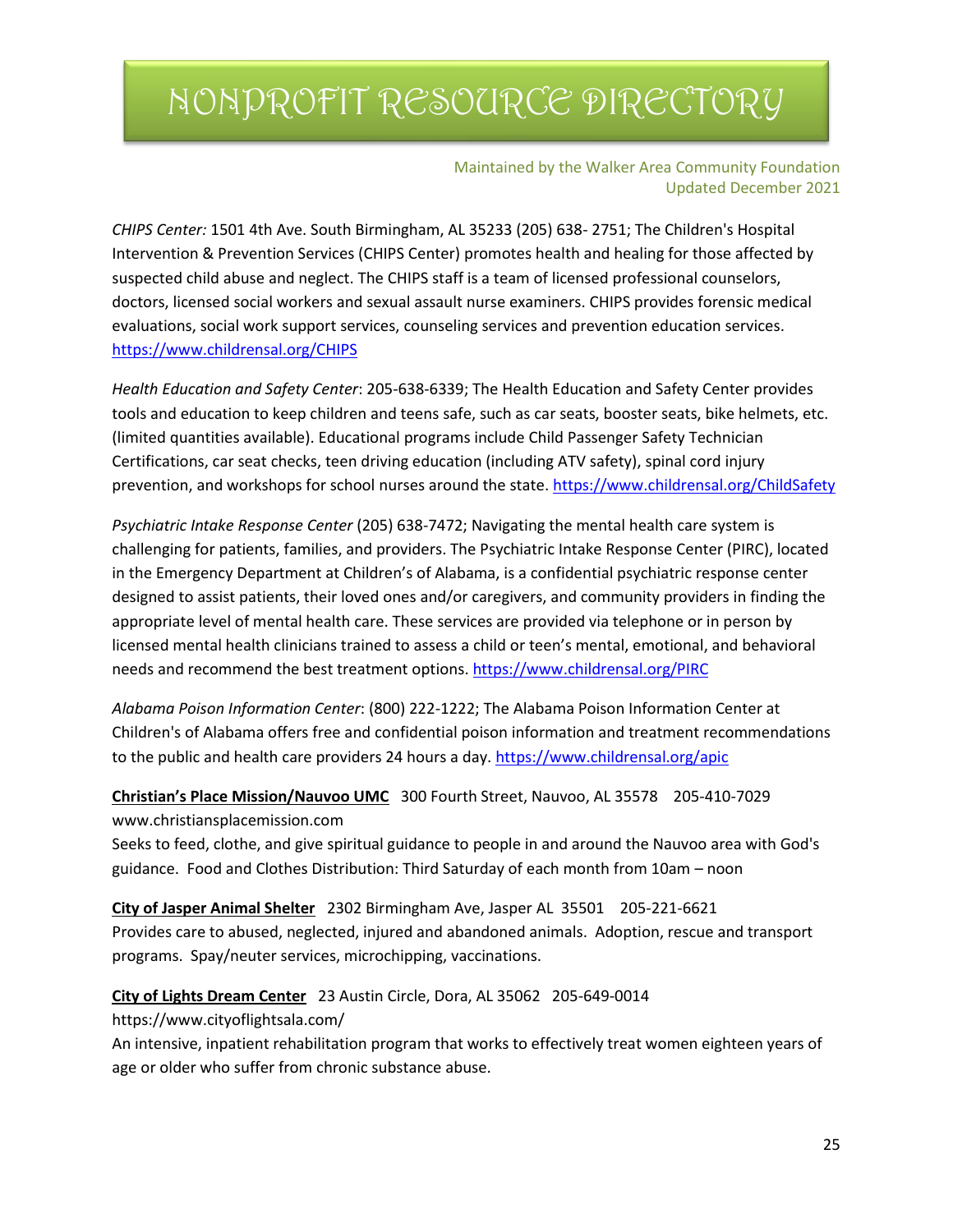#### Maintained by the Walker Area Community Foundation Updated December 2021

City of Lights has found that addiction does not discriminate among race, background, social status or religious affiliation; therefore, the women who enter treatment come from all lifestyles, all facets of society, and all corners of the globe. In fact, statistics confirm that nearly every household has experienced the devastation of having someone they know or someone in the family clenched by the stronghold of addiction.

City of Lights believes addictions are fully reversible! The City Of Lights biblically-based recovery model works by serving a dual purpose. The first is to facilitate an environment in which clients can grow spiritually and learn biblical principles that they can apply to their daily lives. The second purpose is to teach clients practical methods that support their sobriety and encourage healthy alternatives that are contrary to old habits and behaviors.

The goal of City of Lights is to see women's broken lives restored and true change take place. We aim to send clients back into their communities prepared to live sober lives of integrity and purpose with the expectation of leading others in a positive direction.

**Community Grief Support Service** 1119 Oxmoor Road, Birmingham, AL 35209 205-870-8667 www.communitygriefsupport.org

Provides free grief support groups, grief counseling, and community grief education. Grief Support Group: Support group for widowed persons, primarily retired, held at the Sumiton Community Center on the 2nd and 4th Tuesdays from 10:15 a.m. to 12:00 p.m.

**Community Options Autism Services** 1401 Old Russellville Road, Jasper, AL 35503 205-384-9353 Provides services to children and adults with intellectual disabilities.

#### **CRISIS LINE (205) 323-7777** 24 hours a day | 7 days a week

Someone is always here to listen to whatever is on your mind, talk through whatever you are feeling, and provide resources that can help you get through.

### **Daybreak Family Resource Center of Northwest Alabama, Inc.** P.O. Box 3429, Jasper, AL 35502 205-387-1157

Provides temporary emergency shelter, a 24-hour crisis line, court advocacy, safety planning, information and referral services, and other out-of-shelter services to meet the needs of local adult and child victims of domestic violence.

Court Advocacy: Assists victims of domestic violence and acts as a liaison between Daybreak and the courts and law enforcement agencies.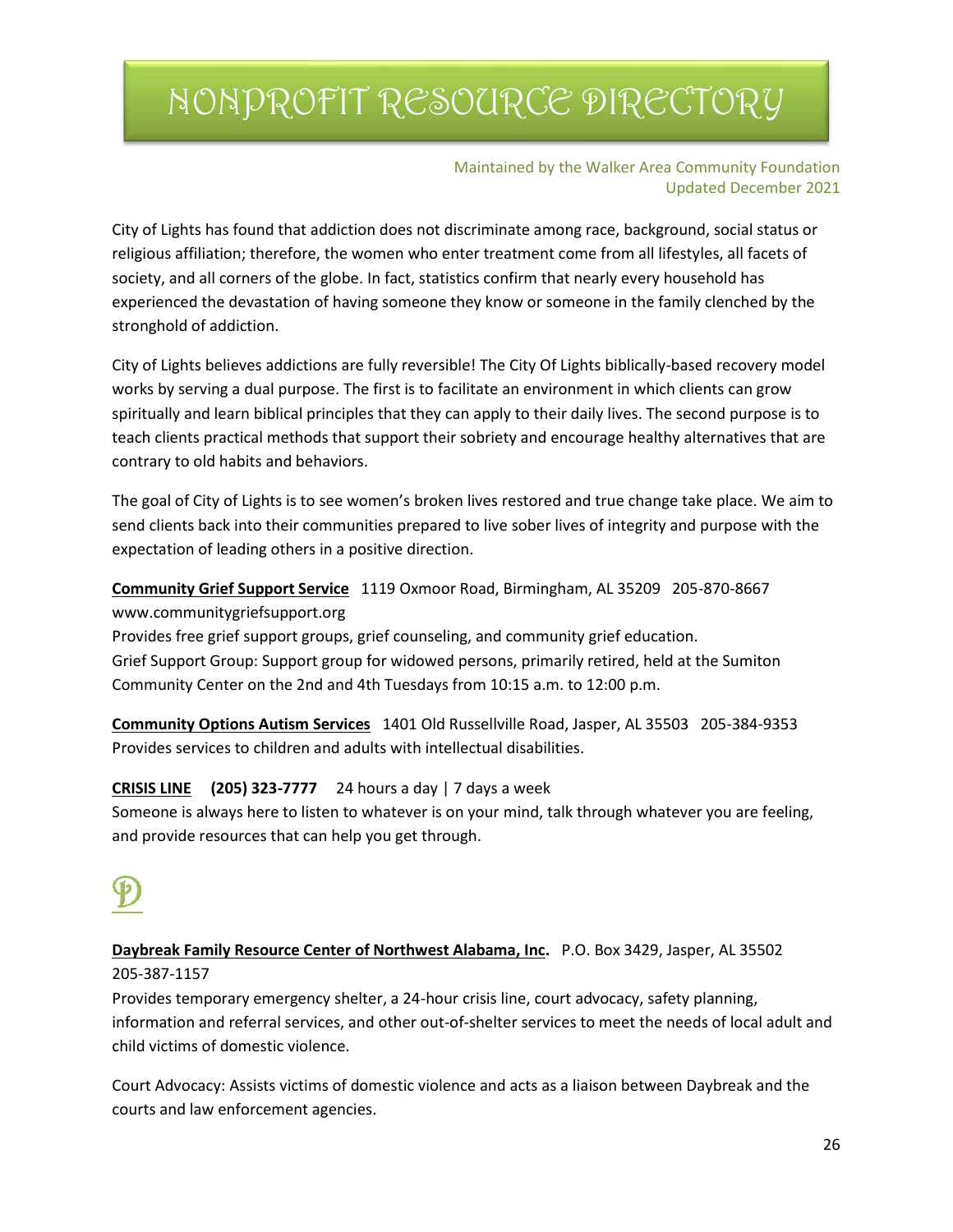Maintained by the Walker Area Community Foundation Updated December 2021

Daybreak Shelter: Shelter for adult and child victims of domestic violence in a confidential location in Walker County providing food, toiletries, clothing, and other necessities, as well as safety planning, case management, and other advocacy services.

**Dilworth Church of God House of Refuge Food Pantry** 3688 Hull Rd, Empire, AL 35063 205-648-6327 Grocery pickup 4th Saturdays 9am – noon; 3rd Saturdays in November and December 10am – 1pm

**Disability Rights and Resources** 300 Birmingham Avenue Jasper, AL 35501 205-387-0159 www.drradvocates.org

Empowers individuals with disabilities to fully participate in the community and to support one another in reaching their own independent living goals. Services include: Advocacy, Disability Rights Groups, Independent Living Skills Instruction, Mentoring Programs, Volunteer Opportunities, and Weather Alert Radios.

Employment Network: Free career counseling, job placement, and ongoing support once you have started working.

Independent Living Skills Instruction: Helps consumers learn what is needed to live more independently through skill development and increased knowledge.

Nursing Home Transition: Provides services to individuals with disabilities or long term illnesses who currently live in a nursing facility and who desire to transition to the home and community setting.

Weather Alert Radios



**Eagle's Rest Ministries** 2814 Bluewater Road, Oakman, AL 35579 205-622-3240 Boarding home for the elderly and disabled, food distribution, emergency assistance – clothing and household items.

**Easter Seals Disability Services** 5278 Camp ASCCA Drive, Jackson's Gap, AL 36861 256-825-9226 www.campascca.org

Helps individuals with disabilities and health impairments to achieve equality, dignity, and maximum independence. Camp ASCCA (Alabama's Special Camp for Children and Adults): Year-round program of camping, therapeutic recreation, and education for children and adults with both physical and intellectual disabilities.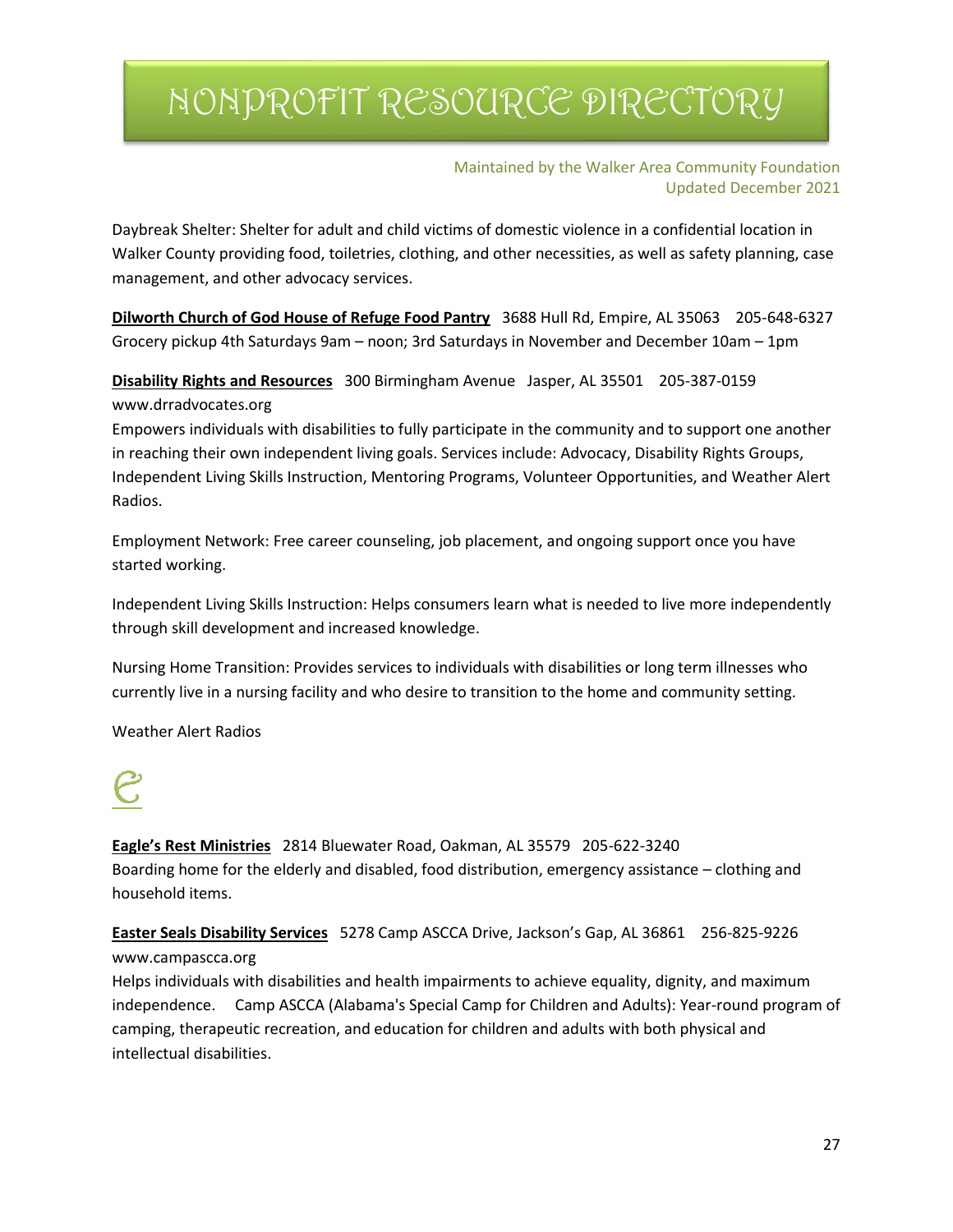#### Maintained by the Walker Area Community Foundation Updated December 2021

**Equines Assisting Special Individuals (EASI)** 242 Summerville Road, Jasper, AL 35504 205-387-7486 www.easitrc.org

Provides safe and effective therapeutic riding for people with disabilities or special needs in Walker County and surrounding areas. Therapeutic riding is mounted horseback riding for the purpose of contributing positively to cognitive, physical, emotional, and social well-being of people with disabilities through the teaching of horsemanship skills.

BarnMice Junior Volunteer Program: Provides children ages 9-13 a place to serve and learn about horses in a safe environment while utilizing teamwork. BarnMice serve as horse handlers and side walkers once they pass specific horsemanship skills.

Hero UP!: Assists military personnel and veterans through therapeutic riding services tailored to address specific issues faced by wounded or traumatized military personnel. Candidates are screened for precautions and contraindications for safety and receives training in horse handling, safety, and ground work skills along with grooming, tacking, horse care and eventual riding lessons for sports/recreation.

"Reading is Magik" Literacy Program: Literacy program brings live horse experiences and classic horse literature to elementary school students. Magick is EASI's rescued Hackney Pony who attends schools and hosts her own events at the farm and helps teach children about understanding horse language and promotes a love for animals.

Special Olympics Equestrian Team: Provides riders the opportunity to compete at state-wide held shows and to participate in state games in Troy each year.

"Trot On" Therapeutic Riding Program: Serves children and adults with special needs from ages 4 to 60 through a weekly class.

**Fellowship House** 1625 12<sup>th</sup> Ave S, Bham AL 35205 205-902-9076 https://fshbhm.org/ Provides certified substance abuse treatment services in a residential environment to address the behavioral health aspect of the opioid crisis.

**FEMA, Federal Disaster Assistance** https://www.fema.gov/individual-disaster-assistance FEMA Helpline (1-800-621-3362 / TTY (800) 462-7585)

**First United Methodist Church** 1800 Third Avenue, Jasper, AL 35501 205-387-2111 www.jasperfirstumc.com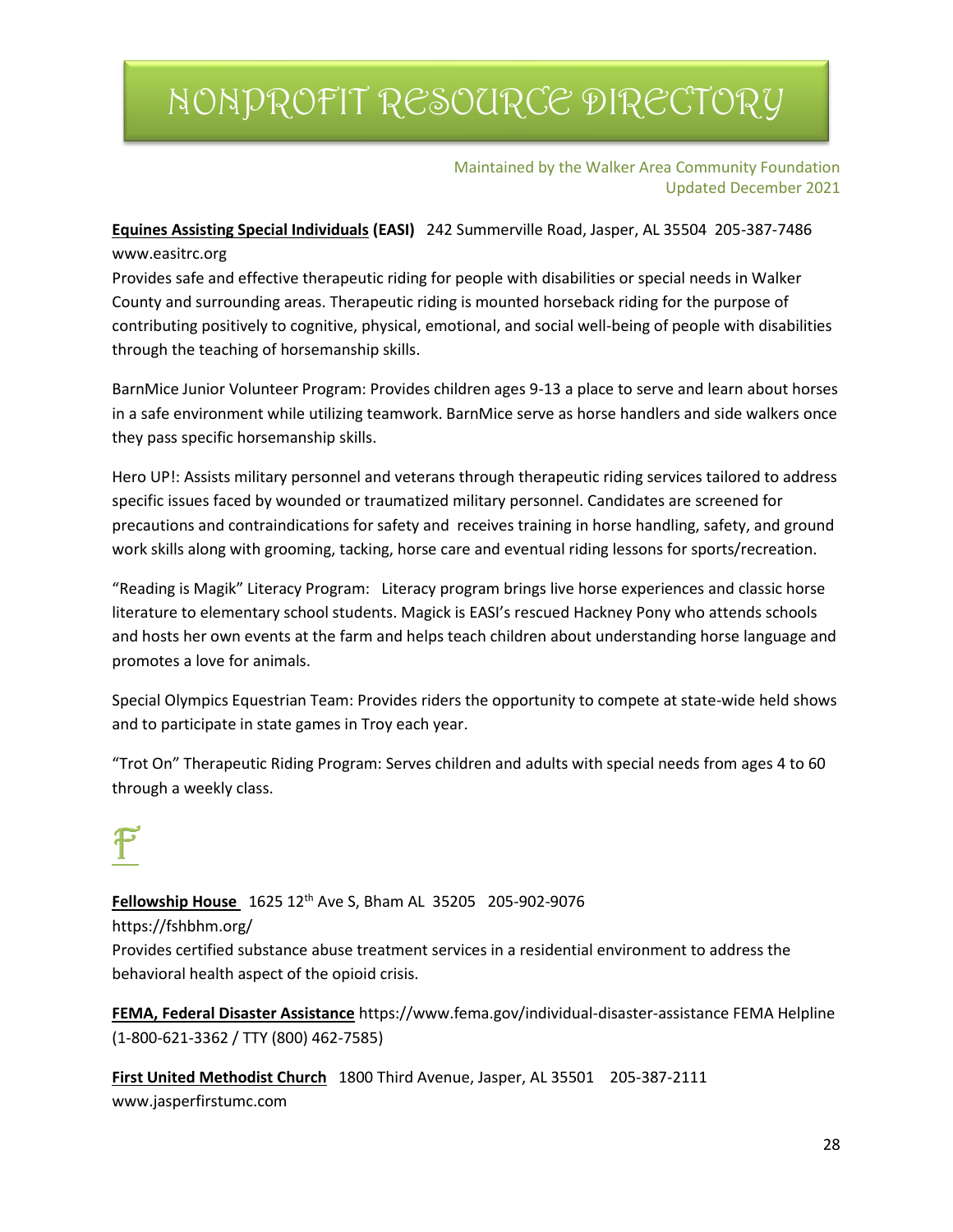#### Maintained by the Walker Area Community Foundation Updated December 2021

Strives to proclaim the kingdom of God throughout Jasper and Walker County. Hope Kitchen: Soup Kitchen offered every Tuesday and Thursday at 11 a.m. Participants must be present at 11 a.m. for a brief devotional before lunch is served.

#### **FOCUS on Recovery** 2209-B Little Valley Rd, Hoover, AL 35216 205-822-7300

Focus Forward Career Journey is a transition resources and career service program for recovering addicts. It provides job seeking skills developed to enhance career services and transition resources that provide our clients with basic information on setting career goals and seeking long-term employment, including special considerations for job seekers with alcohol and drug disorders.

**Forge Breast Cancer Survivor Center** 1 Medical Park East Drive, Birmingham, AL 35235 205-838-6159 www.forgeon.org

Find strength through knowledge, support, and encouragement. It's a place for survivors, family, friends, supporters, and co-survivors.

#### **Forgotten Tails Rescue**

#### https://forgottentailsrescue.org

A volunteer-driven organization, our sole mission is to rescue, rehabilitate and re-home dogs. We are here to help dogs (and a few cats) find new families. The populations we focus on are unwanted, neglected, abused and abandoned dogs.

**Foundry Ministries** P.O. Box 824 Bessemer, AL 35021 205-424-4673

#### [https://foundryministries.com](https://foundryministries.com/)

The Foundry Ministries is a haven where the addict and destitute experience the love of Christ, find freedom and discover purpose. Permanently transformed lives through Christ-centered ministries is the vision behind our story and our process.

#### **Freewill Baptist Children's Home** 86 Academy Drive, Eldridge, AL 35554 205-924-9751

www.fwbhome.org

Year-round Christian home for children who are struggling with life's challenges or troubling domestic situations, consisting of four cottages (two for boys and two for girls), a gymnasium, and a dining room; as well as ponds, hay, and a garden.

### **Freshwater Land Trust** PO Box 337, Birmingham, AL 35201 205-417-2777

#### [www.freshwaterlandtrust.org](http://www.freshwaterlandtrust.org/)

Freshwater Land Trust conserves, connects, and cares for land and water in Central Alabama, creating dynamic green spaces for future generations. In the simplest terms, we conserve land and build trails so that Alabama's communities are healthier and happier.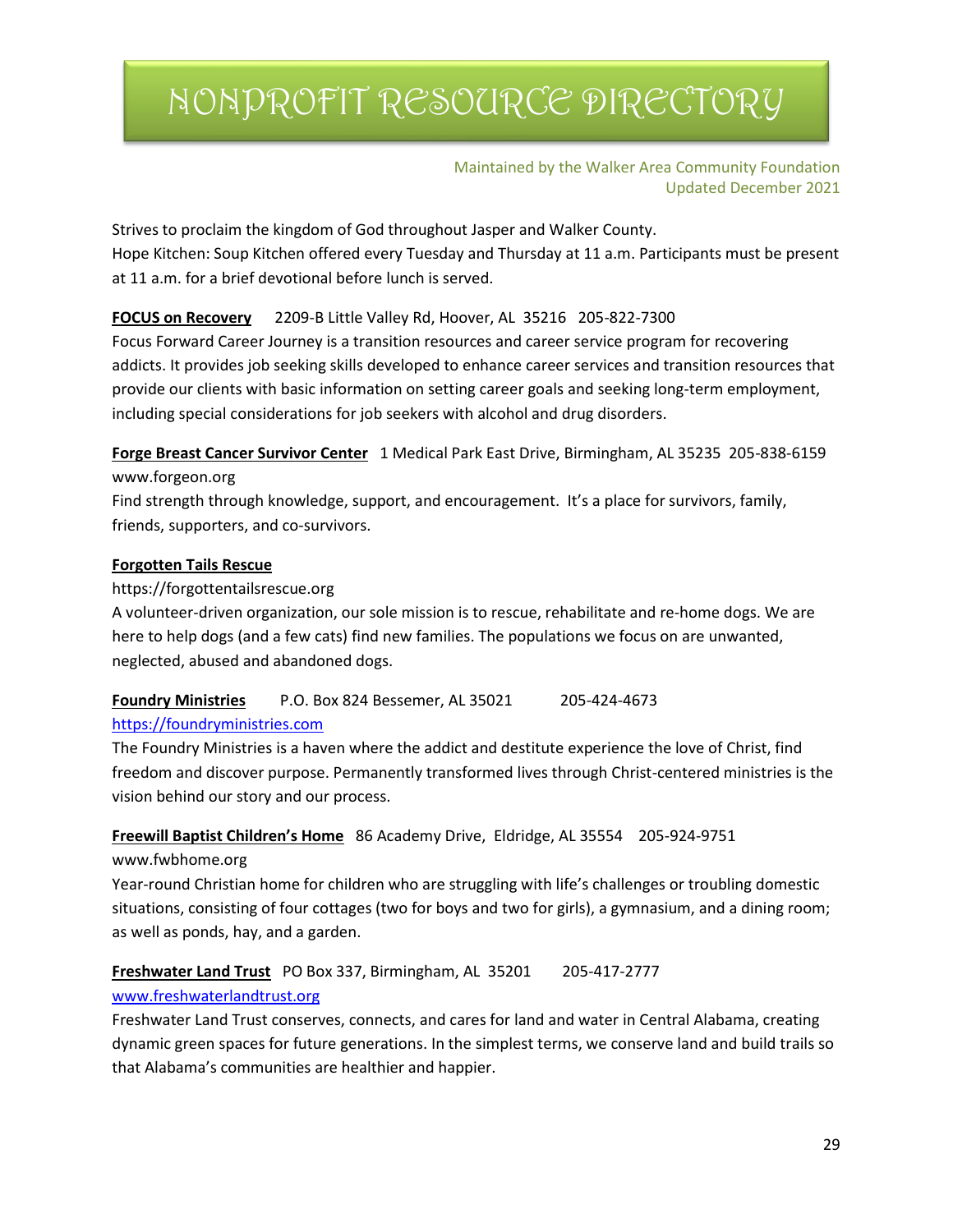#### Maintained by the Walker Area Community Foundation Updated December 2021

Since 1996, we have worked to conserve land that is critical for the protection of rivers and provide recreational opportunities for local communities. We work in Bibb, Blount, Dallas, Jefferson, Shelby, St. Clair, Tuscaloosa, and Walker counties, and we are nationally accredited by the Land Trust Accreditation Commission. We are also the facilitator of Red Rock Trail System, a master plan of 750 miles of multi-use trails, parks, bike lanes, and sidewalks in Jefferson County, AL, with currently 125 miles on the ground.

### **Full Life Ahead Foundation**, 2908 Clairmont Ave. South, Birmingham, AL 35205

205-439-6534[, info@flaf.team,](mailto:info@flaf.team) [https://fulllifeahead.org](https://fulllifeahead.org/)

The purpose of the Full Life Ahead Foundation is to positively impact the lives of individuals with disabilities and their families by helping them create H.O.P.E., encourage dreams, set expectations, and establish an action plan to achieve the fullest possible adult life. We offer individuals with disabilities the opportunity to be productive contributing members of their community.

# $\overline{\mathbf{d}}$

**Girl Scouts of North-Central Alabama, Inc.** 105 Heatherbrooke Park Drive, Birmingham, AL 35242 www.girlscoutsnca.org 1-800-734-4541

Girl Scouts builds girls of courage, confidence and character who make the world a better place. Girl Scout Leadership Experience: Girls in partnership with adult leadership share learning experiences to develop life skills to make them future leaders in their communities.

### **Girls Incorporated of Central Alabama** 5130 Eighth Court S, Birmingham, AL 35212 205-599-5555 www.girlsinc.org

Trained staff and volunteers build lasting, mentoring relationships in girls-only spaces that are physically and emotionally safe and where girls find a sisterhood of support with shared drive, mutual respect, and high expectations. Hands-on, research-based programs provide girls with the skills and knowledge to set goals, overcome obstacles, and improve academic performance.

### **Glenwood Autism and Behavioral Health** 150 Glenwood Lane, Birmingham, AL 35242 205-795-3267 https://glenwood.org

Provides diagnostic assessments and service to children with ASD. Individual and family counseling, trauma-focused therapy, anxiety therapy, treatment counseling. Diagnosis and assessments- specialize in autism spectrum & other developmental disorders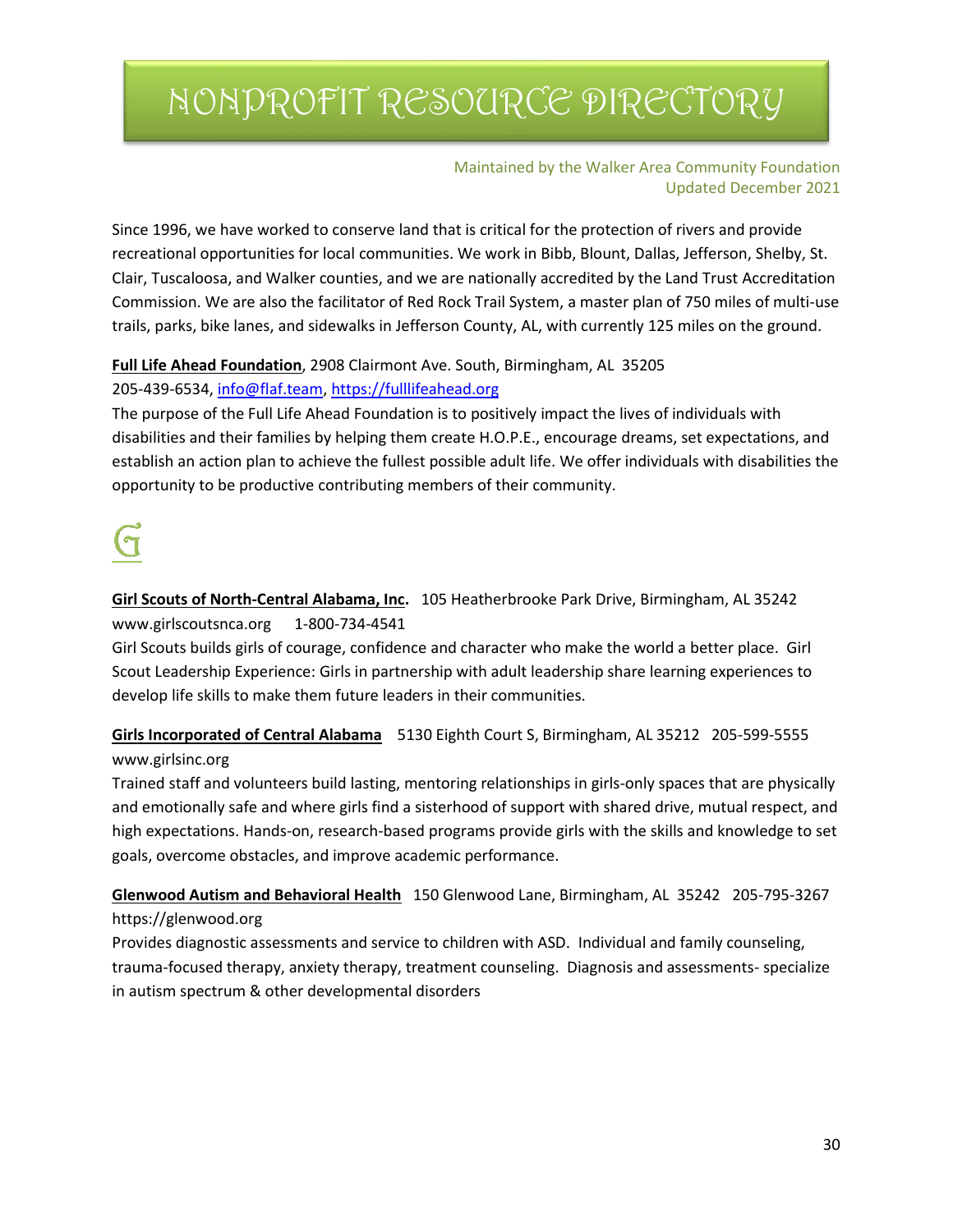Maintained by the Walker Area Community Foundation Updated December 2021

**Habitat for Humanity** 4408 Lloyd Noland Parkway, Fairfield, AL 35064 205-780-1234 www.habitatbirmingham.org

Brings people together to build homes, communities, and hope, and builds quality affordable new homes, revitalizes existing donated or purchased homes, and makes critical repairs of owner-occupied homes. To be eligible for the program the family, elderly, or Veteran's income must be between 25 and 80 percent of the Area Median Income (AMI) as defined through the U.S. Department of Housing and Urban Development.

Affordable Housing: Serves low to moderate income families who otherwise would not qualify for a conventional home loan. A family selection committee evaluates prospective homeowners using three criteria: (1) the need for quality affordable housing, (2) the willingness of the family to partner with Habitat by completing a minimum of 300 "sweat equity" hours and 10 hours of homeowner education classes, and (3) the ability to repay a zero percent interest mortgage.

Critical Home Repair: Provides critical repairs for eligible low and moderate income elderly and Veteran homeowners, as well as elderly homeowners who have become disabled or have limited mobility. Typical repairs include: roof replacement or repair, plumbing/hot water heater or repair, window and door replacement, minor electric repairs, gutter replacement and repair, interior and exterior painting, installation of grab bars or railings, and ramps and HVAC replacement and repairs.

**Health Connect America** 1700 5th Avenue S, Jasper, AL 35501 205-530-6007

https://healthconnectamerica.com

Providing community-based, office-based, and home-based therapy, case management, medication management and counseling for children, adolescents, adults, and families with the steadfast goal of promoting personal positive growth, healthy coping skills, preserving/repairing relationships and natural support systems and adding additional needed community support systems.

Mental health and support services: Group Therapy Individual & family therapy Peer support services Prevention for Alt. School Parenting, peer support Psych Ed Group Special women's caregiver groups Substance abuse

**Healthy Eating Active Living, Inc. (HEAL)** 1360 Montgomery Highway, Ste 116, Vestavia Hills, AL 35216 www.healalabama.org 205-704-1001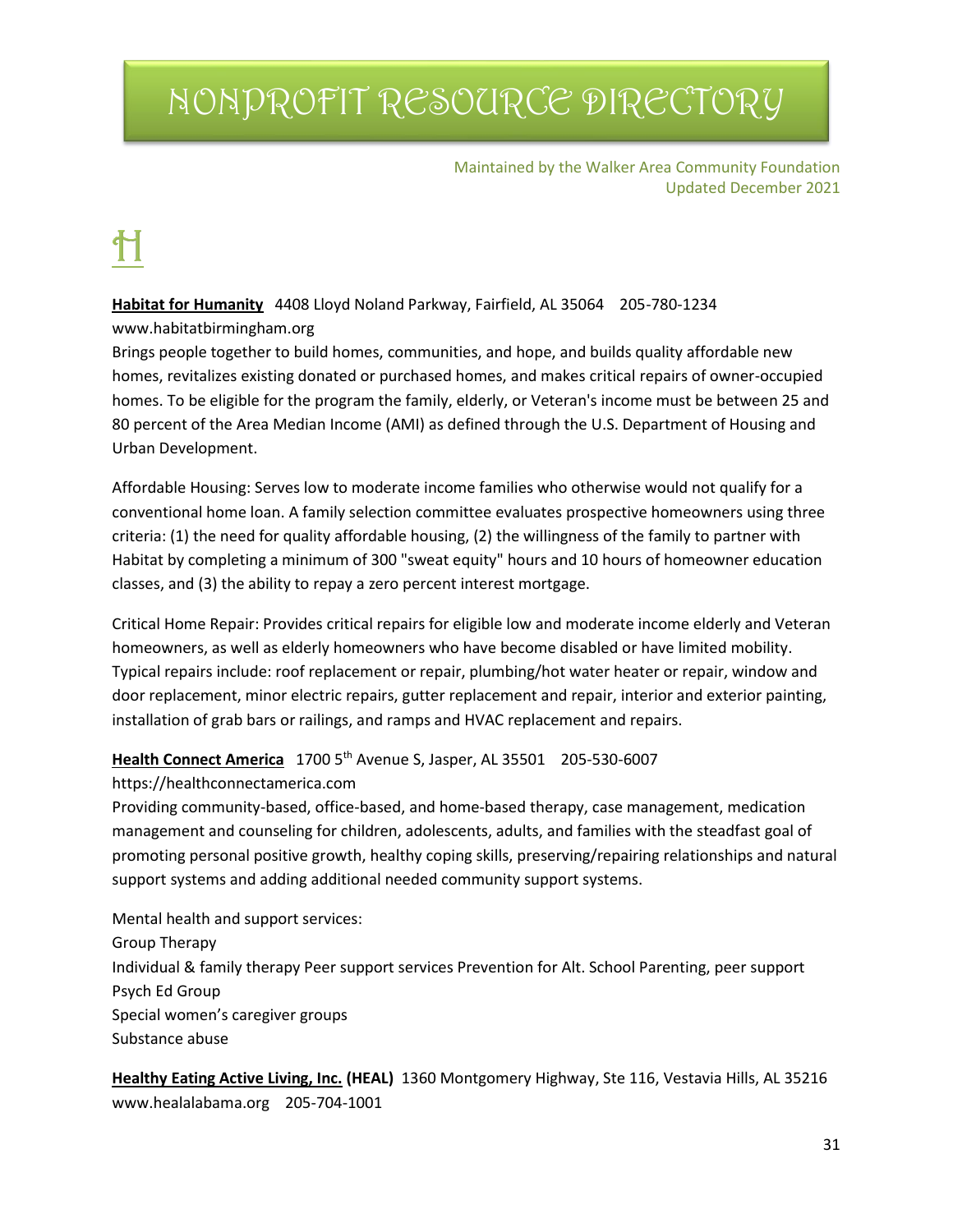Maintained by the Walker Area Community Foundation Updated December 2021

Measurably improves children's health and wellness by partnering with elementary physical education classrooms. HEAL coordinators work with physical education teachers and provide teacher training, the HEAL curriculum, educational supplies, lesson plans, teacher assessment materials, workbooks, games, heart rate monitors, posters, motivational materials, and ongoing teacher support. HEAL, Inc. is currently supporting all elementary schools in Walker County.

#### **Hispanic Interest Coalition of Alabama (HICA)** 117 South Crest Drive, Birmingham, AL 35209

205-942-5505 https://hicaalabama.org/

Dedicated to the social, civic, and economic integration of Hispanic families in Alabama. Educates immigrant communities about their rights, work with marginalized communities, advocate to policymakers. www.hispanicinterest.org

**Hope for Women, LLC** 1705 Fifth Avenue South, Jasper, AL 35501 205-265-2799

#### [www.hopeforwomenllc.com](http://www.hopeforwomenllc.com/)

This is a 12 to 18 month program that provides a place of shelter and recovery to women suffering from alcohol and drug addiction, and provides educational resources to create a healthier future.

**Hope House Church** 1620 10th Avenue, Jasper, AL 35501 205-265-3599

https://www.hopehousechurch.com

Hope's Kitchen, showers for the homeless, emergency food, baby diaper distribution Open Mondays at 11:00am for in house dining. Wednesday meals served off the food truck at the Jasper Housing Authority at 11:30am

**Hope is the Anchor - Healing Studio** 1301 US Hwy 78, Suite 205, Jasper, AL 35501 205-272-2166 [www.hopeistheanchor.com](http://www.hopeistheanchor.com/) [hopeistheanchor19@gmail.com](mailto:hopeistheanchor19@gmail.com)

Provides training and support for families living with the substance use disorder of someone they love. We provide addiction education, group meetings, individual coaching sessions, and therapeutic art classes that help relieve stress and anxiety for the family.

**Horizons School** 2018 Fifteenth Avenue South, Birmingham, AL 35205 205-322-6606 www.horizonsschool.org

Serving young adults 18 to 26 years old with a learning disability such as ASD, developmental delay, mild CP or other similar learning difference. Our students learn daily living skills, social skills and vocational skills with the goal of being equipped to manage their own lives upon leaving the program.

**Housing Authority of Walker County** 2084 Horsecreek Boulevard, Dora, AL 35062 205-648-5963 [www.walkercountyha.org](http://www.walkercountyha.org/)

Provides affordable, decent, sage, and sanitary dwelling units within its jurisdiction; to administer, professionally and accurately, the programs authorized by the Board of Commissioners and Congress;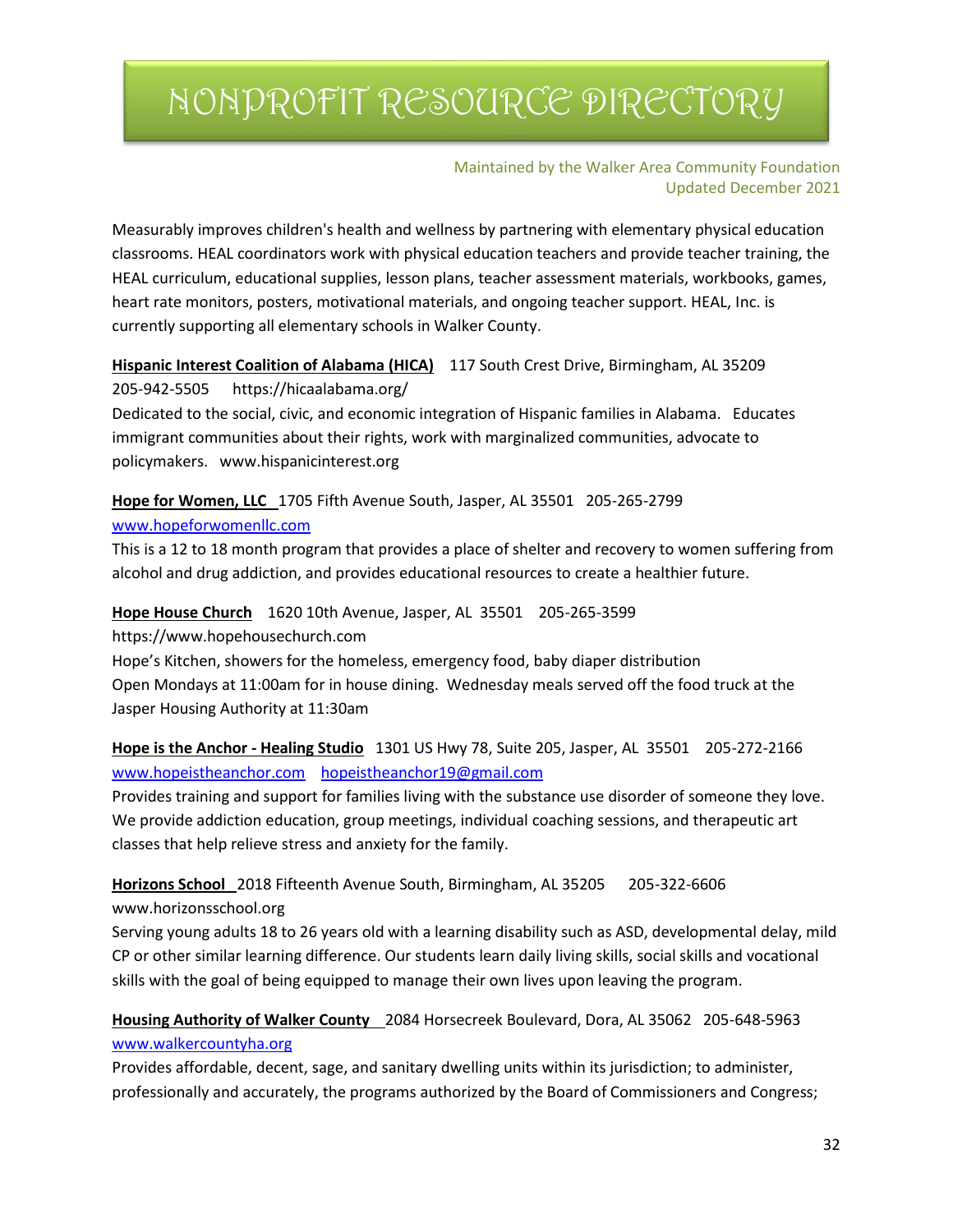Maintained by the Walker Area Community Foundation Updated December 2021

and to professionally maintain the property that has been developed throughout its intended useful life. Applications accepted on Wednesdays only, 8am – 4:30 pm.

**Hyche Center** for Sensory & Motor Learning hychecenter@gmail.com [www.hychecenter.com](http://www.hychecenter.com/) Jasper - 1000 Hwy 78 W, Jasper, AL 35501 205-512-1260 Dora – 415 Horsecreek Blvd, Dora, AL 35062 205-544-5892 Winfield - 205-275-9131

The Hyche Center for Sensory & Motor Learning is a comprehensive pediatric therapy clinic. We work with children birth through twenty-one with a variety of special needs including but not limited to developmental delays, behavioral concerns, speech delays, learning disabilities, feeding issues, balance and strength deficits. Addressing sensory, depression, anxiety, trauma, and children born addicted.

Mental Health and Support Services: Community training Family groups Continuing education Group services Consultations Individual occupational, physical, speech therapy Diagnosis & assessment Counseling for birth to adolescent Basic living skills

**Impact Alabama** 1901 Sixth Avenue North, Suite 2400, Birmingham, AL 35203 205-934-0664 [www.impactamerica.com/alabama](http://www.impactamerica.com/alabama)

Engages students and recent college graduates to address community needs, empowering a generation through collaborative efforts to promote change in the communities served.

CollegeFirst: Trains college and graduate students to implement a 3-week Summer Advanced Placement Institute for high-school students in Birmingham and Tuscaloosa and surrounding areas that challenges students to cultivate their skills and abilities and exposes them to the content knowledge they will need to succeed in college.

FocusFirst: Free vision screenings to children, ages 6 months to 5 years, in Head Starts and lowerincome daycares. All children failing the screenings receive free follow-up care through Sight Savers America.

SaveFirst: Trains college, graduate, and law students to provide free tax preparation services and opportunities for savings to low-income, working families.

**Impact Family Counseling** 701 Hwy 31, Vestavia Hills, AL 35216 205-916-0123 <https://www.impactal.org/index.html>

The agency provides outpatient counseling and a variety of other services such as mentoring, relationship education, family strengthening and anger management to all people, regardless of religion,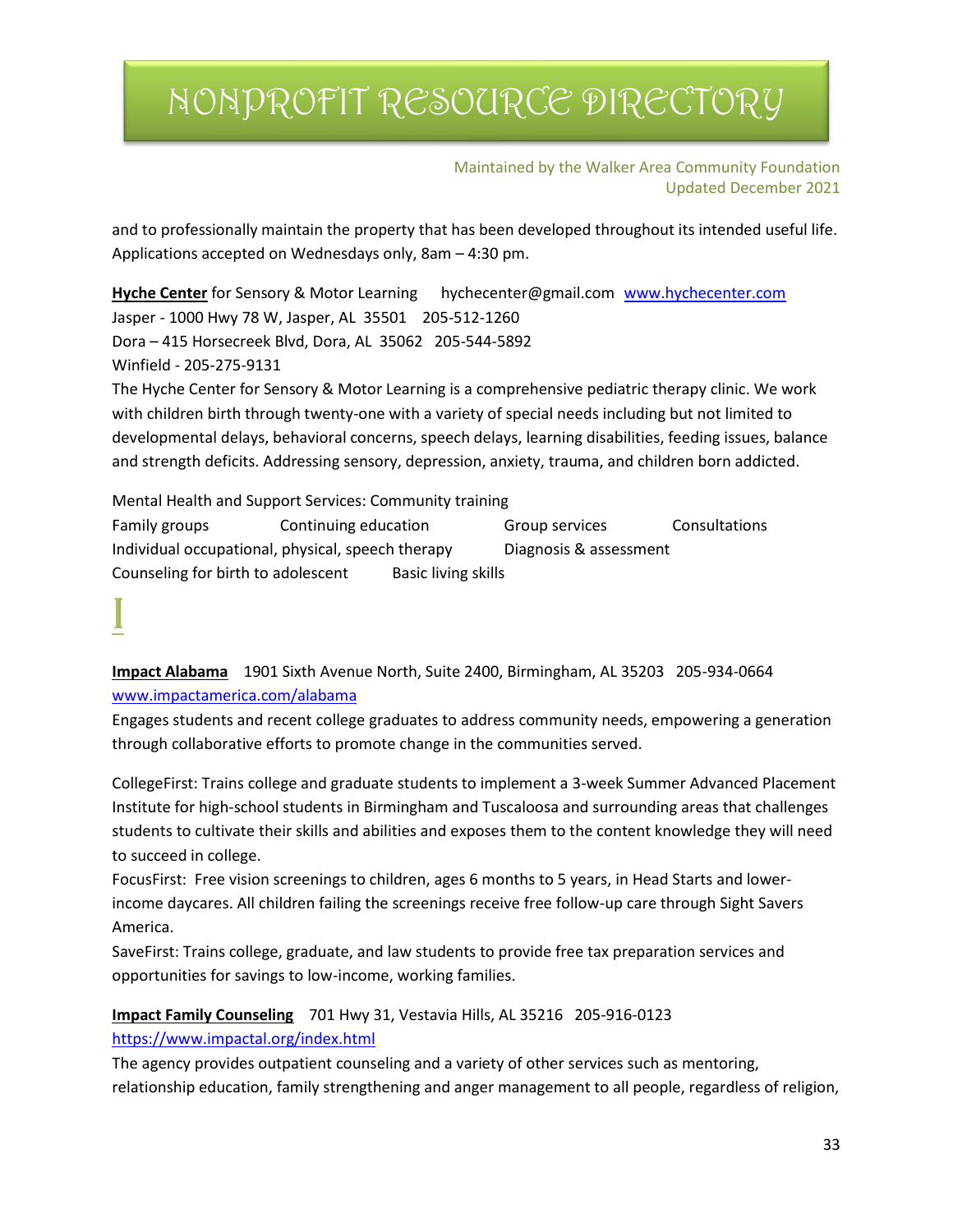#### Maintained by the Walker Area Community Foundation Updated December 2021

sex, race, ethnicity, age, or disability. Individual, family, couple and youth (10+) counseling for trauma recovery, grief & loss, anxiety.

**Indian Creek Youth Camp** 7855 Pleasantfield Road, Oakman, AL 35579 205-686-9079 [https://www.indiancreekyouthcamp.org](https://www.indiancreekyouthcamp.org/)

Indian Creek Youth Camp operates 8 weeks of group camping every summer. It also hosts RENEW which is a weekend event in the Spring. Various churches of Christ use the facility for retreats during the remainder of the year. The camp is fully winterized and can be used in all kinds of weather. Air conditioning in the summer makes the Walker County, Alabama temperatures just a little more bearable.

**Jalayah Hackman Foundation** 2103 Birmingham Ave Jasper, AL 35501 205-717-6066 https://jalayahhackmanfoundation.com

Our tutoring program was designed to provide a safe and structured environment for school grade students K-12. Our program focuses on giving the students a sense of belonging, improve social skills, provide academic support, help make learning fun, build confidence and to be the students biggest supporters.

#### **JAMES Ministries** 205-512-1030

#### <https://www.jafsc.org/jasper-area-ministerial-emergency-services.html>

The Jasper Area Ministerial Emergency Service (J.A.M.E.S.) offers support to those who meet financial requirements. The goal of the Jasper Area Ministerial Emergency Service is to assist those who are in emergency situations and enable them to resume an independent financial lifestyle. Appointments are given during office hours: Tuesday and Wednesday 9:00am-12:00pm

#### **Jasper Aquanauts** 610 Tenth Avenue, Jasper, AL 35501 205-384-3617

Swim team that practices at the Jasper Memorial Natatorium and is open to special needs children starting ages 8 to adulthood. The swim team encourages teamwork, provides exercise, improves swimming ability, and builds self-esteem. The team also swims at Alabama Special Olympics Meets and competes at state games.

**Jasper Area Family Services Center, Inc.** 1400 19th St W, Jasper, AL 35501 205-302-0801

[www.jafsc.org](http://www.jafsc.org/) Coordinates community resources that empower individuals and families for success. On Site Services and Programs:

| <b>Adult Education</b> | Baby Talk |                                         | Cooperative Parenting and Cooperative Generations |
|------------------------|-----------|-----------------------------------------|---------------------------------------------------|
| Early Head Start       |           | <b>Court Referral Education Program</b> | <b>Fatherhood Initiative</b>                      |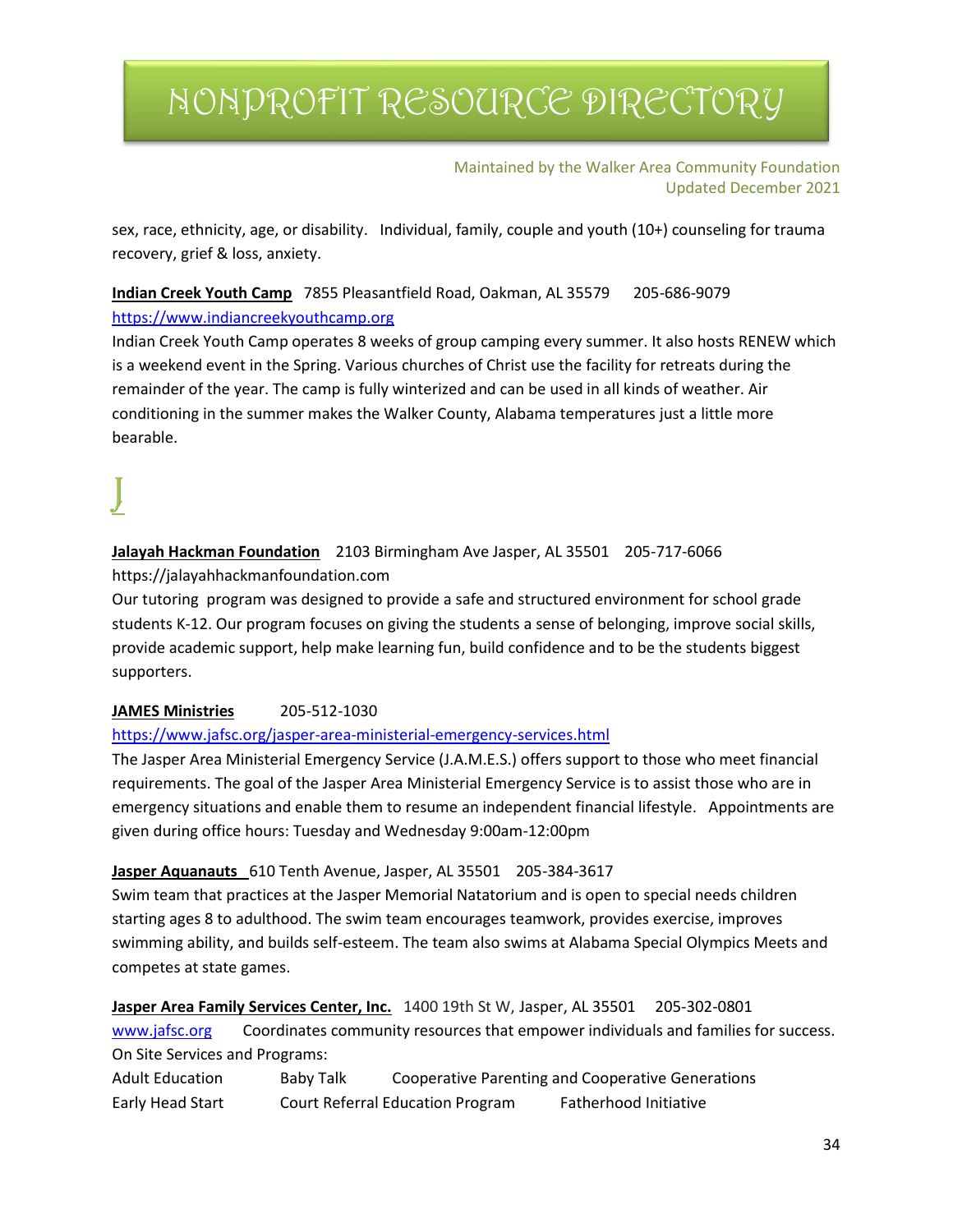Maintained by the Walker Area Community Foundation Updated December 2021

HIPPY Jasper Area Ministerial Emergency Services Literacy Council of Walker County Supporting Parents, Strengthening Families Thrive Together Walker County Walker County Children's Policy Council

**Jasper Career Center** 2604 Viking Drive, Jasper AL 35501 205-221-2576 https://labor.alabama.gov https://alabamaworks.com/about/al-joblink Job Search Assistance, Unemployment Compensation, Resume' Prep, Adult Education/GED, Training **Opportunities** 

**Jasper City Board of Education** 110 Seventeenth Street West, Jasper, AL 35501 205-384-6880 www.jasper.k12.al.us

Primary or elementary school education, secondary or high school education, special education opportunities for all exceptionalities, ages 3 through 21.

**Jasper Housing Authority**/Housing Assistance Corporation 1005 Alabama 69, Jasper, AL 35501 205-384-4864

Committed to enhance the quality of life by providing safe, decent, and affordable rental housing for Walker County low-income families and non-working families, elderly, and disabled households.

After-School Program: Provides a snack, assistance with homework assignments, an educational project, support to the Boy Scouts and Girl Scouts, support to the Junior Achievement Program, and recreational activities.

Public Housing Application: Established to provide decent and safe rental housing for eligible persons.

Section 8 (Housing Choice Voucher): Provides rental assistance to eligible low-income families.

Summer Youth Development Camp: Provides a learning environment for youth with programs such as: Boy Scouts and Girl Scouts, fishing, bowling, gardening, computer skills, Junior Achievement Program, field trips, and arts and crafts. Hours of operation are 7:30a.m. to 5:30p.m., Monday through Friday.

**Jasper Parks and Recreation** 204 19th Street East, Jasper, AL 35501 205-384-6014 https://jasper.recdesk.com/Community/Home Soccer, basketball, volleyball, archery, tennis, softball, baseball, swimming.

Dream Team: Baseball, softball, soccer, flag football, and swimming for those who cannot compete in regular sports. Activities are available for people with disabilities or without, as all sports are modified to everyone's ability.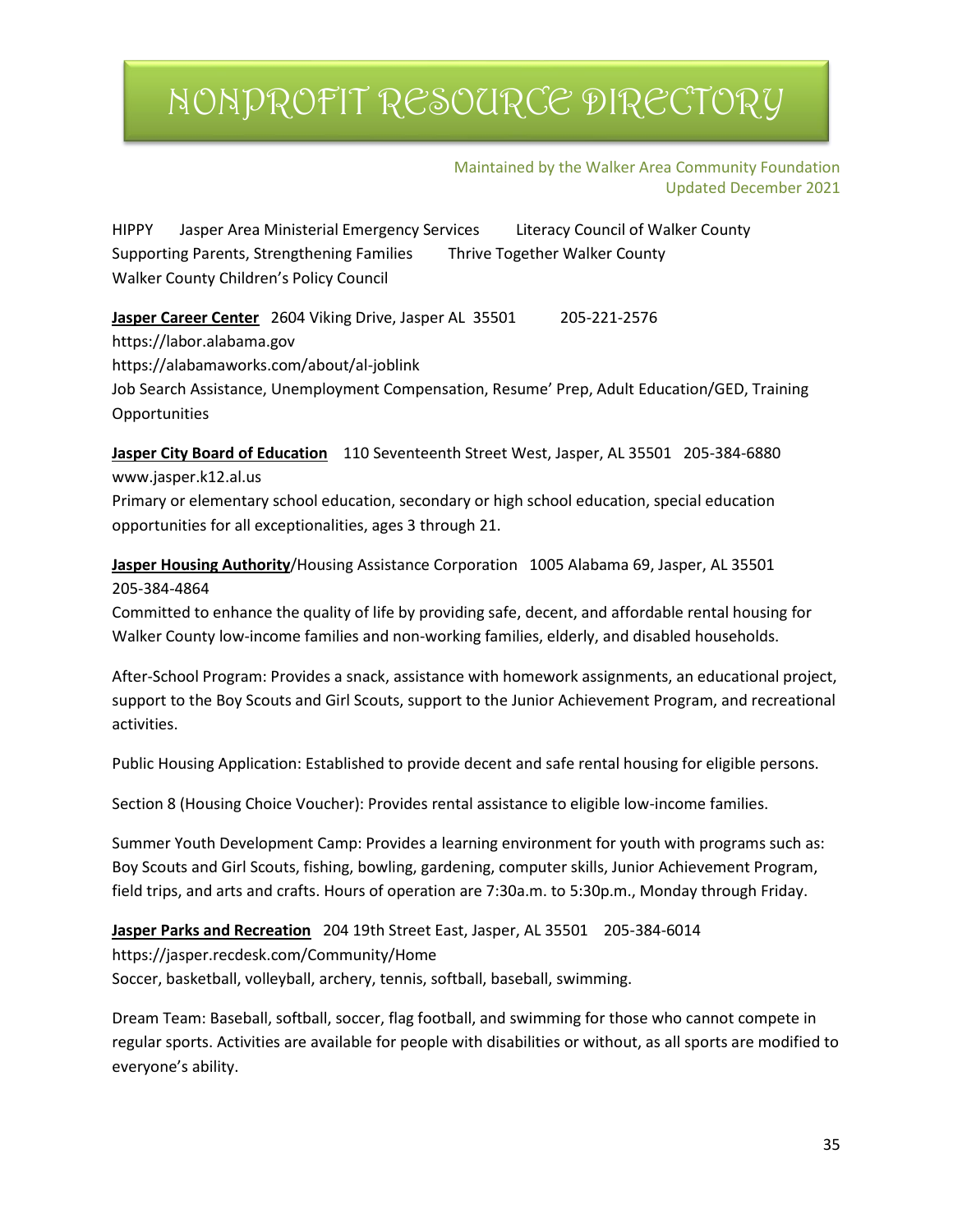Maintained by the Walker Area Community Foundation Updated December 2021

Senior Citizens: Ceramics, painting, dancing, card games, field trips, computer classes, cooking, and much more.

Youth and Adult Sports: Soccer and baseball offered for children ages 4 to 12, softball for children ages 6 to 12, and volleyball for children ages 8 to 12. Softball, volleyball, and baseball are also offered for adults.

**Jasper Police Explorers** 1610 Alabama Avenue, Jasper, AL 35501 205-221-8113

www.exploring.learningforlife.org

Provides an educational opportunity for youth interested in law enforcement to become aware of the complexities and capabilities of police service, as well as the civic responsibilities in order to productively serve the community.

Jasper Explorers: Career orientation and experience program for young people ages 14 to 21 interested in a career in law enforcement or a related field in criminal justice. Explorers gain personal awareness through training, practical experiences, competition, and other activities.

Ride-Along: Offers qualified explorers the opportunity to accompany a police officer on patrol to observe and gain practical experience with regard to the methods and techniques used in patrol operations and related services.

### **Jimmie Hale Mission** 3420 Second Avenue North, Birmingham, AL 35222 205-323-5878 www.jimmiehalemission.com

Ministers to the spiritual and physical needs of men, women, and children by sharing the gospel of Jesus Christ through a homeless shelter for men, a shelter for women and children, after-school Bible clubs, recovery programs, learning centers, and fundraising thrift stores.

Corners of Your Field: Gently-used clothing, furniture, and other items are donated by individuals benefitting the homeless. At the time of the donation, the name of their church is provided and both the individual and the church receive tax-deductible credit. Once a quarter, the church receives gift cards, depending on the amount of donations received, to the Jimmie Hale bargain centers that can be used as benevolences within its own congregation.

Discovery Clubs: Bible clubs meet in public elementary schools during after-school hours to teach the Gospel while building foundations for life, developing character, and changing our communities.

Jessie's Place: Shelter for women and children that offers daily life skills training, Bible studies, case management and counseling, education remediation, and job readiness, as well as play therapy for the children's program.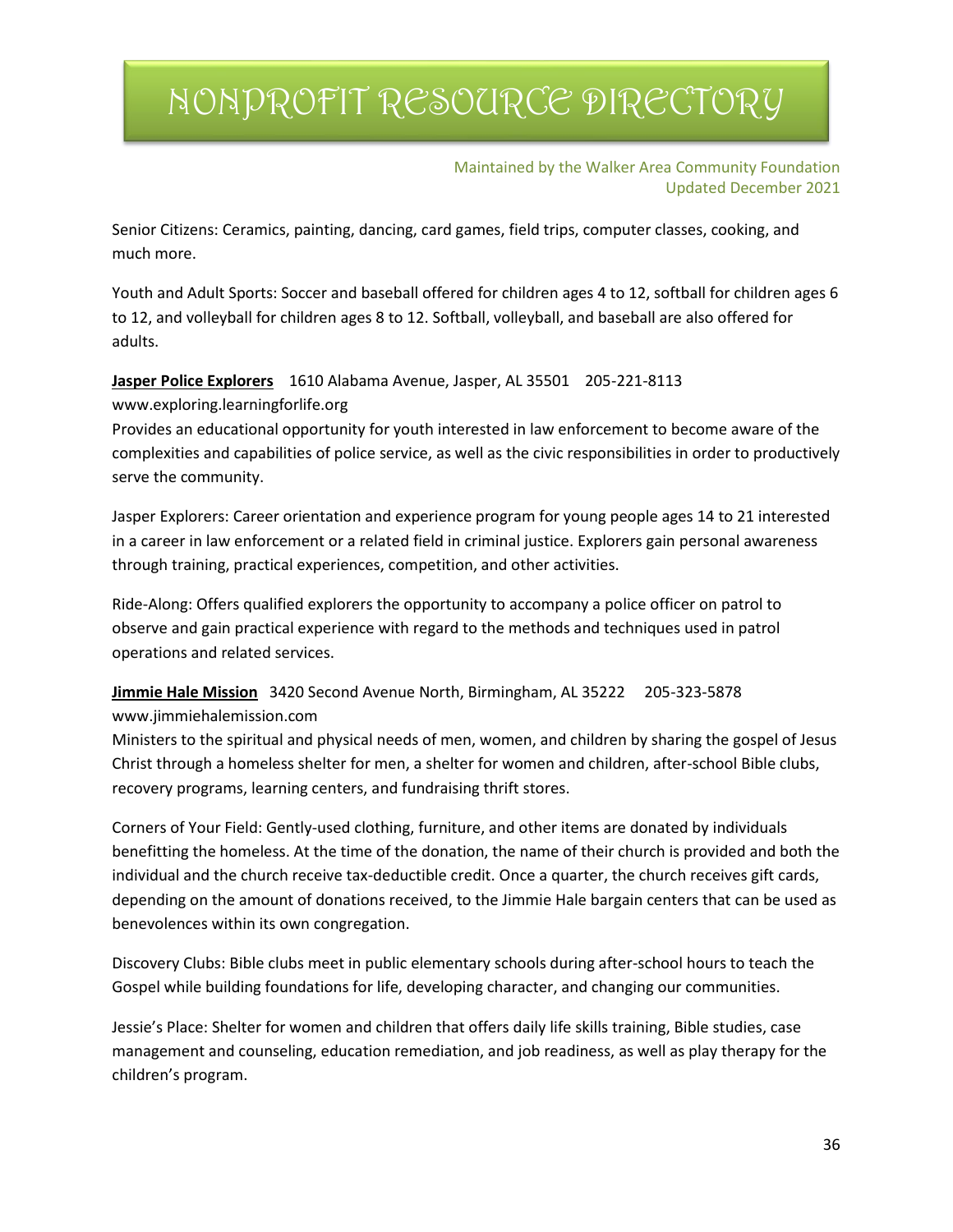#### Maintained by the Walker Area Community Foundation Updated December 2021

Royal Pines: In-resident recovery center for men that uses a Biblical approach to offer the chance to rise above imprisonment by drugs and alcohol and overcome life's obstacles

Shepura Men's Center: Men's shelter that offers Bible-based recovery classes, individual counseling sessions, group and individual Bible studies, work therapy, education remediation, and job readiness, as well as hot meals and clothing.

Stewart Learning Centers: Program offered at Shepura Men's Center, Jessie's Place, and Royal Pines that focuses on basic skills training, such as writing, math, budgeting; as well as literacy, GED preparation, résumé preparation, job search assistance, and job interview skills training.

**Juvenile Diabetes Research Foundation** 600 Beacon Parkway West, Bham, AL 35209 205-871-0333 [www.jdrf.org](http://www.jdrf.org/)

Strives to accelerate life-changing breakthroughs to cure, prevent, and treat Type 1 Diabetes and its complications.

#### **Kid One Transport System** 3535 Seventh Court South, Birmingham, AL 35222 205-978-1000 [www.kidone.org](http://www.kidone.org/)

Provides safe and reliable transportation for children who do not have access to health care, including as preventative care/well visits, behavioral counseling and other mental health services, dialysis, chemotherapy, physical therapy, dental and vision appointments, and prenatal care.

**Kids and Kin Program** 2358 Fairlane Dr, Montgomery AL 36116 334-465-0085

www.familyguidancecenter.org

Kids and Kin is a free statewide program to provide support and assistance for grandparents, aunts, uncles, and older siblings who provide child care for their relatives' children. Local provide serves Blount, Cullman, Walker, and Winston Counties.

**Kids Loving Kids/Grace Ministries** 5100 Curry Hwy, Jasper, AL 35504 205-295-1343 Provides clothing necessities to underprivileged children and teens, as well as school supplies, Christmas toys, and personal hygiene products.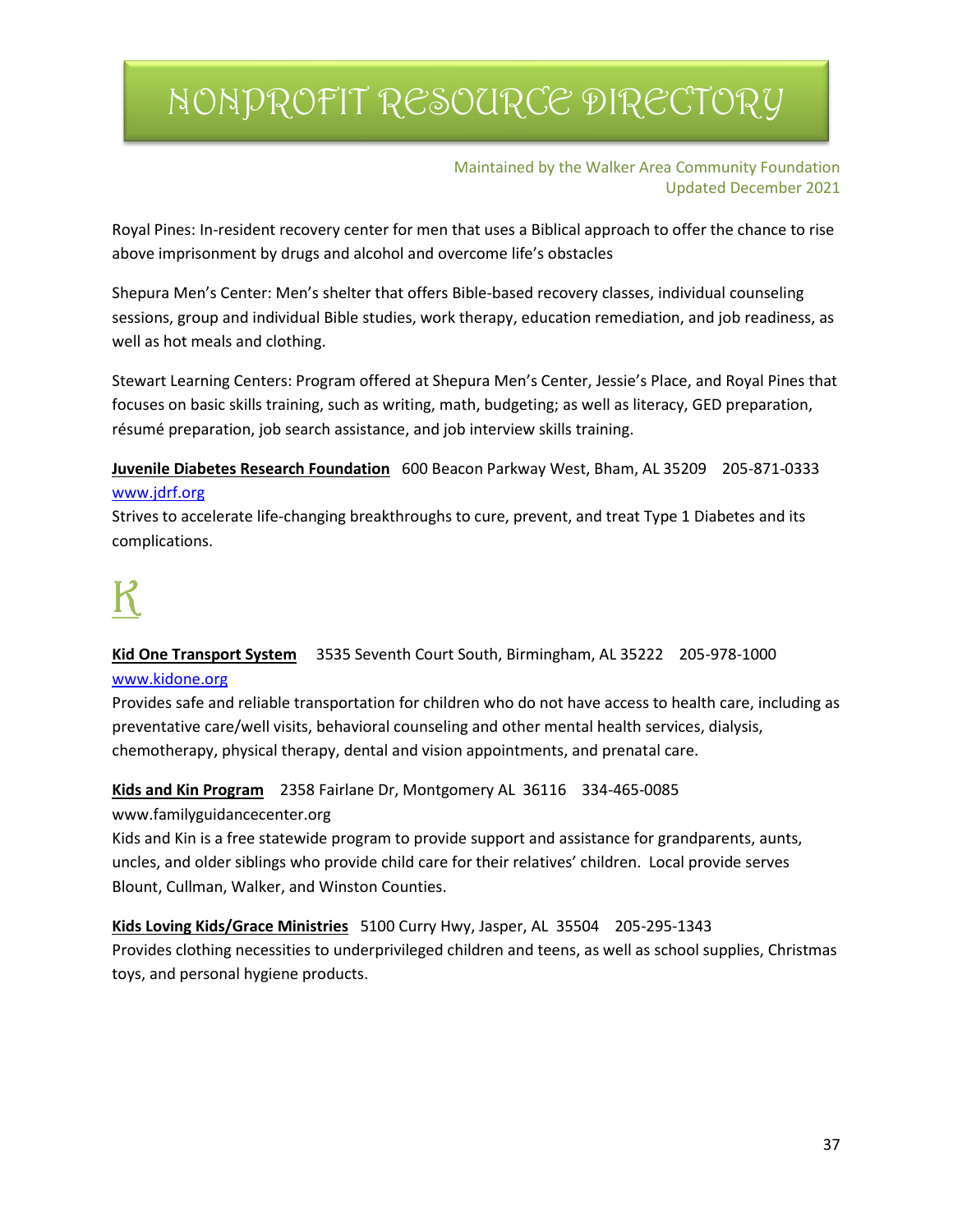#### Maintained by the Walker Area Community Foundation Updated December 2021

# <u>ما</u>

#### **Literacy Council of Walker County** 1400 19th St W, Jasper, AL 35501 205-302-0801

#### [www.literacy-council.org](http://www.literacy-council.org/)

Focuses on increasing literacy rate in Walker County by offering adult tutoring, children's prevention services, and young adult activities. Services and programs include homework helpline, English as a Second Language, jail programs, GED and reading assistance, financial literacy, book clubs, and summer reading programs.

**Magic Moments** 2112 Eleventh Avenue South, Suite 219 Birmingham, AL 35205 205-638-9372 [www.magicmoments.org](http://www.magicmoments.org/)

Wish-granting organization devoted exclusively to children in Alabama with chronic life threatening illnesses and establishes lasting relationships through programs that go Beyond the Moment creating a caring support network for their families throughout the state.

Family Camp: Annual camp held at Children's Harbor on Lake Martin during Memorial Weekend that accommodates the medical needs of the children served while providing an opportunity for relaxation and family bonding in a stress-free environment. Open to children ages 4 to 18 who have received a magic moment but are not already eligible for another illness- specific camp.

Magic Moment Fulfillment: Provides non-medical gifts to children between the ages of 4 and 18 with life-threatening diseases.

**Main Street Ministries** 24911 Hwy 195, Double Springs, AL 35553 205-489-9007 Provides food and clothing, Thanksgiving and Christmas needs, coats, and meals for children in the summer.

**Medicaid/PlanFirst/ALL Kids**/Walker County Department of Health/application 1-888-373-5437 https://insurealabama.adph.state.al.us/

**Middle Alabama Area Agency on Aging - M4A** 209 Cloverdale Circle, Alabaster 35007 205-670-5770 www.m4a-alabama.org

Provides senior citizens with assistance and resources that will empower them to self-advocate, live independently, and enjoy the highest quality of life.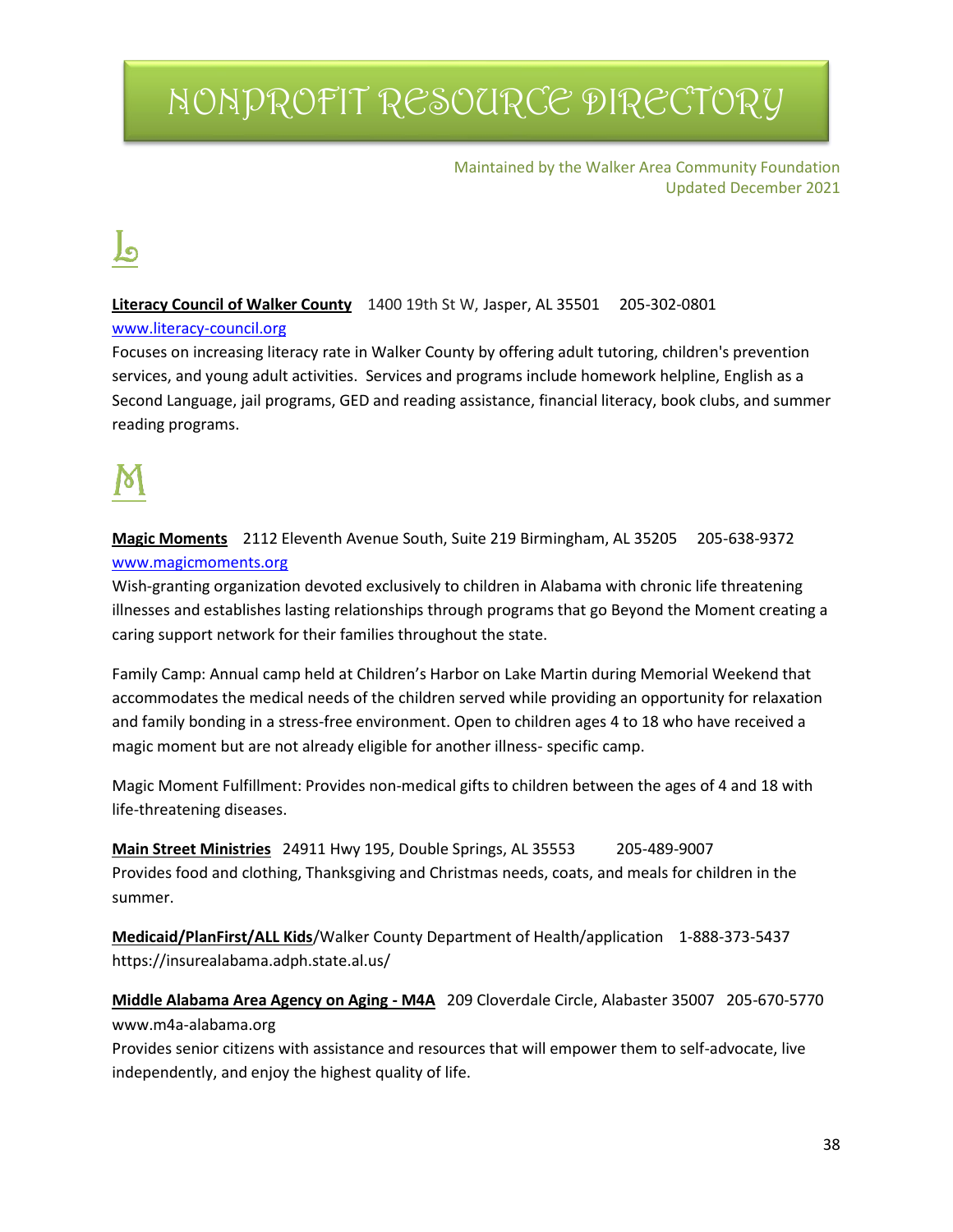Maintained by the Walker Area Community Foundation Updated December 2021

Age and Disability Resource Center: Provides information, referrals, resources, and options/benefits counseling to individuals in need of guidance and assistance.

Alabama Cares: Caregiver support program for unpaid caregivers providing at least 20 hours of service a week to a loved one who is at least 60 years of age, and providing homemaker services, personal care assistance, respite care, and supplies.

Alabama Elderly Nutrition Program: Meals are delivered either hot once a day from the senior center or in a frozen five pack once a week for recipients who are at least 60 years old, who are unable to drive, and who do not have anyone in their home during the day that can cook for them.

Alabama Elderly Simplified Application Project: Food assistance program for households where all members are elderly and have no earned income.

Health and Wellness Programs: Promotes healthy living through evidence-based programs in group settings, such as Arthritis Exercise, Tai Chi classes, and Chronic Disease Self-Management workshops.

Legal: Non-fee generating, non-criminal, legal services including power of attorney, wills, health care directives, Medicaid, nursing home problems, and public benefits.

Medicaid Waiver Services: In-home assistance for people who are nursing home eligible and are at risk of going into a facility if they do not receive assistance, providing homemaker services, personal care assistance, unskilled respite care, and frozen meals.

Ombudsman: Advocacy for people in long-term care facilities and their loved ones.

Senior Community Service Employment Program: On-the-job training and opportunities to learn, improve, and build skills in order to find permanent employment.

Senior Medicare Patrol: Teaches Medicare beneficiaries how to protect their personal identity; detect potential errors, fraud, and abuse; and how to report healthcare fraud.

Senior Support Fund: Provides financial assistance to help meet challenges for someone aging or disabled that they are unable to address on their own or through other community agencies.

SenioRx: Medical assistance for people who are paying high out-of-pocket costs for their medicines.

State Health Insurance Assistance Program: Helps Medicare beneficiaries make informed choices regarding health benefits through unbiased counseling.

**Mission of Hope** 38 Cut and Curl Road, Dora, AL 35062 205-647-4766 [https://www.missionofhopedora.com](https://www.missionofhopedora.com/)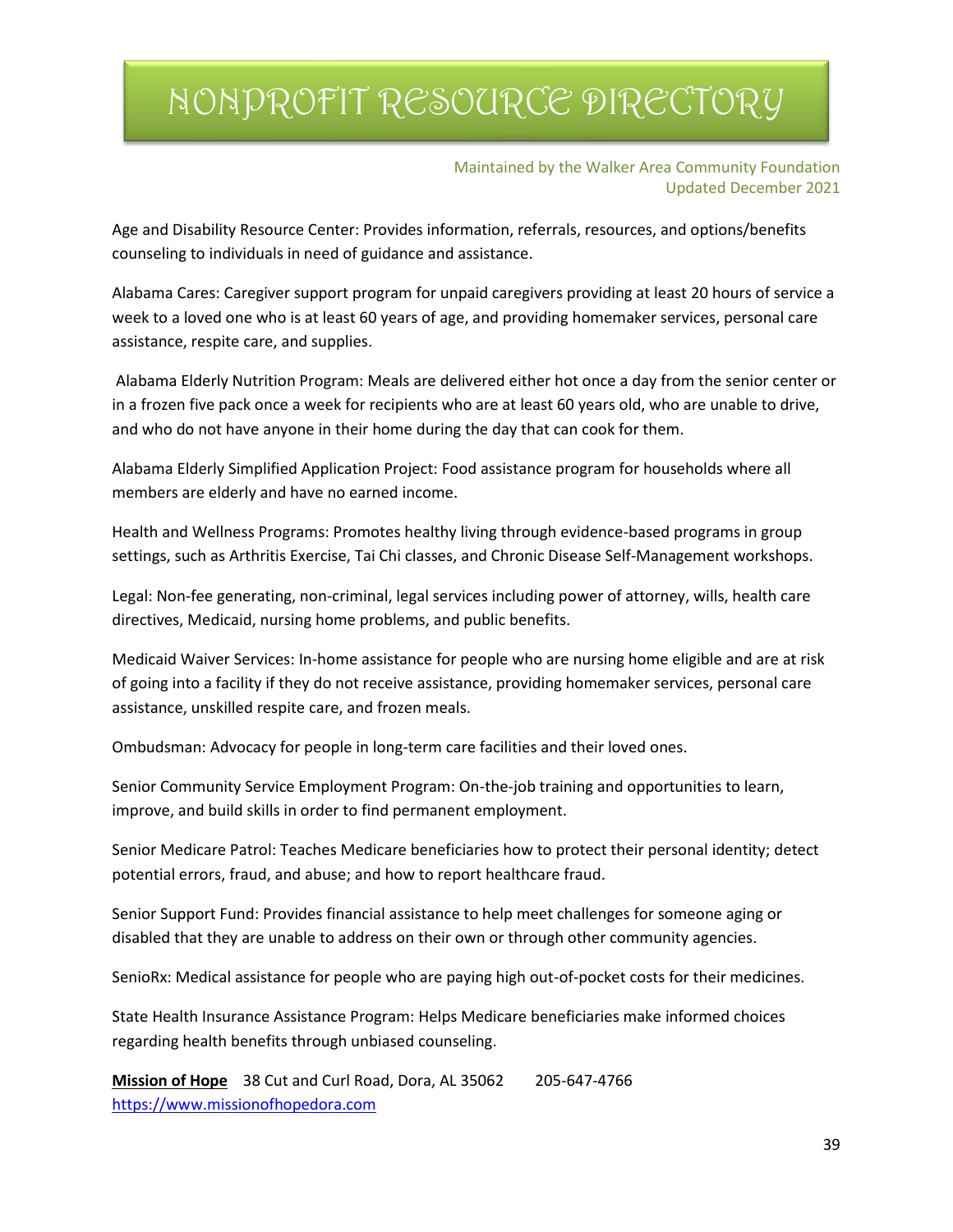Maintained by the Walker Area Community Foundation Updated December 2021

Serves to be a resource to improve the lives of the citizens of Walker County, who for various reasons, find themselves unable to provide for themselves with adequate nutrition and/or clothing/household items.

Clothes Closet: Available on the 2nd and 4th Thursday from 8 to 9 a.m. Required documentation: proof of residence with utility bill, current Alabama ID, proof of all current income in home, food stamp card, SSI letter if eligible, social cards on children ages 0-12.

Food Bank: Available on the 2nd and 4th Thursday 8 to 11 a.m. 1st and 3rd Thursdays in November and December 8-9am. Required documentation: proof of residence with utility bill, current Alabama ID, proof of all current income in home, food stamp card, SSI letter if eligible, social cards on children ages 0-12

School Supplies: August Christmas Toys: December

**Mount Vernon Baptist Church Food Pantry** 6450 Curry Hwy, Jasper, AL 35503 205-387-8251 3rd Saturdays 10am – noon

**Muscular Dystrophy Association** 700 Century Park South, Suite 225, Birmingham, AL 35226

205-823-8191 [www.mda.org](http://www.mda.org/)

Dedicated to finding treatments and cures for muscular dystrophy, amyotrophic lateral sclerosis (ALS), and other neuromuscular diseases by providing health care services and support to MDA families.

Clinic: Clinic visits and therapy consultations available for individuals at Children's of Alabama, The Kirklin Clinic at UAB Hospital, and Spain Rehabilitation Center in Birmingham, Alabama.

Health Care Services: Flu shots, support groups, educational seminars, therapy sessions, clinic visits, repairs to durable medical equipment, and MDA Summer Camp.

MDA Summer Camp: A one-week camp available to children, ages 6-17, who have been diagnosed with a neuromuscular disease. Activities include horseback riding, tubing, arts and crafts, fishing, splash pad waterpark, and zip-line.

**Northwest Alabama Mental Health Center** 1100 Seventh Avenue, Jasper, AL 35501 205-302-9000 [www.nwamhc.com](http://www.nwamhc.com/)

Serves adults and children in a variety of health settings including outpatient, residential, case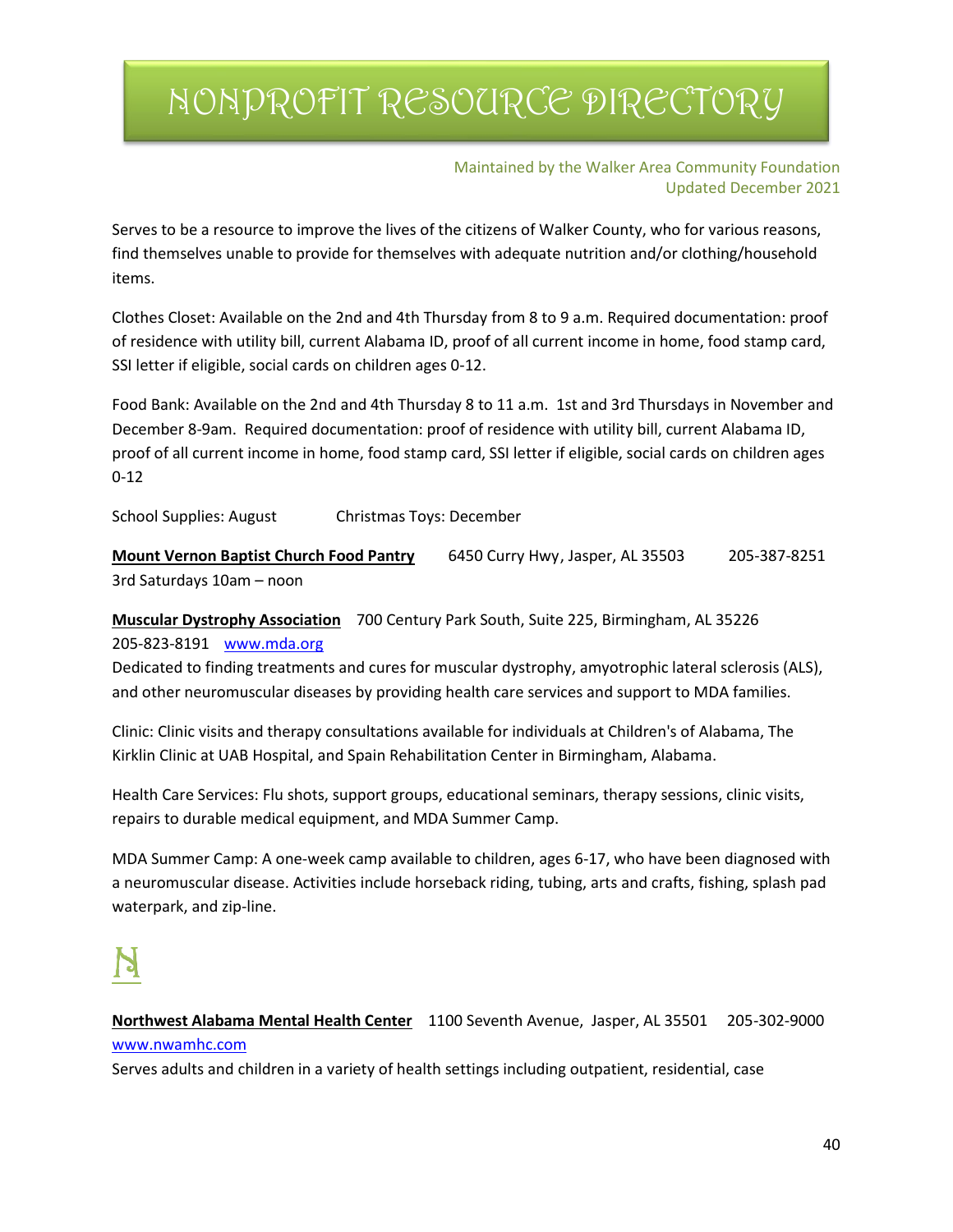#### Maintained by the Walker Area Community Foundation Updated December 2021

management, and inpatient hospitalization, as well as a 24-hour crisis line, to provide assistance with behavioral health, mental health, substance abuse, and developmental disabilities.

Services for children include preschool day treatment and adolescent day treatment for emotional and behavioral problems. Juvenile court liaison services, and therapeutic services.

Awakening Recovery - substance abuse recovery program Case management services Child day treatment Crisis Intervention Consultations Family support & education Group therapy In-home intervention Individual Therapy (youth, adult, family, substance abuse) Medication Management Mental health first aid training Prevention groups Psychiatric services School-based prevention

The START Program (Short Term Adolescent Residential Treatment) is an all-female, 16 bed residential drug rehabilitation program. START also provides educational services.

Classes are also offered in anger management, domestic violence prevention, substance abuse, alcohol/drug education, chemical dependency and recovery, defensive driving, and court referral education.

Service fees are on a sliding scale based on the patient's ability to pay.

**Oakman Senior Center** 8250 Market Street, Oakman, AL 35579 205-622-3197 Meals and activities for area seniors.

**Oasis Counseling for Women and Children** 1900 14th Avenue South, Bham, AL 35205 205-933-0338 http://www.oasiscounseling.org

Individual Counseling for Women, Play Therapy for Boys and Girls ages 3-12, Counseling for Adolescent Girls, Couples & Family Counseling, Child-Parent Relationship Therapy, Groups.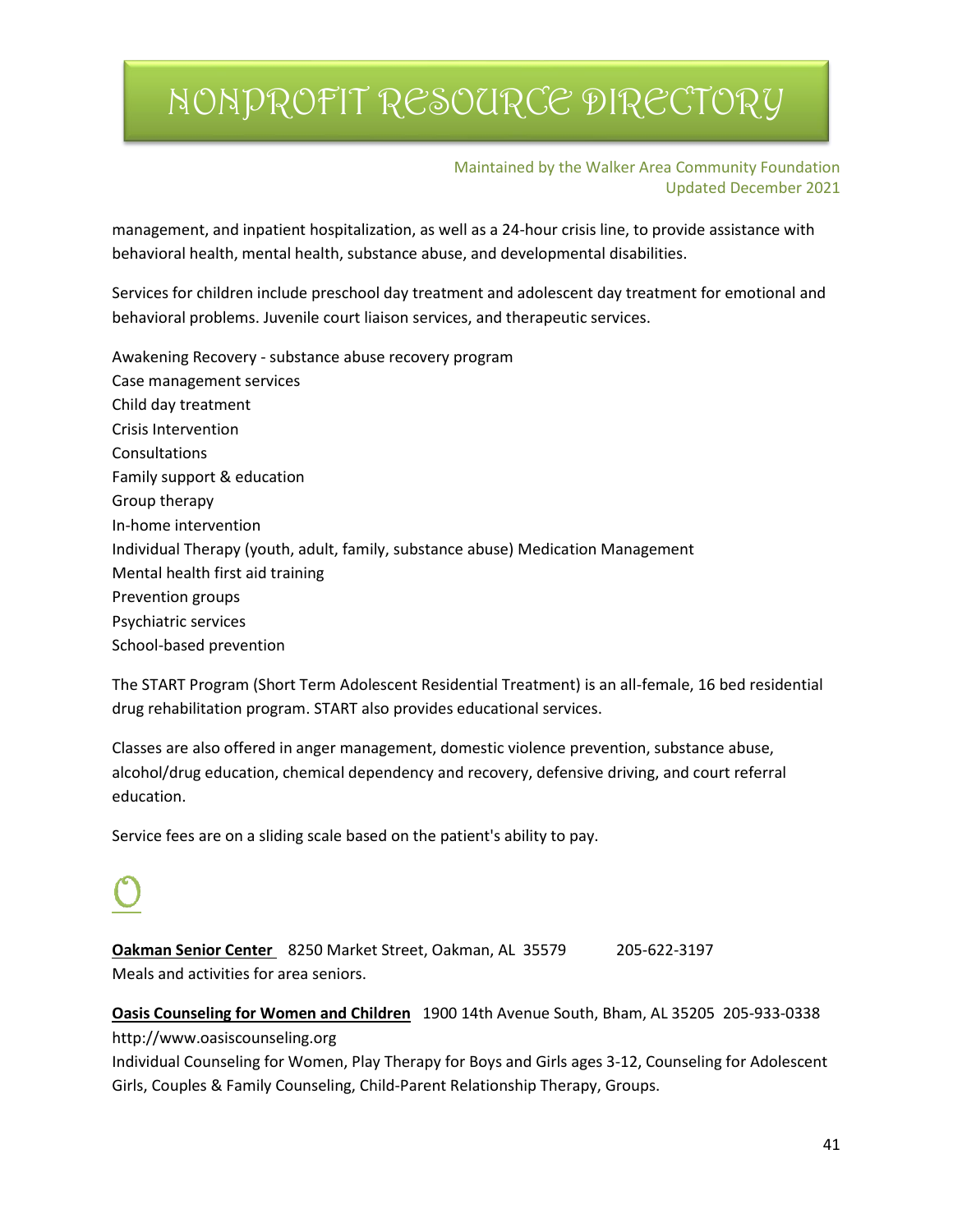Maintained by the Walker Area Community Foundation Updated December 2021

**People First of Alabama** 205-422-5006

#### [www.peoplefirstofalabama.com](http://www.peoplefirstofalabama.com/)

Group of people with developmental disabilities living in Alabama communities dedicated to making our dreams happen by having choices and control over our lives – having opportunities to make decisions and plans for ourselves instead of having others make them for us.

**Positive Maturity/RSVP**3918 Montclair Road, Suite 200, Birmingham, AL 35213 205-803-3211 [www.positivematurity.org](http://www.positivematurity.org/) Local office – in the American Red Cross Bldg. 1101 Viking Drive, Jasper Strives to enhance, engage, and empower the older adults in our communities through social services and civic engagement, as well as health watch events, Yellow Dot Safety Program, referrals, and ageappropriate assistance as needed.

Health Watch: Community outreach program for seniors held quarterly at the Jasper Civic Center from 9 to 11a.m. where health information is provided by guest speakers from Walker Baptist Medical Center and other professionals within the county.

RSVP: Volunteer program for adults ages 55 and older who want to be active in the community and stay socially engaged.

Intergenerational Quilting Program: Volunteers teach and assist 4th, 5th, and 6th graders in the Walker County schools to design, assemble, and quilt a square using paper, to hand-stitch and quilt a potholder, and to quilt a full size square.

Yellow Dot: Free program available for all citizens of Alabama that provides a Yellow Dot sticker to be placed in the rear window of your vehicle. The sticker alerts First Responders that your vital medical information is in a yellow folder in your glove compartment.

#### **Pregnancy Test and Resource Center** 1707 Second Avenue, Jasper, AL 35501 205-221-5860 [www.ptrcjasper.com](http://www.ptrcjasper.com/)

Serves women and families who are facing an unplanned pregnancy through free services in a nonjudgmental and confidential environment.

Clothes Closet: Offers clothing for newborn to 2T and maternity clothing, as well as diapers, wipes, formula, baby food, and basic baby items. An educational lesson is required to be completed before items are received. Appointments are available on Mondays and Wednesdays.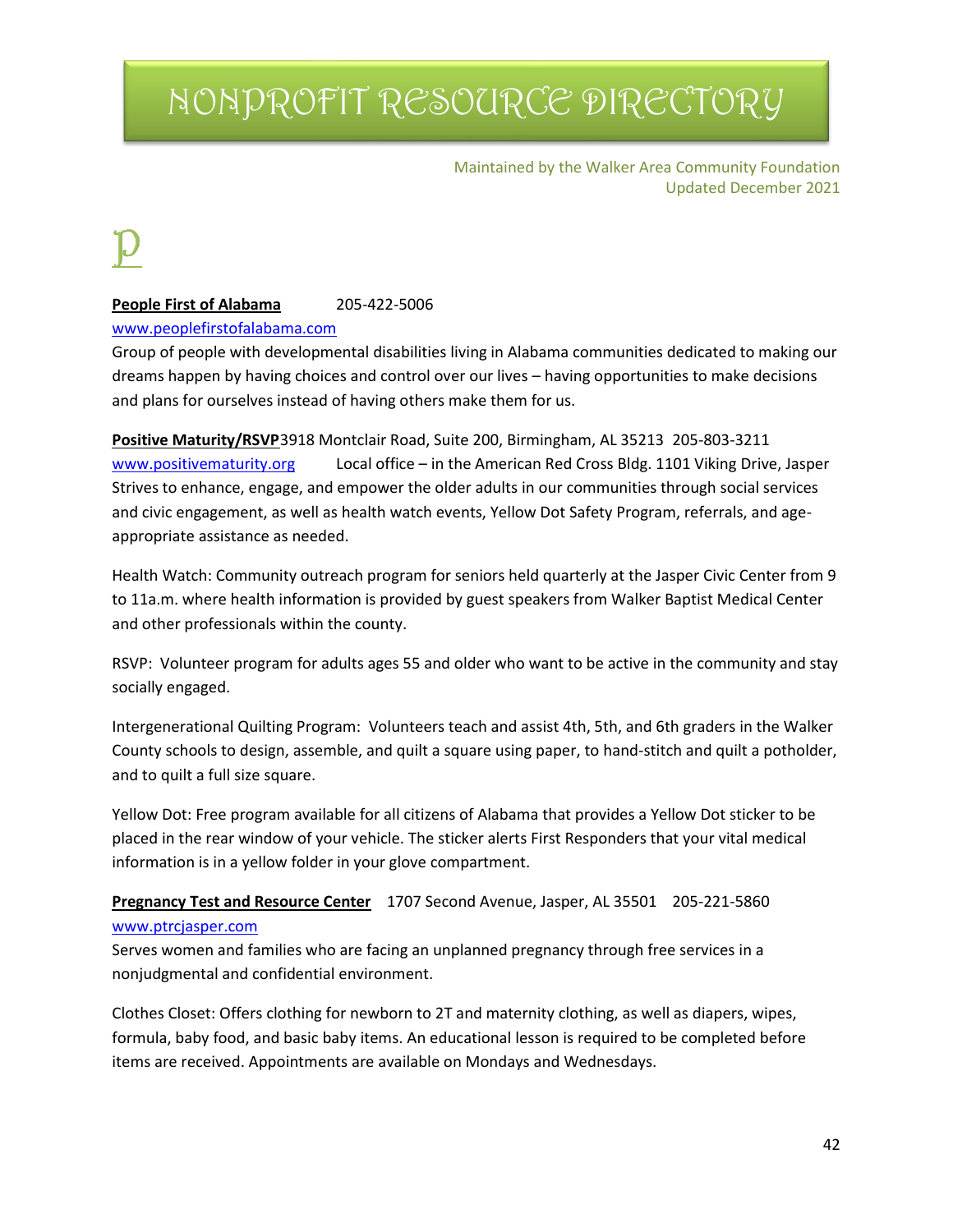Maintained by the Walker Area Community Foundation Updated December 2021

Baby Boot Camp provide in depth education that is presented in-person by a range of professionals. The events last from 9:00-3:00, and each participant is given a binder with information on each topic discussed that day so that they can take notes and pass on the information to other family members as needed.

Now What: Parenting education program for expecting mothers and fathers who are in need of baby items to prepare for their newborn. Graduates can earn a car seat, clothing, diapers, etc.

Services: Free pregnancy testing, information on pregnancy options, ultrasound to estimate gestational age, verification of positive pregnancy test, and referrals for prenatal care and Medicaid. Appointments are recommended.

**Priority Veteran** 3600 Eighth Avenue South, Birmingham, AL 35222 866-460-3827

#### www.priorityveteran.org

Provides intensive one-on-one assistance to low-income, homeless or at-risk veteran families to help them locate stable permanent housing and link them to resources to gain the skills and knowledge to help them remain financially stable. Assists with obtaining/completing employment training and obtaining employment. Sponsored by the Department of Veterans Affairs and the United Way of Central Alabama.

**Raising Arrows** 300 Hwy 78 E, Ste 300, Jasper, AL 35501 205-530-9911

https://www.myraisingarrows.com

Raising Arrows is a non-profit, non religious organization that currently serves our community and rural parts of Walker county. The mission is to provide quality care, social community, life empowerment, and healthy eating.

We have many different components of Raising Arrows. The vision is growing almost daily as the needs of our children and community are being revealed. We have established a safe and interactive program for the youth of our county and hope to continue to do more.

#### **RAPE RESPONSE (205) 323-7273** 24 hours a day | 7 days a week

If someone has experienced sexual assault and needs help, including acute medical care within 72 hours of an assault, counseling or legal support

**RECOVERY RESOURCE CENTER / Crisis Center** 1503 5th Ave S, Jasper, AL 35501

(205) 458-3378 [www.crisiscenterbham.org](http://www.crisiscenterbham.org/) 8:30 am - 4 pm (Mon. - Fri.)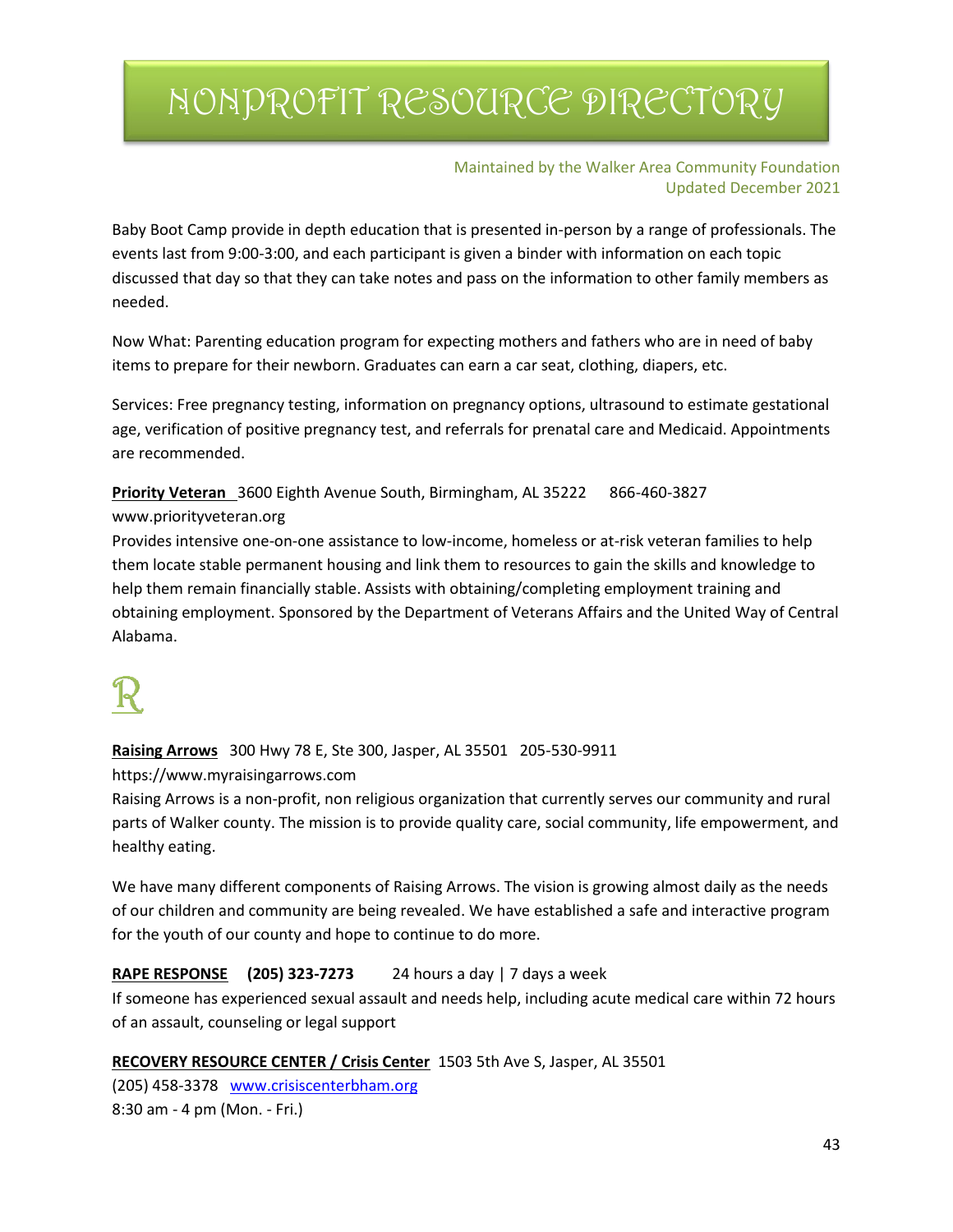Maintained by the Walker Area Community Foundation Updated December 2021

Resources for people affected by substance use. Staff provides general information as well as clinical assessment, peer support and referral services for those affected by substance use disorder, including those involved with the Walker and/or Jefferson County criminal justice systems.

**Ronald McDonald House Charities** 1700 4th Avenue South, Birmingham, AL 35233 205-638-7255 https://www.rmhca.org

Families stay together during their child's recovery from illness and injury. Provides support for emotional stress and financial strain, providing a warm and welcoming home only a block away from Children's of Alabama.

**R.O.S.S. - Recovery Organization of Support Specialists** 716 37th Street South, Birmingham, AL 35222 205-848-2112 [https://www.ross4u.org](https://www.ross4u.org/)

To advocate, empower and collaborate for any individual seeking recovery.

**R.O.S.S. ADDICTION HELPLINE (844) 307-1760** 24 hours a day | 7 days a week The Addiction Helpline is there for those struggling with addiction. Peer specialists are there for someone to talk to or can help connect someone to recovery resources.

### **RUFF/Rescuers United For Furbabies** P.O. Box 453, Oakman, AL 35579 205-717-0794 [www.ruffrescuewalkercoal.org](http://www.ruffrescuewalkercoal.org/)

Promotes animal welfare, educates the public on spay and neuter, and acts as a safe haven for stray and shelter animals until they can be transferred to other reputable rescue animal organizations for adoption or until they can find a forever home locally.

**Salvation Army** 207 Twentieth Street East, Jasper, AL 35501 205-221-7737 [www.salvationarmy.org](http://www.salvationarmy.org/)

Preaches the gospel of Jesus Christ and strives to meet human needs in His name without discrimination.

Back to School: Provides children up to 6th grade with new backpacks, supplies, and clothing.

Christmas Angel Tree: Provides new clothing or toys for children of needy families.

Emergency Services: Assists families with meals, clothing, and household supplies in the event of a personal or local disaster.

Homeless Services: Homeless Assistance and Homelessness Prevention Program – To provide emergency assistance to individuals who are homeless in the community. Our program will provide basic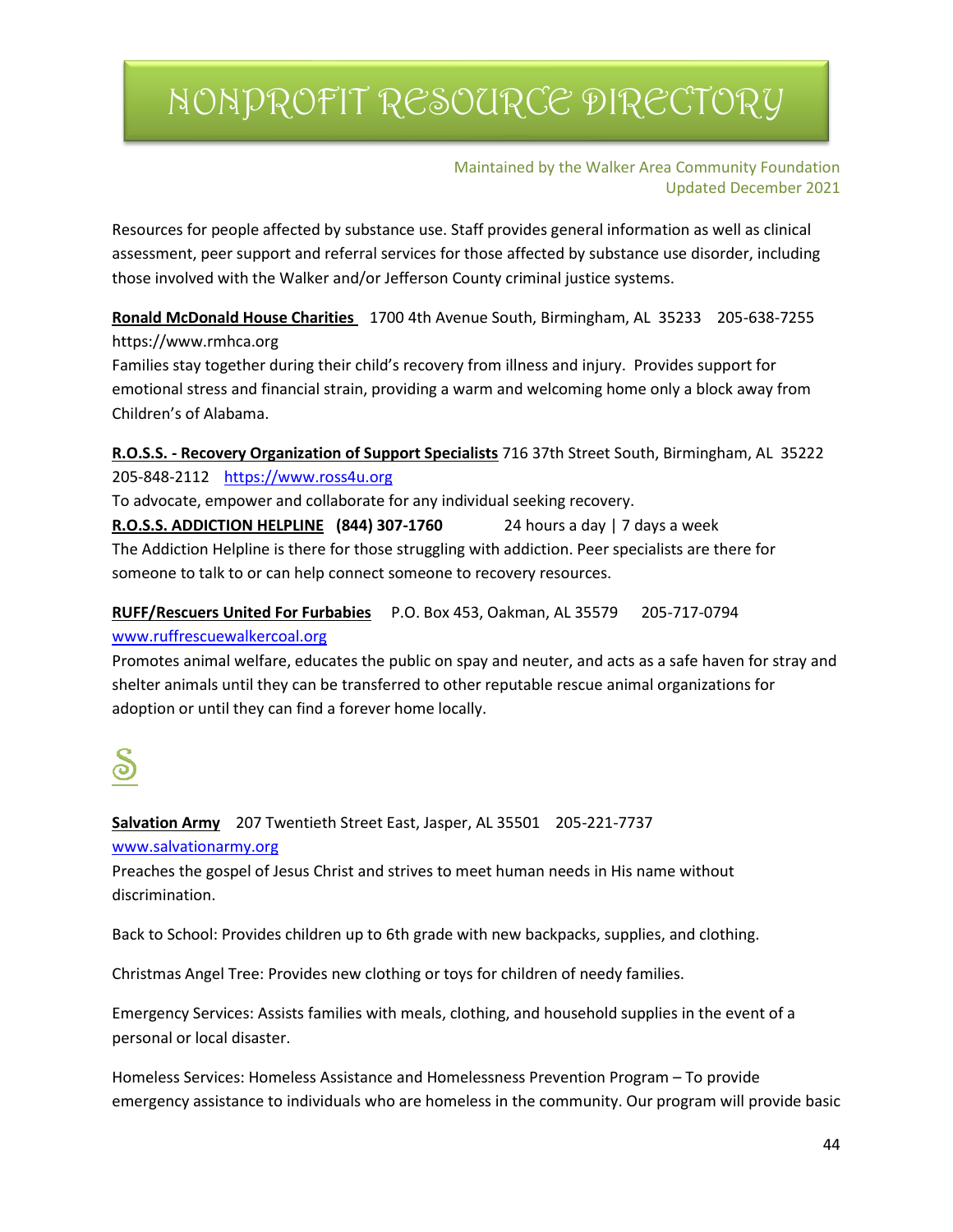#### Maintained by the Walker Area Community Foundation Updated December 2021

support such as food, hydration, personal hygiene items and clothing. Additionally, the program will provide financial assistance to prevent homelessness through our partners including the Housing Authorities of Walker County to ensure everyone has secure permanent housing.

Senior Feeding and the Emergency Food Assistance Program: Ensuring everyone has food to eat.

**Salvation Army Summer Camp** Camp Hidden Lake, 626 Oregon Rd, Lexington, MS 39095 662-834-2149 http://salvationarmyalm.org/youthministries/summer-camp

**Sight Savers America** 337 Business Circle, Pelham, AL 35124 877-942-2627

#### [www.sightsaversamerica.org](http://www.sightsaversamerica.org/)

Identifies and secures treatment for unmet vision and health needs that impede a child's ability to reach their full potential in school and in life. All services are offered at no cost to qualifying children.

Children's Eye Care Network: Children who fail vision screenings are referred for comprehensive followup eye care services and assigned a personal Case Specialist, who oversees the child's vision treatment from start to finish to ensure that he or she receives the necessary eye care.

I Can See Now: Provides vision assistive technology, such as Electronic Video Magnifiers, for children who are living with low vision.

KidCheck Plus: Head-to-toe health screening.

Vision Check: Vision screenings on-site to Jasper City Schools for 4th and 6th grade students who would not otherwise receive a school vision-screening during that year, providing comprehensive follow-up eye care for all children who fail the screening.

```
Sixth Avenue Church of Christ Food Pantry 1501 6th Avenue, Jasper, AL 35501 205-387-1670
Last Thursday of each month, 8:30-10:30 am
```
**Smile-A-Mile Place** 1600 Second Avenue South, Birmingham, AL 35233 205-323-8427 [www.smileamile.com](http://www.smileamile.com/)

A year-round program serving children, and their families, from the moment of diagnosis and through the years beyond treatment. Provides year-round challenging, unforgettable recreational and educational experiences for young cancer patients and their families, as well as young adult survivors, at no cost to the families, to help them cope with their disease and to prepare them for life after cancer.

Camp Sessions: Held every summer at Children's Harbor on Lake Martin and tailored for stage of treatment and age or family need and includes on-therapy family camp, youth week-long camp, sibling camp, teen week-long camp, junior/senior camp, young adult retreat, and off- therapy family camp.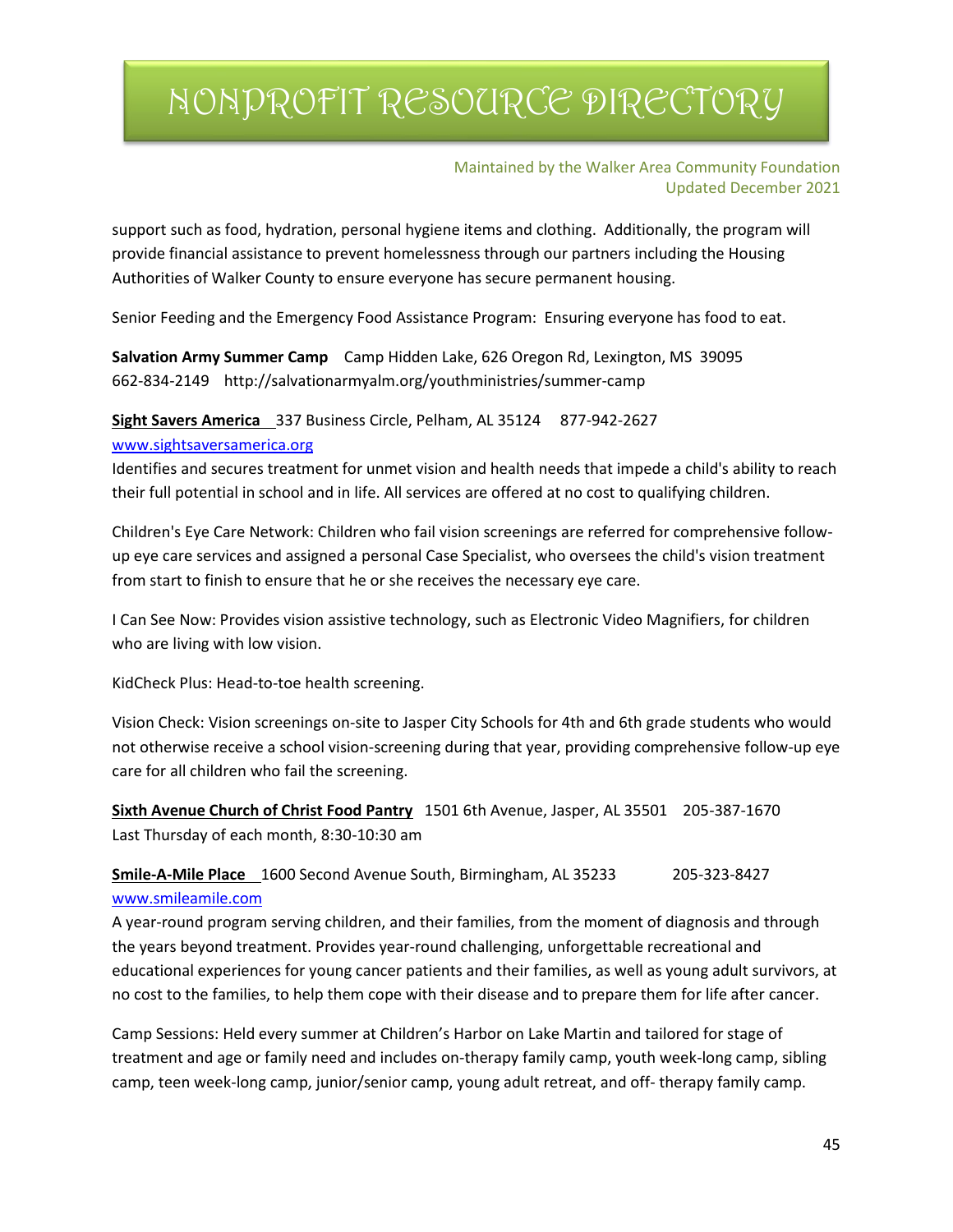Maintained by the Walker Area Community Foundation Updated December 2021

Hospital Outreach Program: In-hospital camping adventures and activities for patients and their families throughout the year designed to stimulate the senses and improve quality of life while educating.

**St. Cecilia Catholic Church Food Pantry** 2195 Hwy 195 North, Jasper, AL 35503 205-384-4800 Food pantry, open first Tuesday of every month 9 – 11am

**St. Mary's Episcopal Church Food Bank** 801 The Trace, Jasper, AL 35504 205-387-7746 https://stmarysjasper.dioala.org/

The St. Mary's Food Bank distributes food to families in need in Walker and surrounding counties. We work closely with the Community Food Bank of Central Alabama and the USDA to determine eligibility and to ensure our clients are provided the nutrition they need. The food bank is open Tuesday mornings from 9:00 AM until 10:30 AM.

**Sumiton Church of God Food Bank Ministry** 50 Hosanna Drive, Sumiton, AL 35148 205-648-3257 www.sumitonscog.com

Strives to feed and minister to the community physically, spiritually, and mentally through the Daily Bread Ministry. 4th Thursdays; 7pm; 3rd Thursdays in November and December 7pm.

#### **Summit Counseling & Wellness Center** 1292 Main Street, Sumiton AL 205-379-0995

https://www.facebook.com/summitcounselingandwellness/ Mental Health Services: Behavioral interventions Individual, couples, family therapy and counseling Play therapy Psycho-education regarding mental health and resources Small groups for anxiety, depression, grief, etc Trauma work

**Teen Challenge** P.O. Box 270, Lincoln, AL 35096 Phone: 205-763-0909

### [https://alatc.org](https://alatc.org/)

The answer to every person struggling with addiction is not a consumable substance. They can be made 100% whole, 100% free, and 100% restored. Alabama Teen Challenge is helping people with lifecontrolling issues that break the bonds of addiction and live a hope-filled and purposeful life.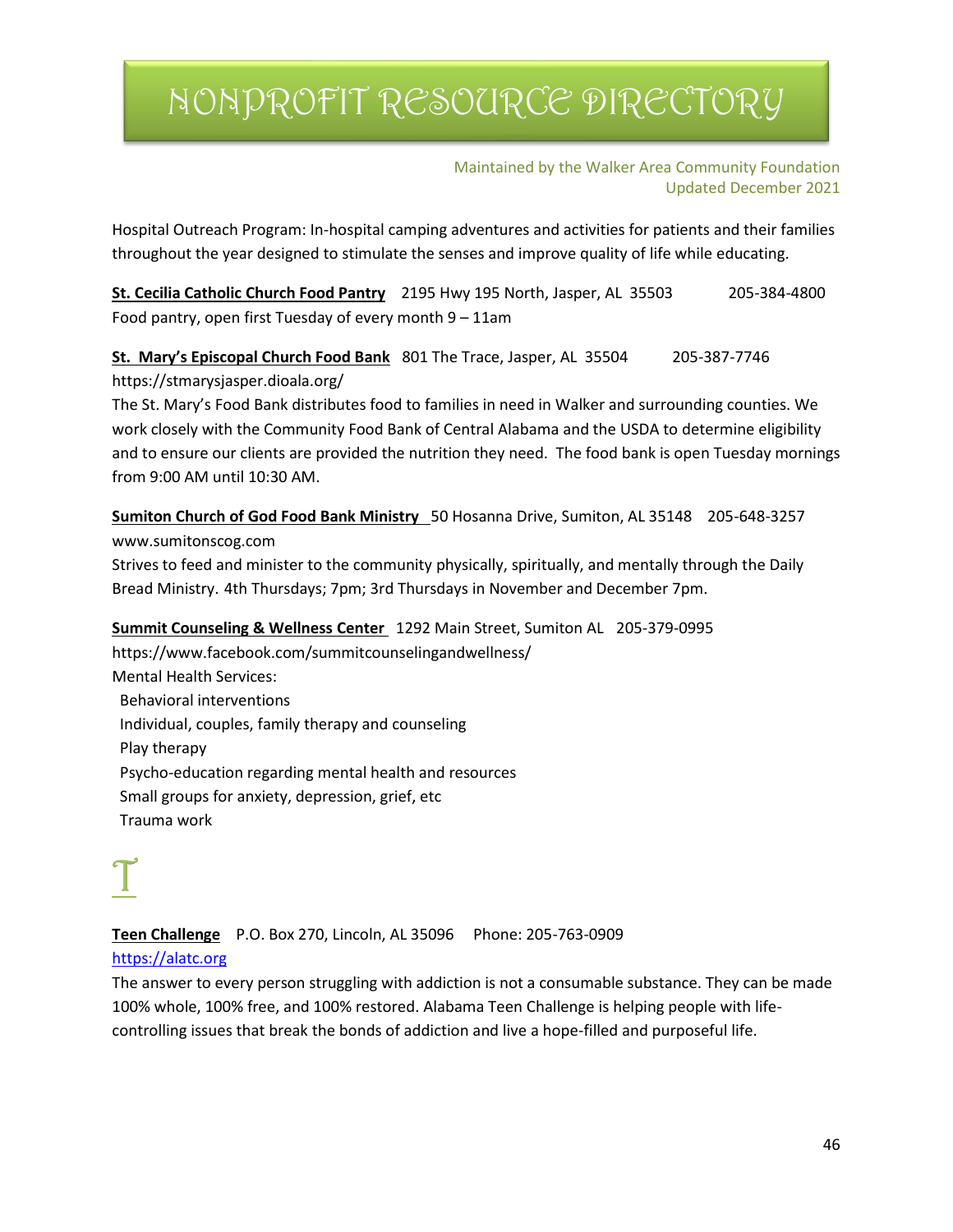#### Maintained by the Walker Area Community Foundation Updated December 2021

**TriCounty Agency for Intellectual Disabilities** 85 North Walston Bridge Road, Jasper, AL 35504 205-384-4953 [www.tricountyaid.org](http://www.tricountyaid.org/)

Provides case management and direct care services to individuals with developmental disabilities.

Summer STARS (Striving Through Adversity to Reach Success): Structured environment for learning and fun activities in the classroom and in the community.

**UAB Department of Theatre** Alys Stephens Center, 1200 10th Avenue South, Birmingham, AL 35294 205-934-3236 [www.uab.edu/cas/theatre/on-stage/tour-groups](http://www.uab.edu/cas/theatre/on-stage/tour-groups)

Traveling tour group provides performances in local schools, retirement and rehab facilities, and other special groups.

**United Way of Central Alabama** 2-1-1 Directory Dial 211, or visit 211.org

www.uwca.org

Get Connected. Get Answers. 2-1-1 is a free and confidential service that helps people across the U.S. and in many parts of Canada find the local resources they need. This service is available 24 hours a day, 7 days a week.

### **U.S. Department of Veterans Affairs**

Walker County Office of Alabama Department of Veteran Affairs Phone 205-384-7277 Walker County Courthouse, 201 19th Street West, Room 106, Jasper, Alabama 35501 https://www.va.gov

Serving and honoring the men and women who are America's veterans. Programs and services include claims assistance, benefit information, education, home loans, insurance, health resources, extended care and assisted living, burials and memorials, headstones and markers.

Jasper VA Clinic 1454 Jones Dairy Rd, Jasper, AL 35501 205-221-7384 Primary Care and Mental Health Services

**UTALK (205) 328-5465** 3:00—10:00 PM | 7 days a week

Text-enabled, this hotline is dedicated to youth and teens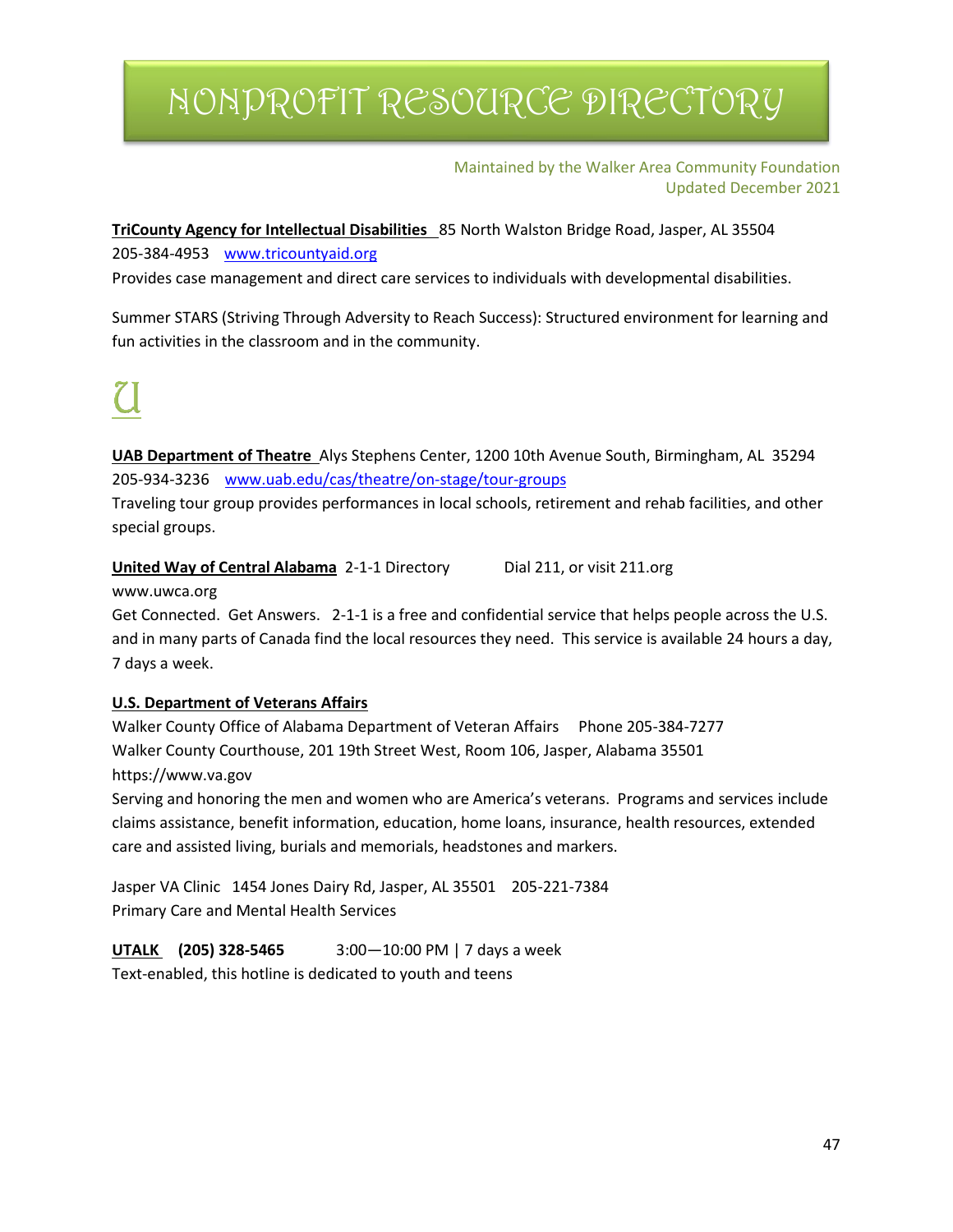Maintained by the Walker Area Community Foundation Updated December 2021

#### **Veterans of Foreign Wars (VFW)**

#### [www.vfw.org](http://www.vfw.org/)

Providing a wide range of assistance programs aimed at helping veterans of every generation. Services include financial grants, separation benefits, transition and employment services, mental wellness. Visit us online to find a post near you, or to apply for assistance.

**Walker Baptist Medical Center/Brookwood Baptist Health** 3400 Hwy 78, Jasper, AL 35501 205-387-4000 www.brookwoodbaptisthealth.com/locations/detail/walker-baptist-medical-center Comprehensive care including emergency, health, wellness, and medical specialties.

**Walker County Amateur Radio Emergency Services** P.O. Box 441, Jasper, AL 35502 205-451-3229 Provides emergency communications during times of severe weather or natural disasters, as well as communications for community special events when requested, such as bike rides, charity runs, and trail rides.

Regular Monthly Meeting and License Testing: Monthly meetings are held every 2nd Saturday of each month at Jasper's American Red Cross at 8 a.m. Testing for Amateur Radio licenses begin at 9 a.m. after the meeting. 1101 Viking Drive, Jasper

Weekly Emergency Training: Training sessions on how to pass emergency messages are held every Thursday evening at 8 p.m. The frequency is 147.39 with a PL tone of 110.9. All licensed operators are welcome.

**Walker County Arts Alliance** 200 Eighteenth Street West, Jasper, AL 35501 205-221-1711 www.artsofwalkercounty.org

Promotes cultural arts and the awareness of arts to the citizens of Walker County through a variety of cultural arts programs.

50-Mule Team Public Art Project: Working with local artists and sponsors, 60+ painted and decorated mule statues now reside in Walker County at local businesses. A Mule Map is available to residents,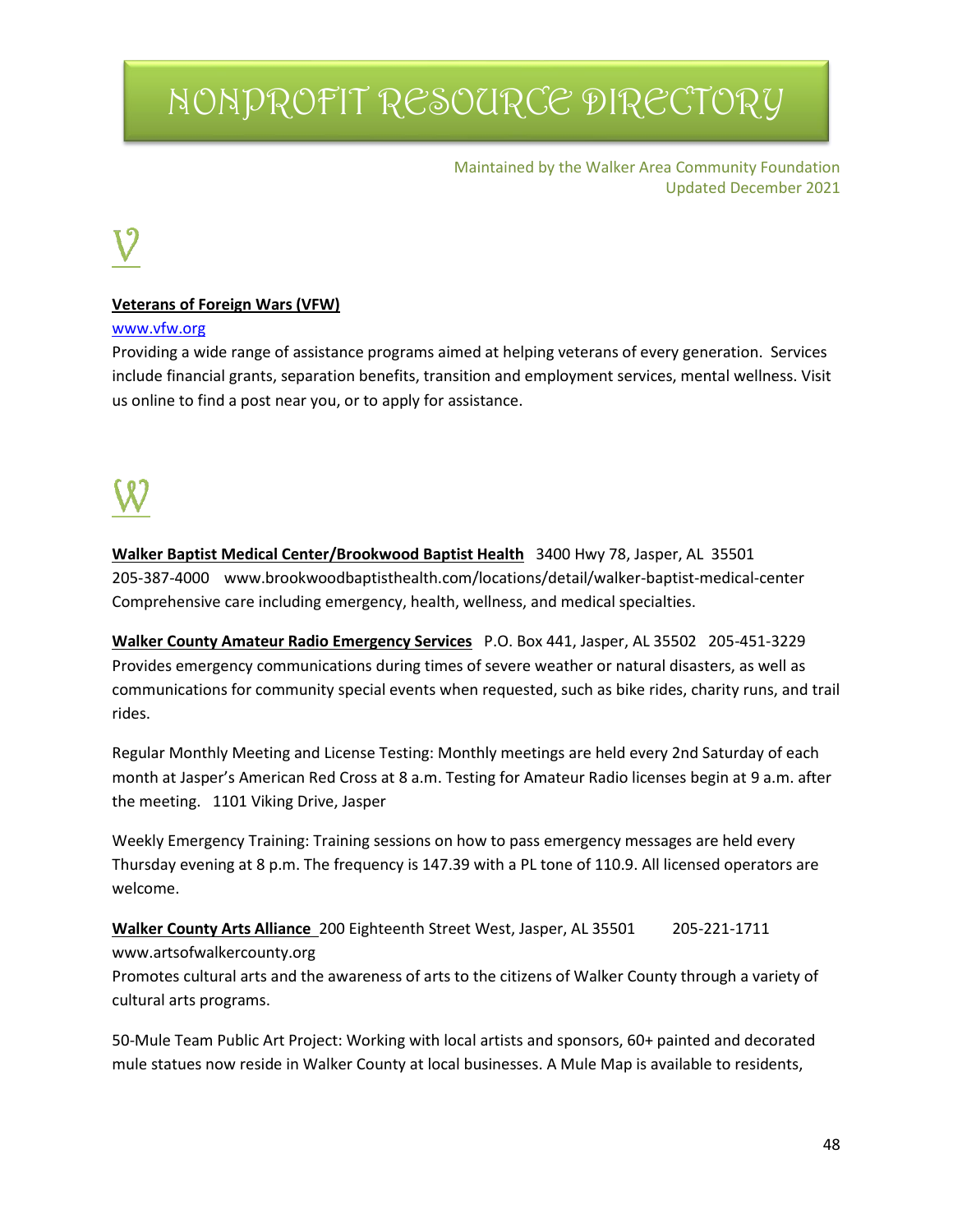Maintained by the Walker Area Community Foundation Updated December 2021

visitors, or tourists who wish to view the mules and to learn about mules and the part they have played in area history.

A Tasting of the Arts: A gallery showing of artwork from one or two artists, combined with beverage and food tastings from local restaurants.

Art in the Park: A juried art show held at Gamble Park with over 75 artists from around the southeast to expose area residents to the creative efforts of local and regional artists, as well as adding to the cultural climate of the community.

Dinner Theatre: Fundraiser for the Arts Alliance that provides an opportunity to showcase local theatrical talent.

Healing Arts and Focus on Art: Benefits children and adults by displaying artwork by local artists in the lobby and other public areas of the hospital and other locations in Walker County.

Tallulah Bankhead Tribute: An event filled weekend in June that honors the legendary actress, civil rights activist, and bigger-than-life personality Tallulah Bankhead. The Tallulah Bankhead Tribute also serves as a means to honor the Bankhead family and their many contributions to Walker County and our nation.

"Under the Stars": Free concert series in the amphitheater of the Bankhead House and Heritage Center in Jasper.

**Walker County Board of Education** 1710 Alabama Avenue, Jasper, AL 35501 205-387-0555 [www.walkercountyschools.com](http://www.walkercountyschools.com/)

Primary or elementary school education, secondary or high school education, special education opportunities for all exceptionalities, ages 3 through 21.

**Walker County Children's Advocacy Center** 1619 Alabama Avenue, Jasper, AL 35501 205-387-8324 https://walkercountycac.org

Serves child victims of physical and sexual abuse and neglect and strives to reduce the trauma of child maltreatment by providing a child-oriented environment for the coordination, multidisciplinary investigation, intervention, and treatment of child abuse and neglect victims in Walker County.

Forensic Interviews: Interviews provided as needed or as requested for children who may have experienced abuse or witnessed a violent crime. Interviews must be referred by law enforcement or the Department of Human Resources.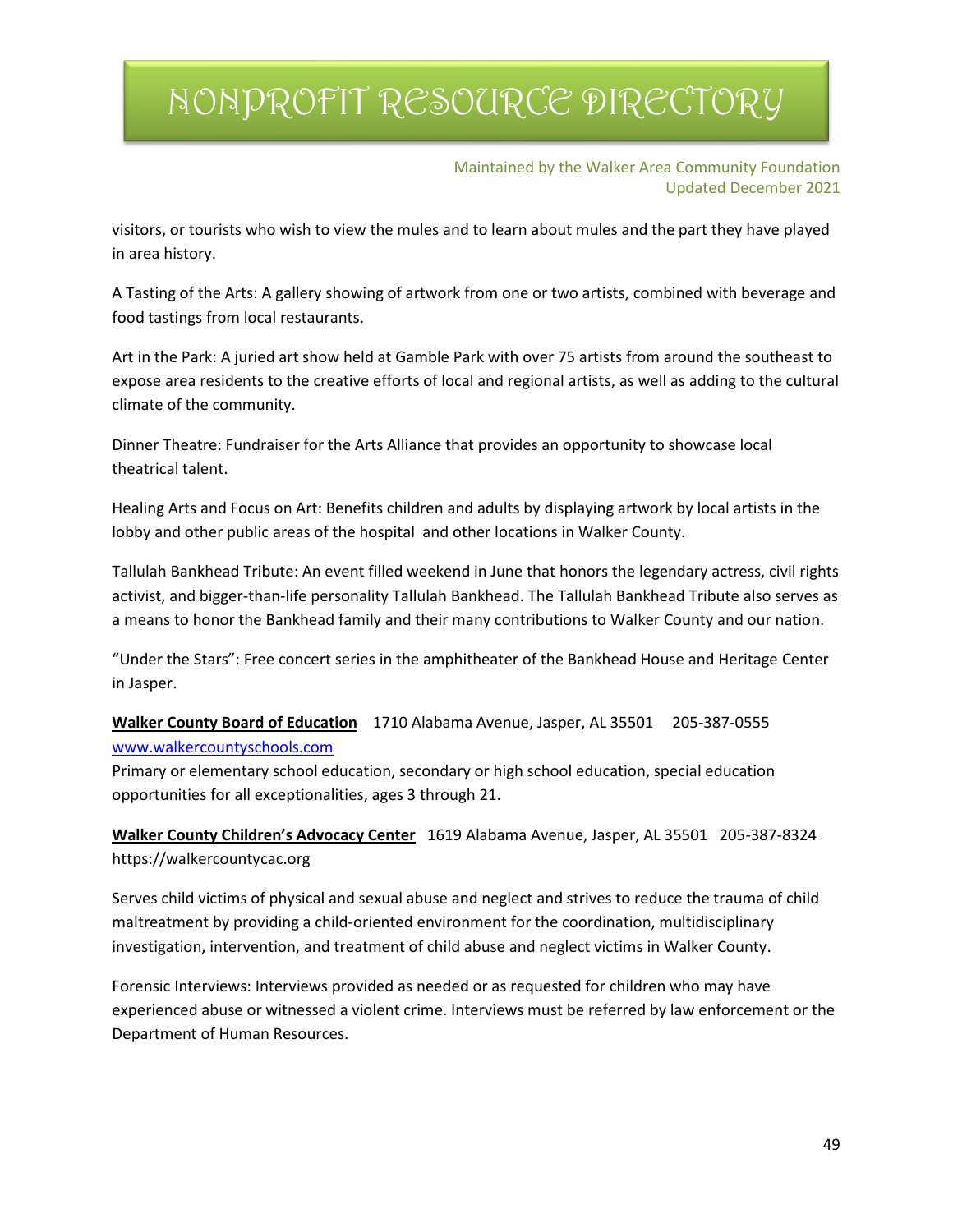Maintained by the Walker Area Community Foundation Updated December 2021

Individual and Group Counseling: Counseling provided as needed or as requested for child victims of Walker County who have been physically or sexually abused, severely neglected, or have witnessed violent crimes.

Multidisciplinary Team: Meetings held monthly including representatives from law enforcement, prosecution, child protective services, mental health, and victim advocacy to investigate, intervene, and respond effectively and cooperatively to child maltreatment.

Trainings and Awareness: Seeks to raise local awareness about child safety issues, specifically child abuse and neglect by participating in local educational opportunities, such as community speaking engagements and trainings for teachers, care providers, and others who work with children. Trainings are conducted as needed or as requested.

**Walker County Christian Chorus** 1604 Fourth Avenue, Jasper, AL 35501 205-221-6166 Presents Handel's Messiah as a Christmas gift to the community each year. Rehearsals are held every Monday night beginning with the last Monday of September, continuing until the performance given the first Monday of December.

**Walker County Coalition for the Homeless** 640 19th Street West, Jasper, AL 35501 205-387-7408 Assists individuals and families who are homeless or at-risk of becoming homeless by providing emergency shelter at local motels, referrals to other local resources, and other miscellaneous needs as determined.

**Walker County Community Action Agency** 644 19th Street West, Jasper, AL 35501 205-221-4010 www.caawalker.org

Assists low-income families and communities with overcoming barriers of self-sufficiency through programs and referrals.

Budgeting Class: Weekly classes available in sessions (usually 8 sessions per year) and include information on budgeting, income and expenses, credit, insurance, and working on individual expenditures.

Career Development Program: Assists individuals with resumes, job search, internet certification computer classes, and obtaining documents necessary for employment.

Clothing Closet: Clothing and household items are available to residents of Walker County at no charge. Households may be assisted with free items every 3 months or in cases of disaster, when disaster occurs.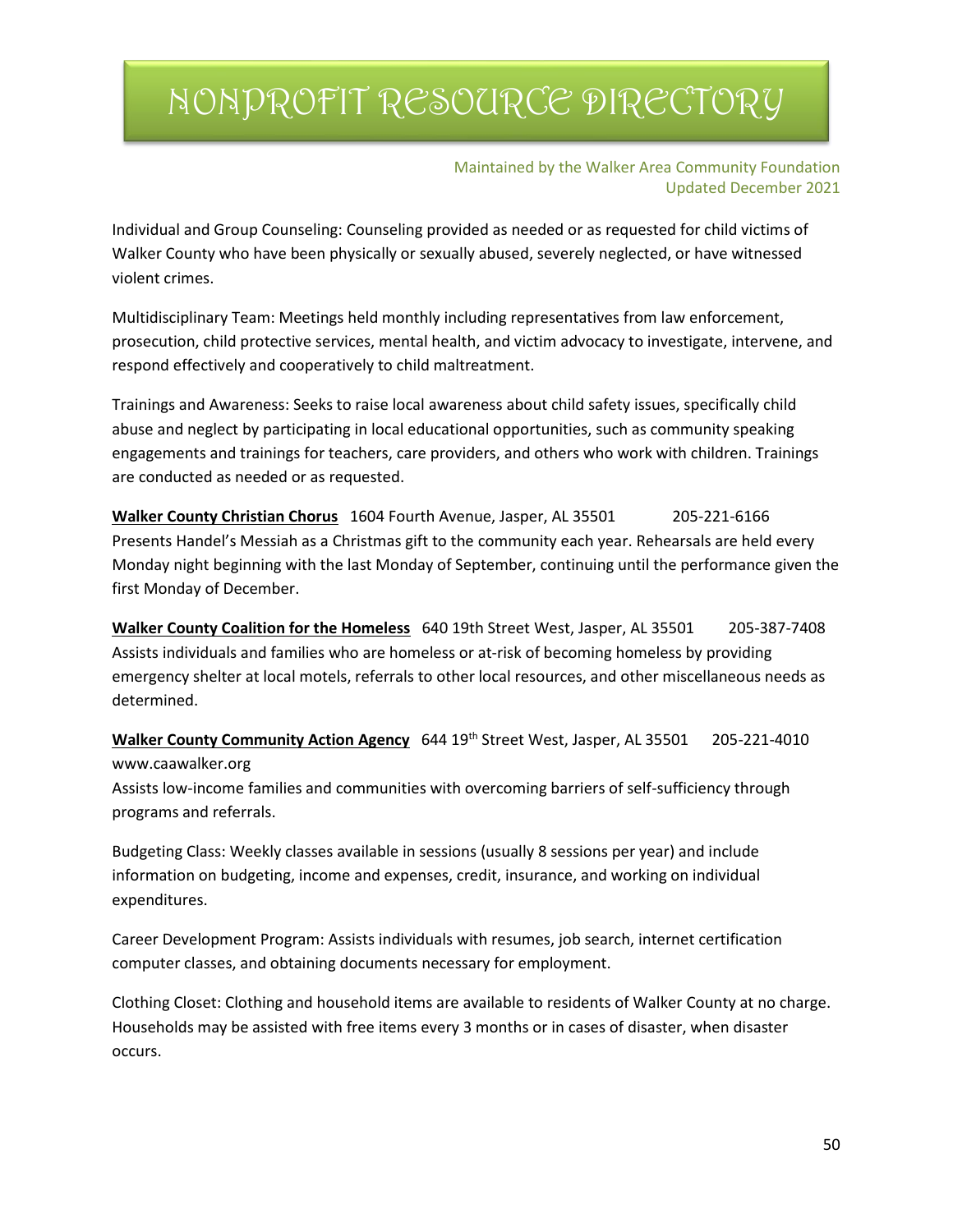#### Maintained by the Walker Area Community Foundation Updated December 2021

Low-Income Household Energy Assistant Program: Heating Assistance begins in December and Cooling Assistance begins in June, both with a Senior Outreach Program. Programs assist citizens of Walker County in the 150% poverty level and below with meeting heating and cooling needs

Youth Program: SKY" Afterschool and Summer Program offers opportunities for youth to grow and improve with school work, behavior/social skills, and reading/math skills while participating in physical activities and healthy eating. Ages 5-15. Includes field trips, physical activities, arts and crafts, fishing, swimming, etc.

#### **Walker County Department of Human Resources** 1901 Highway 78 East, Jasper, AL 35501

205-387-5400 [www.dhr.alabama.gov](http://www.dhr.alabama.gov/)

Provides services for the protection, well-being, social success, and self-sufficiency of children and adults.

Adult Protective Services: Provides protection, through social work or court intervention, to the elderly and to disabled individuals who are 18 years of age and older who are at risk for abuse, neglect, and/or exploitation.

Child Protective Services: Prevents child abuse and neglect before it occurs by assessing strengths and needs of families where children are at risk of abuse/neglect, formulates Individual Service Plans with families, and provides services to meet those needs.

Family Assistance/Jobs: Assists families in need of temporary financial assistance that allows people to provide the basic essentials of food, clothing, and shelter for their families through training and skills development programs, job placement programs, and job retention services.

Food Stamps: Provides food benefits to help ensure better nutrition, alleviate hunger, and reduce a family's stress in meeting this basic need.

Foster Care: A foster care worker takes care of each child in the caseload by acting as a surrogate parent while the child is out of their home, and works toward the goal of reunification with the family, or permanency planning for the child when reunification is not possible.

Foster Care Resources: Recruits, trains, and maintains resources for children who are unable to live safely in their own homes, including foster homes, adoptive homes, and visiting resources. This unit also serves as a point of contact for foster families seeking advocacy, educational opportunities, and information regarding available resources to provide for the DHR children they serve.

Child Support Enforcement: Assists families to establish paternity, when necessary, obtain orders for payment of child support, and secure compliance with support orders.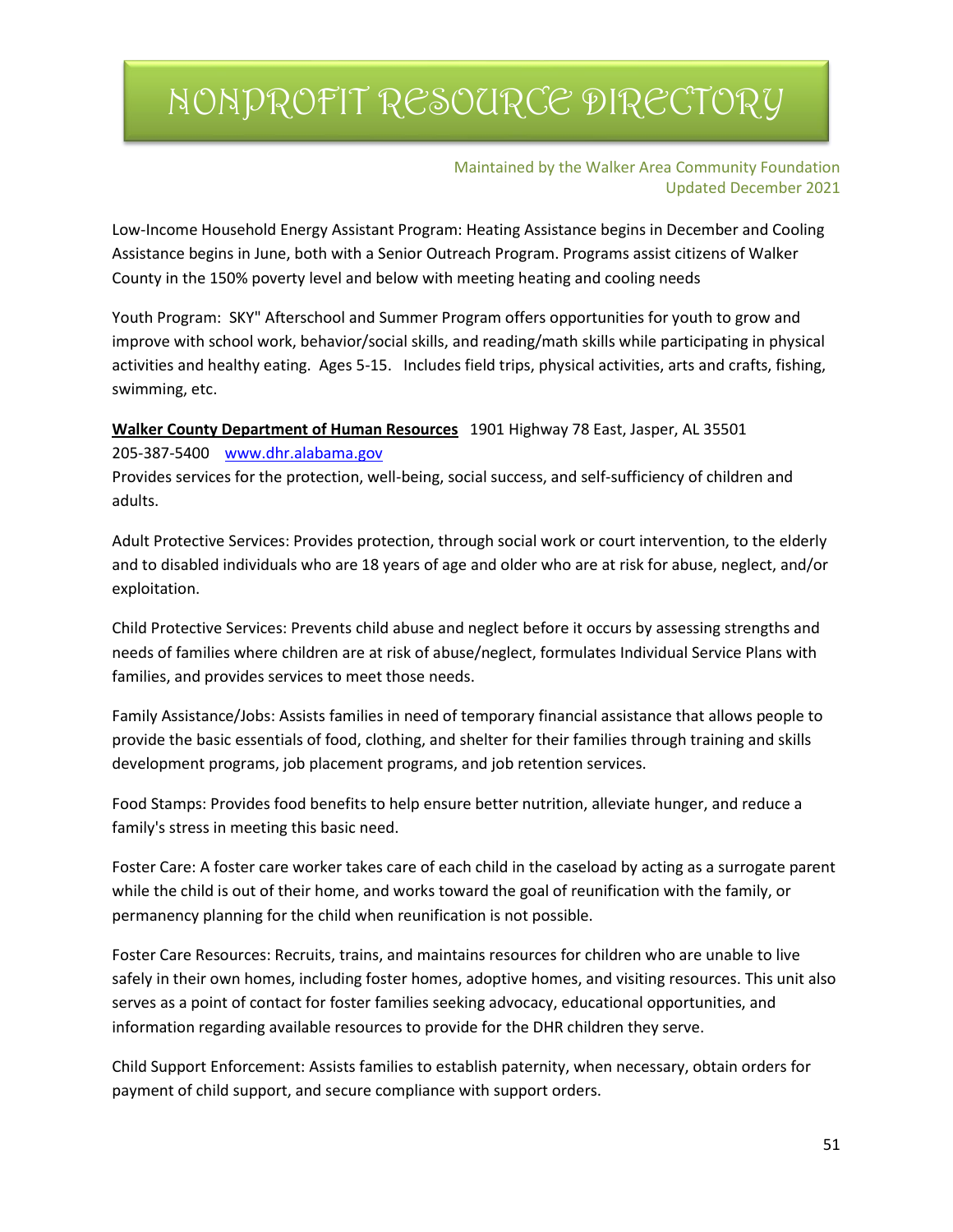#### Maintained by the Walker Area Community Foundation Updated December 2021

#### **Walker County Emergency Management Agency** 1801 Third Avenue South, Jasper, AL 35501 205-384-7233 [www.walkercounty.com/walker-county-ema](http://www.walkercounty.com/walker-county-ema)

Assists the community to overcome hardships presented by tornadoes, hurricanes, floods, and more and provides awareness and understanding of natural and man-made disasters.

### **Walker County Health Department** 705 20th Ave East, Jasper, AL 35501 205-295-4727

https://www.alabamapublichealth.gov/walker

Food and Nutrition Resources – WIC – Walker County Women, Infants, Children Program, Health and Medicine

#### **Walker County Humane and Adoption Center** 23470 Hwy 78 West, Jasper, AL 35501

205-754-4143[, k.farley@walkercountyal.us](mailto:k.farley@walkercountyal.us) 

Open 8am to 4pm Monday thru Friday, 8am to noon on Saturday. A service of the Walker County Commission.

### **Walker County Humane Society** *No facility*

#### [humanesocietywalkercounty@gmail.com](mailto:humanesocietywalkercounty@gmail.com)

Educates the public on the responsibilities of pet ownership, investigates and corrects abuse and neglect situations, assists in rehoming animals and in lost and found situations, and feeds and rehomes homeless cats and dogs. Spay and Neuter Program: Helps reduce the number of unwanted cats and dogs through an income-based spay and neuter program supported by all veterinarians in Jasper.

#### **Walker County Transportation, operated by Walker County Community Action**

Riders can call 205-265-3989 Monday through Friday between 8:30 a.m. and 2:30 p.m. to arrange transportation. At least 24 hours notice is required to schedule a ride and at least three hours notice is required for a cancellation.

The service operates Monday through Friday from 6 a.m. to 6 p.m. and Saturday from 6 a.m. to noon. Passengers are picked up at home and taken to their destination for a fee of \$2 per five miles for a oneway trip.

### **The Wellhouse** PO Box 868, Odenville, AL 35120 800-991-9937

Crisis Line 800-991-0948

### [https://www.the-wellhouse.org](https://www.the-wellhouse.org/)

The WellHouse is a safe haven for female victims of human trafficking. We provide opportunities for restoration to female victims of human trafficking who have been sexually exploited through our emergency-, short- and long-term care programs. Our mission is simple: restore. Programs include WellHouse Woman and WellHouse Child, providing rescue, shelter, trauma informed care, transitional living, counseling for victims of human trafficking.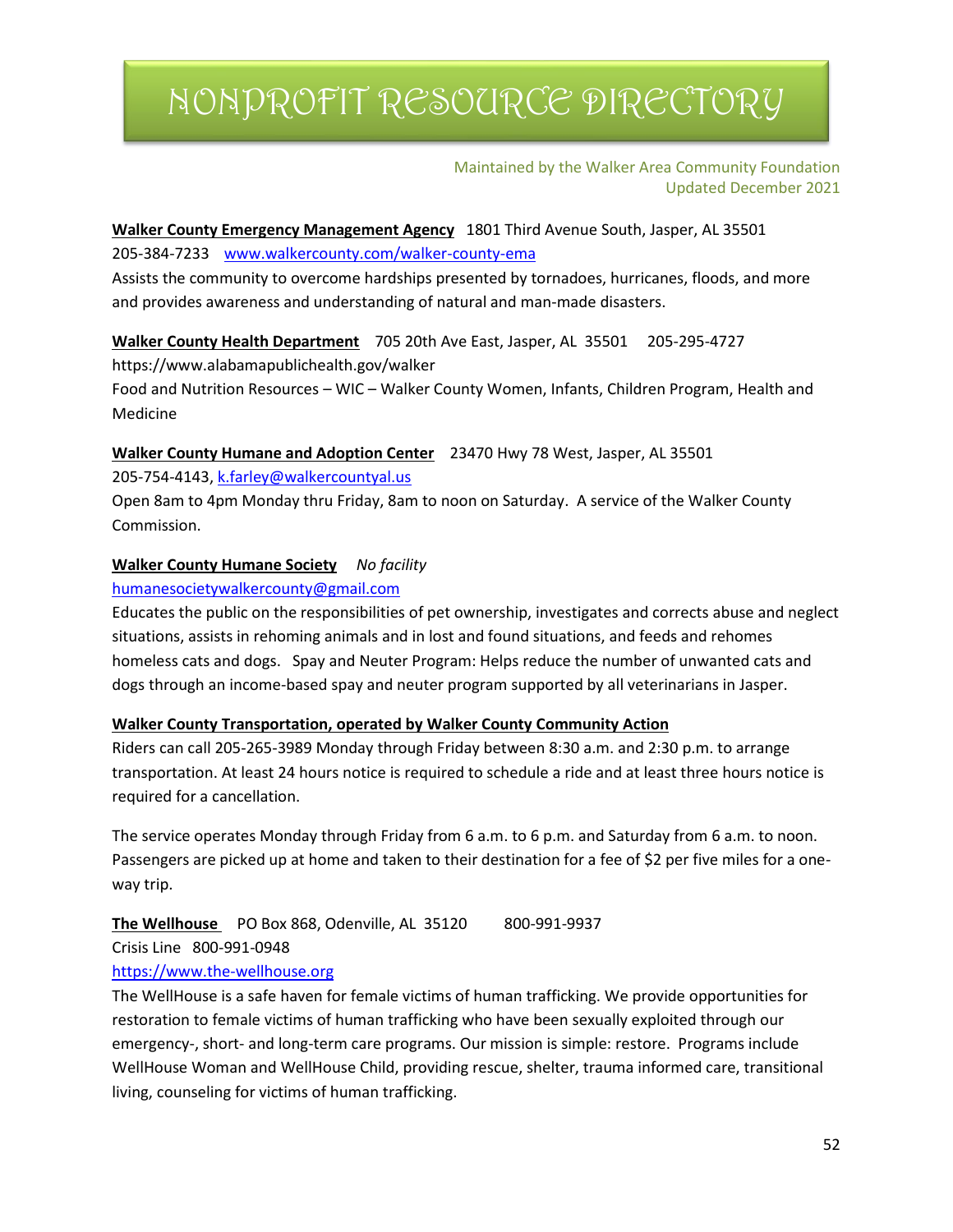#### Maintained by the Walker Area Community Foundation Updated December 2021

**Westside Baptist Church's Food Pantry** 1101 Twenty-Second Street West, Jasper, AL 35501

205-384-5182 [www.wbcjasper.net](http://www.wbcjasper.net/)

2nd and 4th Thursdays – 10am to noon; 1st and 3rd Thursdays in Nov and Dec – 10am – noon. Not eligible if receiving SNAP.

**Will Bright Foundation – Restoration Springs** 777 Oak Grove Rd, Fayette AL 35555 205-862-9085 [www.willbrightfoundation.com](http://www.willbrightfoundation.com/) [info@willbrightfoundation.com](mailto:info@willbrightfoundation.com)

The Will Bright Foundation operates a residential addiction recovery program at Restoration Springs located in Fayette, Alabama. Here we provide housing, transportation, job readiness training and job placement. We aim to break the barriers to recovery from addiction by bridging the gap between the bubble of recovery and taking that next step, through awareness, education and the provision of transitional living.

### Winston County Arts Council P.O. Box 436, Arley, AL 35541 205-489-6569

#### [www.winstoncountyarts.org](http://www.winstoncountyarts.org/)

Strives to bring formal art education to all students in Winston County, to make multidisciplinary formal arts more accessible to all citizens of the area, and to keep the folk arts of the rural hill country alive through education, presentations, and exhibitions by providing part-time paid and volunteer teachers in Winston County schools, presenting musical concerts and plays, and offering watercolor classes and pottery classes throughout the year.

### **YMCA of Greater Birmingham**

### [https://www.ymcabham.org](https://www.ymcabham.org/)

Programs include swimming lessons, lifeguard certification, CPR/First Aid, before and after school care, summer programs, youth fitness. Adult and children classes and programs. Check the website for area locations.

### **YMCA Montgomery Area/Camp Wheezeaway at Camp Chandler**

### <https://ymcamontgomery.org/programs/camp>

Sports, fitness, summer camp, swimming. Camp for children who suffer from asthma, no charge.

### **Youth Advocate Programs (YAP)** 349 20th Street W, Jasper, AL 35501 205-388-1679 [https://www.yapinc.org](https://www.yapinc.org/)

YAP is a nationally recognized, nonprofit organization exclusively committed to the provision of community-based alternatives to out-of-home care through direct service, advocacy and policy change.